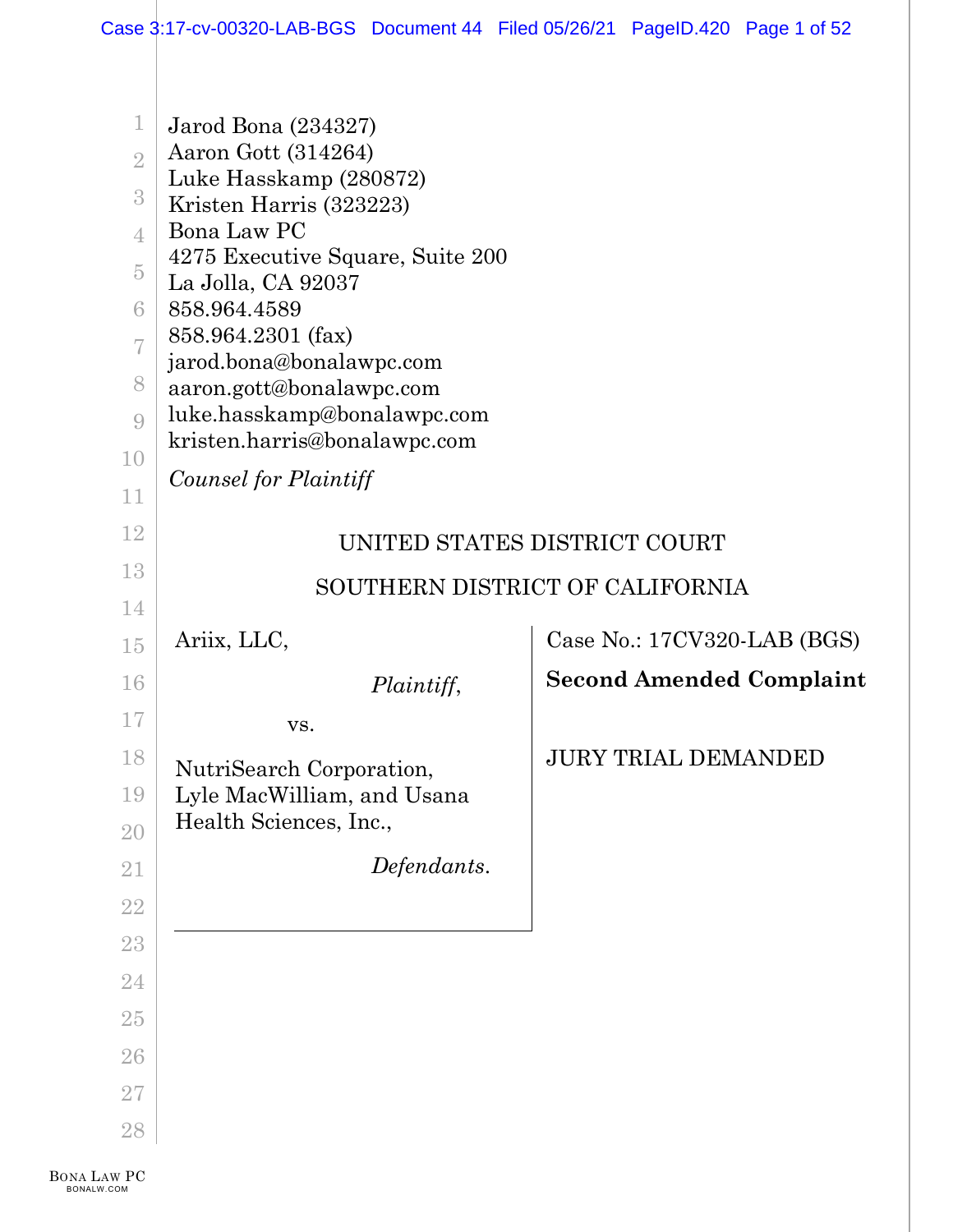Plaintiff Ariix, LLC alleges as follows upon actual knowledge with respect to itself and its own acts, and upon information and belief as to all other matters.

## **NATURE OF THE ACTION**

The *NutriSearch Comparative Guide to Nutritional Supplements*  purports to provide objective ratings and certifications of supplement products. NutriSearch Corporation and the guide's author, Lyle MacWilliam, market the guide to consumers and professionals as "scientifically objective," touting unbiased ratings based on 18 criteria developed by 12 independent nutritional authorities, and certifications based on independent laboratory review. They disclaim any affiliation with any of the companies that are rated or certified in the publication. Consumers and professionals rely on these representations to determine which supplements they should purchase or sell.

But that is all false: the guide is a sham marketing scheme controlled by and intended for the sole benefit of Usana Health Sciences, Inc., a supplement company with whom NutriSearch and MacWilliam are closely associated. MacWilliam concocted the guide to ratchet up sales for Usana products. Usana, recognizing the value of

BONA LAW PC BONALAW.COM

1

2

3

4

5

6

7

8

9

10

11

12

13

14

15

16

17

18

19

20

21

22

23

24

25

26

27

28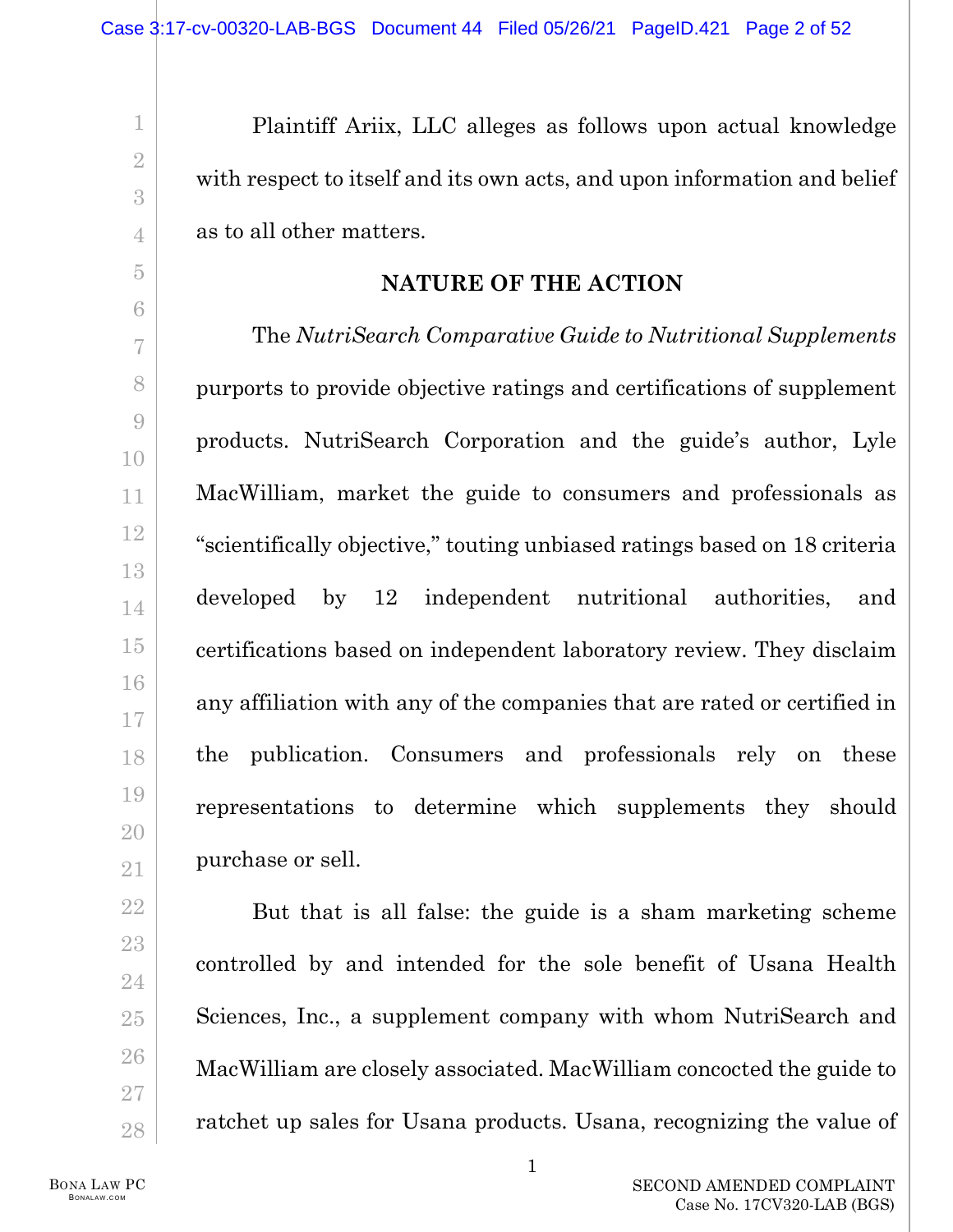this marketing scheme, collaborated with MacWilliam and NutriSearch to take the effort to the next level by promoting the guide to all Usana sales representatives. Usana pays NutriSearch and MacWilliam hundreds of thousands of dollars per year and provides substantial other benefits—such as book sales to Usana sales representatives—which altogether account for more than 90% of MacWilliam's income.

In return, Usana exercises ultimate control over MacWilliam and NutriSearch's product. At Usana's direction, NutriSearch and MacWilliam manipulate their ratings criteria to ensure Usana remains the top-rated supplement company in the guide and actively sandbag Usana's competitors' ratings and certifications. Usana has specifically conditioned its compensation to NutriSearch and MacWilliam on receiving the number one rating, and has threatened to withhold payment and pull its support when ratings did not sufficiently elevate Usana's pedestal. It even once agreed to bankroll MacWilliam's summer-long vacation to promote Usana in exchange for a whole new award category intended and designed to elevate Usana's products above all others: "Editor's Choice."

1

2

3

4

5

6

7

8

9

10

11

12

13

14

15

16

17

18

19

20

21

22

23

24

25

26

27

28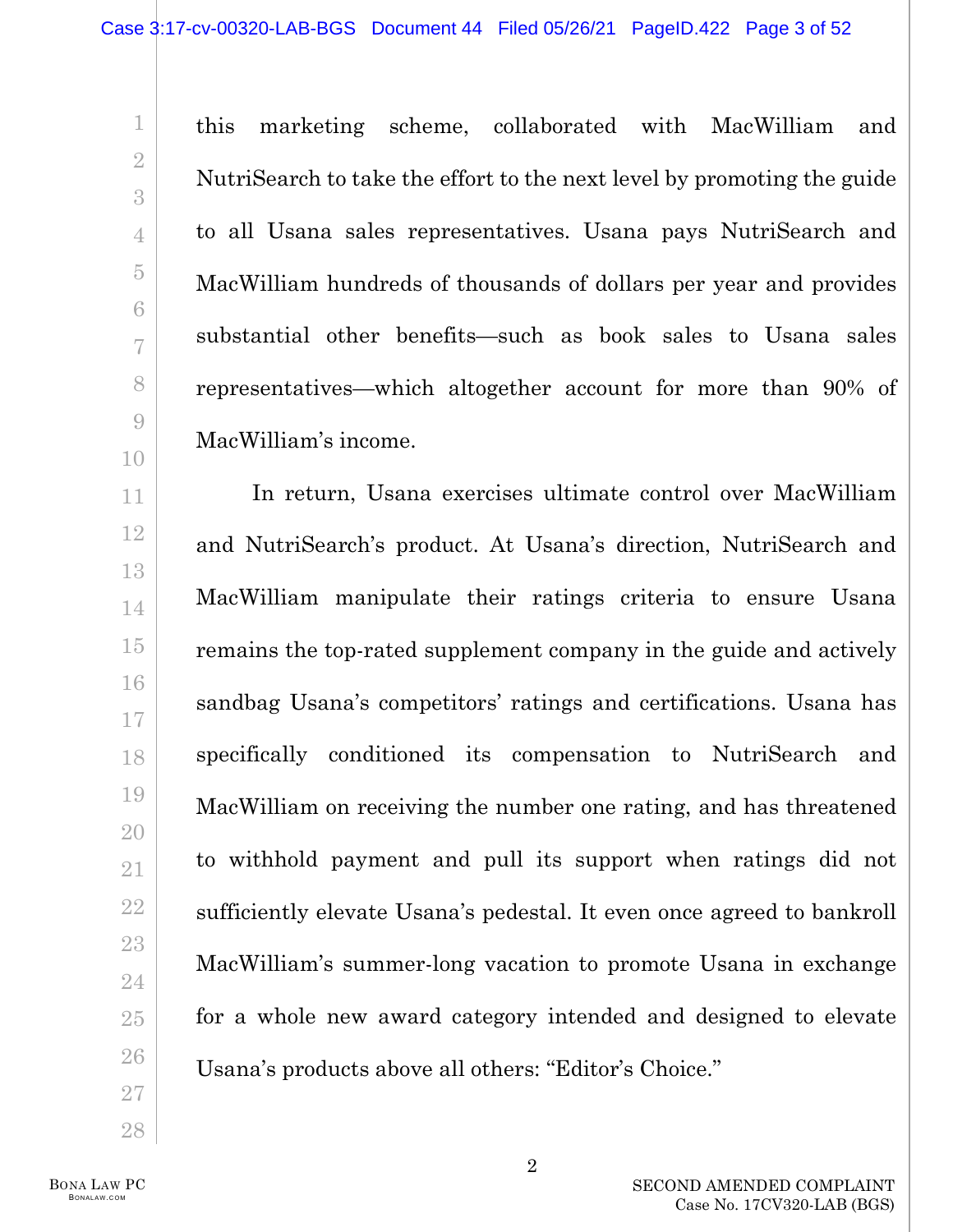But the editor had made his choice long before the announcement of this latest sham award category to give Usana ultimate control over the core purpose of the guide—to review and rank supplement products. Together, they profited at the expense of consumers who sought objective information about nutritional supplements and instead became the unwitting victims of a sophisticated marketing ploy to influence their purchasing decisions by feeding them objectively false information via a publication that falsely claimed independence from any company whose products are represented in the guide.

Ariix, a direct competitor of Usana, was one of the primary victims of this scheme: it lost sales representatives and consumers to Usana as a result. Ariix is a much newer company in the market and has made it its mission to outcompete Usana on quality and value. With Usana pulling the strings, NutriSearch and MacWilliam deliberately deflated Ariix's ratings and denied it certifications for which it had objectively—and admittedly—qualified, while inflating Usana's ratings and certifications. As a result, a significant number of sales representatives and end consumers have been deceived into choosing Usana over Ariix, thus damaging Ariix.

BONA LAW PC BONALAW.COM

1

2

3

4

5

6

7

8

9

10

11

12

13

14

15

16

17

18

19

20

21

22

23

24

25

26

27

28

3

SECOND AMENDED COMPLAINT Case No. 17CV320-LAB (BGS)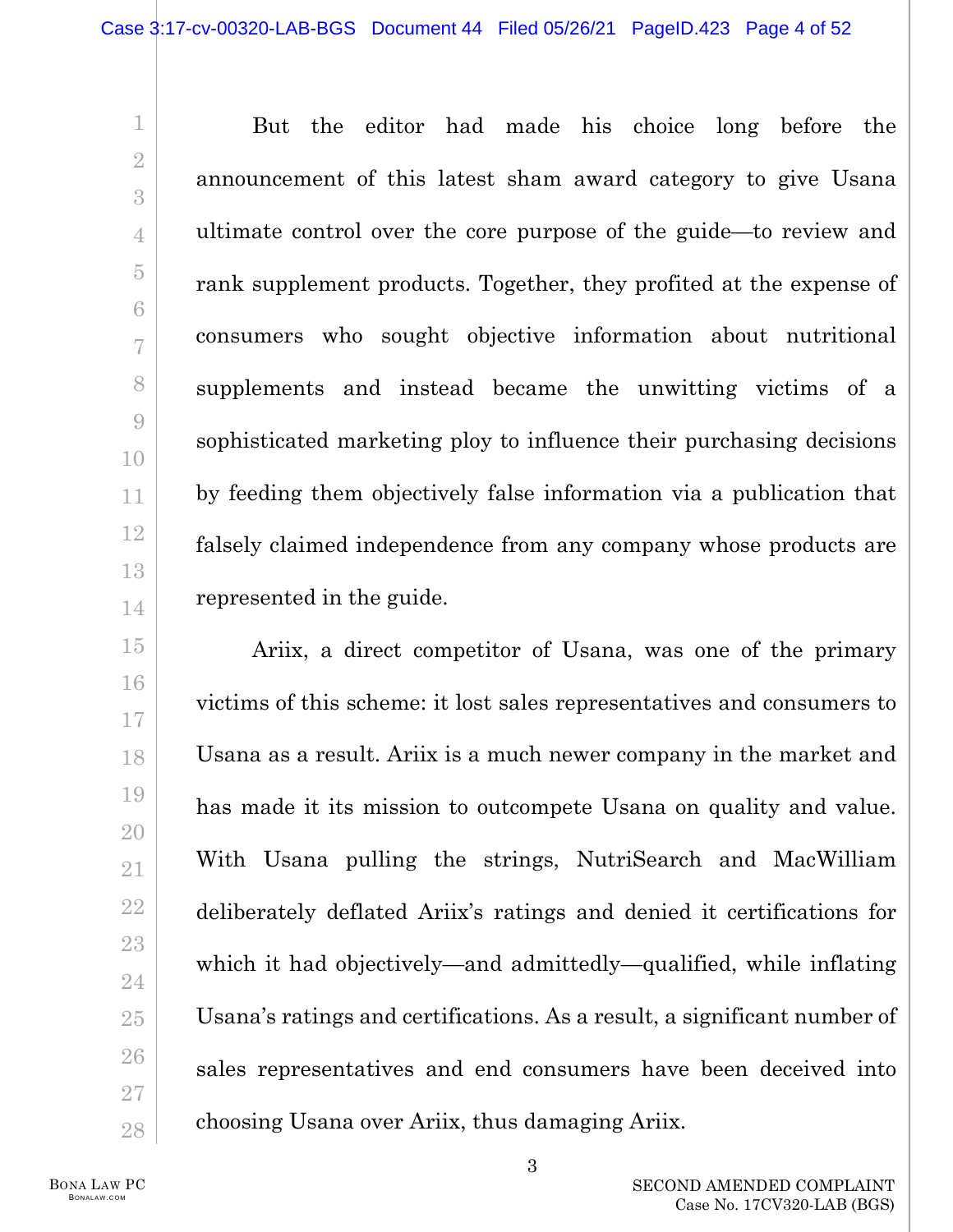As the Ninth Circuit held, this "sham marketing ploy intended to boost Usana products" is commercial speech. *Ariix, LLC v. NutriSearch Corp.*, 985 F.3d 1107, 1115 (9th Cir. 2021). Usana, NutriSearch, and MacWilliam have a vested interest in this scheme to facilitate the sale of Usana's products, These facts state a claim for false advertising under Section 43(a) of the Lanham Act, 15 U.S.C. § 1125(a). Ariix seeks damages and declaratory and injunctive relief to finally put this egregious, widespread, and long-running fraud on the market to an end.

# **JURISDICTION AND VENUE**

1. This Court has subject-matter jurisdiction over this action under 28 U.S.C. § 1331 and 15 U.S.C. § 1121 because this action arises under the laws of the United States.

2. Venue is proper in the Southern District of California under 28 U.S.C. § 1391(b)(3) because there is no judicial district in which this action might otherwise be brought and defendants are subject to personal jurisdiction in this district. Venue is also proper under 28 U.S.C. § 1391(c)(3) because defendants NutriSearch and MacWilliam are not residents in the United States.

BONA LAW PC BONALAW.COM

1

2

3

4

5

6

7

8

9

10

11

12

13

14

15

16

17

18

19

20

21

22

23

24

25

26

27

28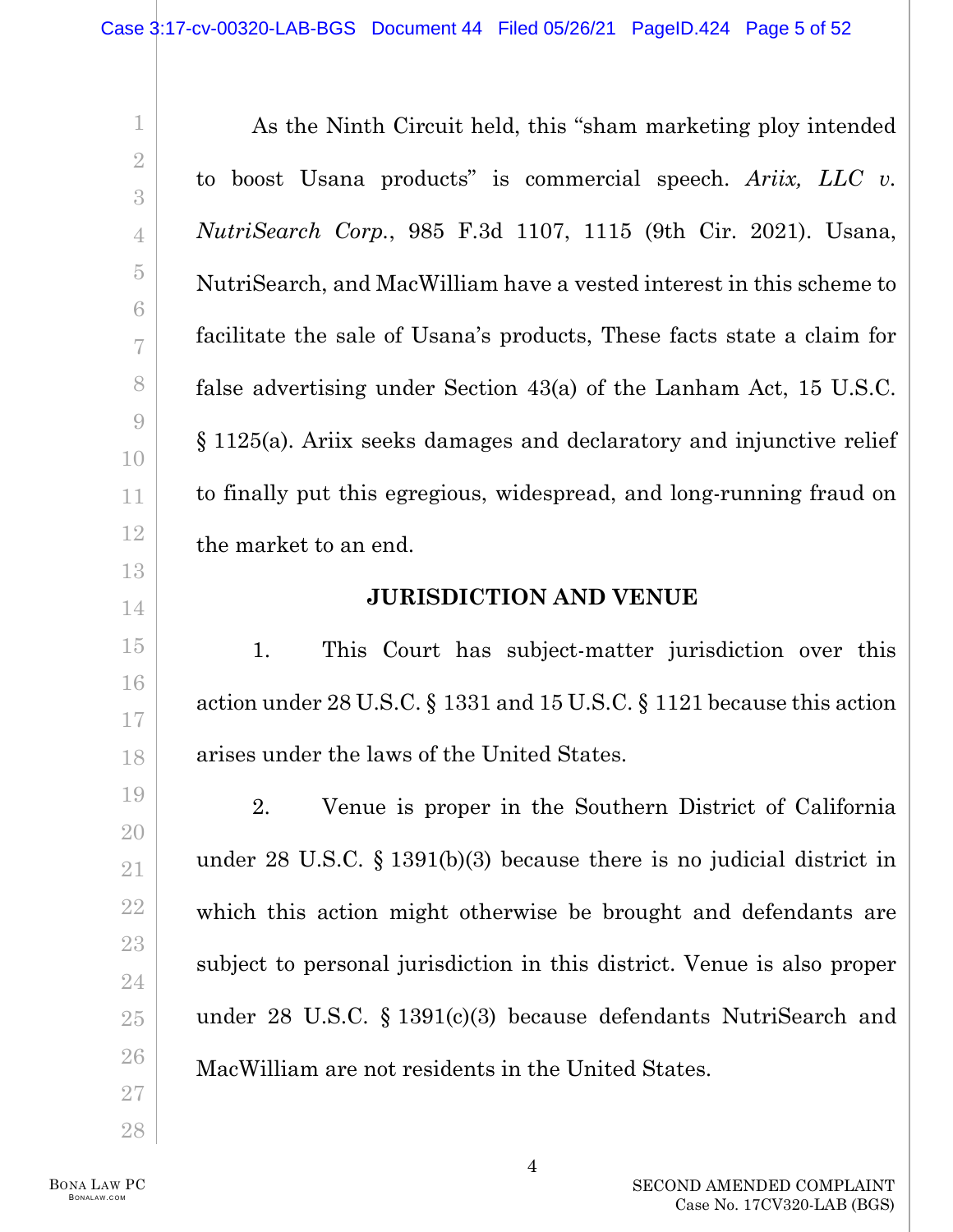3. Defendants NutriSearch and MacWilliam are subject to personal jurisdiction in California and have consented to this Court's jurisdiction by filing a responsive pleading in this case that did not contest the exercise of personal jurisdiction by this Court. Defendant Usana is subject to personal jurisdiction in California by virtue of its efforts to promote sales of its products in California, including the sale and use of the guide by Usana representatives in California. Defendant Usana also is subject to personal jurisdiction due to its agency relationship with NutriSearch and MacWilliam as further described throughout this complaint.

## **PARTIES**

4. Plaintiff Ariix, LLC is an international health and wellness company and a wholly owned subsidiary of NewAge, Inc. that markets exclusively branded products through independent representatives, with its principal place of business in Bountiful, Utah. Ariix works with world-renowned experts to promote healthy living through toxic-free products that, after only seven short years since Ariix's founding, are available through a carefully curated network of sales representatives in more than a dozen nations, including the United States. It was founded by former Usana

BONA LAW PC BONALAW.COM

1

2

3

4

5

6

7

8

9

10

11

12

13

14

15

16

17

18

19

20

21

22

23

24

25

26

27

28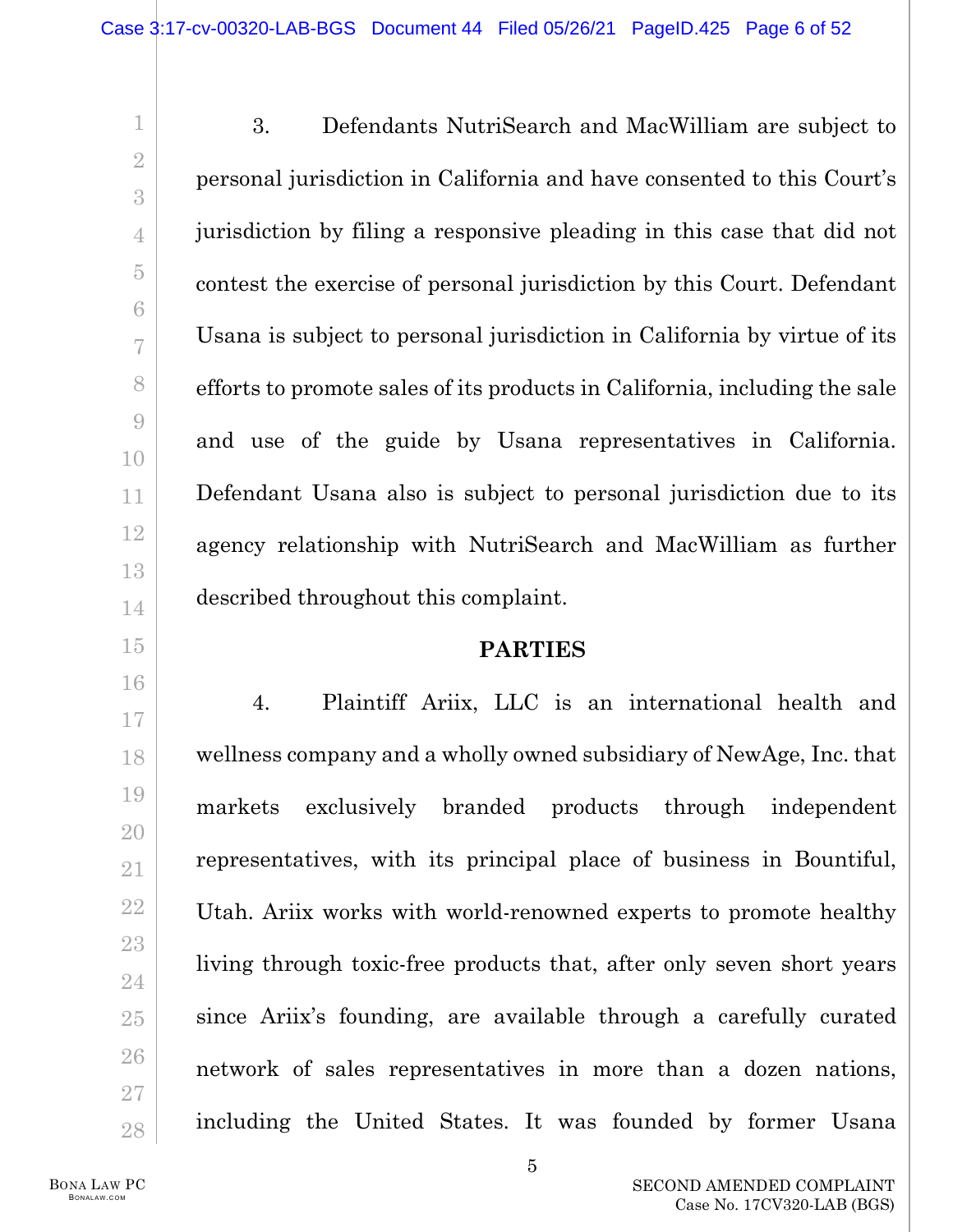executives who were discontent with its various scandals and dishonest practices.

5. Defendant NutriSearch Corporation is a Canadian company with its principal place of business in British Columbia, Canada. NutriSearch publishes the *NutriSearch Comparative Guide to Nutritional Supplements*. NutriSearch sells its publications throughout the United States and the world, including in California.

6. Defendant Lyle MacWilliam is a Canadian citizen residing in British Columbia, Canada. MacWilliam is the author of the *NutriSearch Comparative Guide to Nutritional Supplements*.

7. NutriSearch and its employees and agents participated personally in the unlawful conduct challenged in this second amended complaint and, to the extent they did not personally participate, they authorized, acquiesced, set in motion, or otherwise failed to take necessary steps to prevent the acts complained of in this second amended complaint.

8. Defendant Usana Health Sciences, Inc. is a Utah corporation residing in Salt Lake City, Utah. Usana is a commercial competitor of Ariix, and it exercises control over NutriSearch,

1

2

3

4

5

6

7

8

9

10

11

12

13

14

15

16

17

18

19

20

21

22

23

24

25

26

27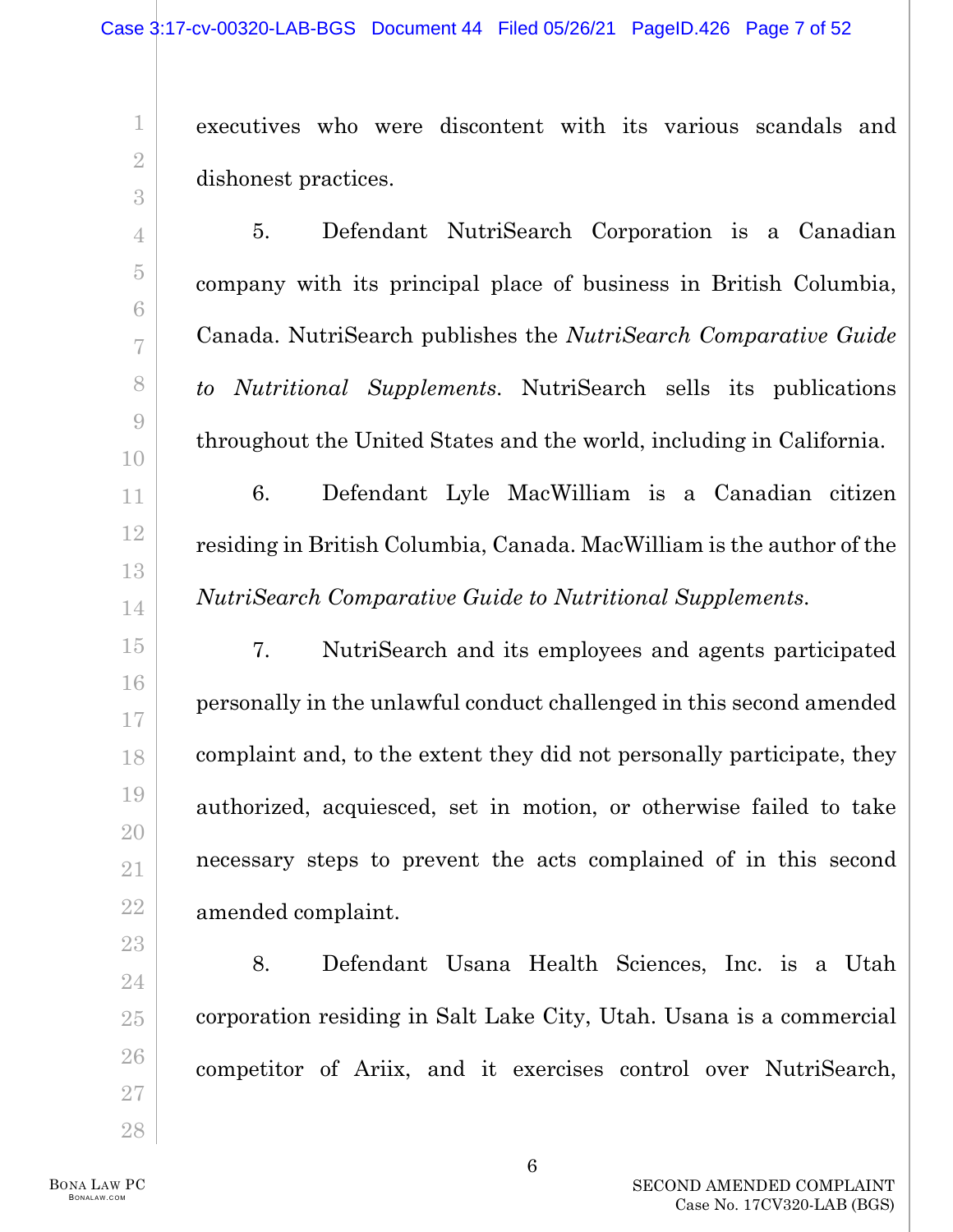MacWilliam, and the *NutriSearch Comparative Guide to Nutritional Supplements.*

9. Usana and its employees and agents participated personally in the unlawful conduct challenged in this second amended complaint and, to the extent they did not personally participate, they authorized, acquiesced, ratified, set in motion, or otherwise failed to take necessary steps to prevent the acts complained of in this second amended complaint.

# **SUBSTANTIVE ALLEGATIONS**

# **The NutriSearch Guide**

10. The *NutriSearch Comparative Guide to Nutritional Supplements* is the comparative supplement ratings and review guide that many turn to, particularly sales representatives, in the supplement direct marketing industry. Due to the factors further explained below, the NutriSearch guide has become the trusted name among these independent sales representatives. Indeed, they make decisions about which companies to work with and which products to sell based on the ratings contained within the guide.

11. NutriSearch bills itself as an independent company that presents only objective data and analyses to the purchasing public. It

1

2

3

4

5

6

7

8

9

10

11

12

13

14

15

16

17

18

19

20

21

22

23

24

25

26

27

28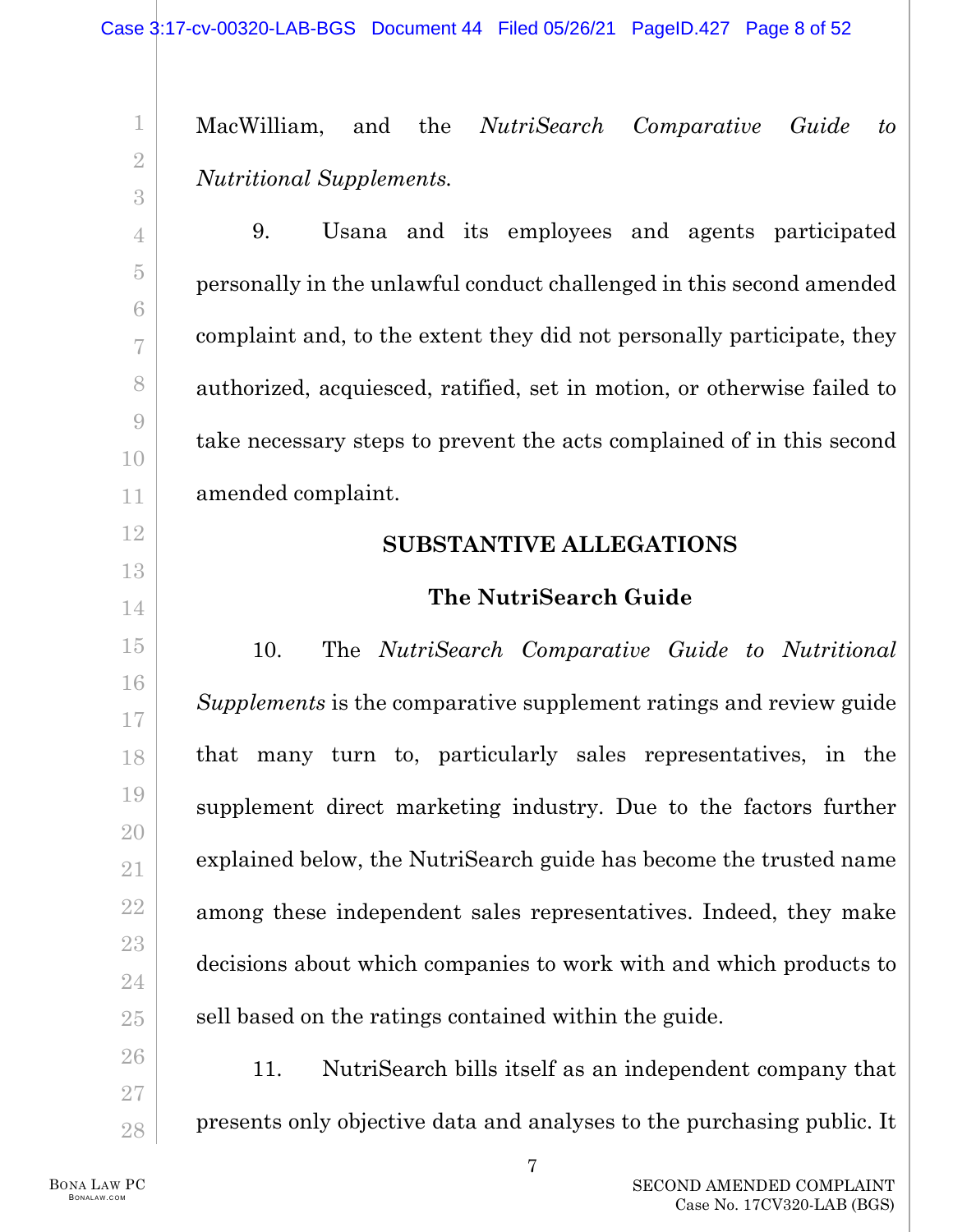publicly lauds itself on separating the good from the bad in an industry that has been viewed as existing in a regulatory wild west. NutriSearch seizes upon supplement scandals as a marketing tool.

12. NutriSearch publishes two versions of its guide: a consumer edition and a professional edition. The professional edition is primarily used by sales representatives. The guide generally has two parts: an "informational" part that purports to describe the benefits and science of supplementation, and a "ratings" part that purports to comparatively rate most supplement products on the market.

13. The current professional edition is the 6th Professional Edition. NutriSearch does not publish a new edition each year, but instead publishes updates every year that it does not release a new edition.

<span id="page-8-0"></span>14. Each edition of the guide contains the following statement on the inside cover:

> This guide is intended to assist in sorting through the maze of nutritional supplements available in the marketplace today. It is not a product endorsement and does not make any health claim. It simply documents recent findings in the scientific literature.

> This guide was not commissioned by any public sector or private sector interest, or by any company whose

1

2

3

4

5

6

7

8

9

10

11

12

13

14

15

16

17

18

19

20

21

22

23

24

25

26

27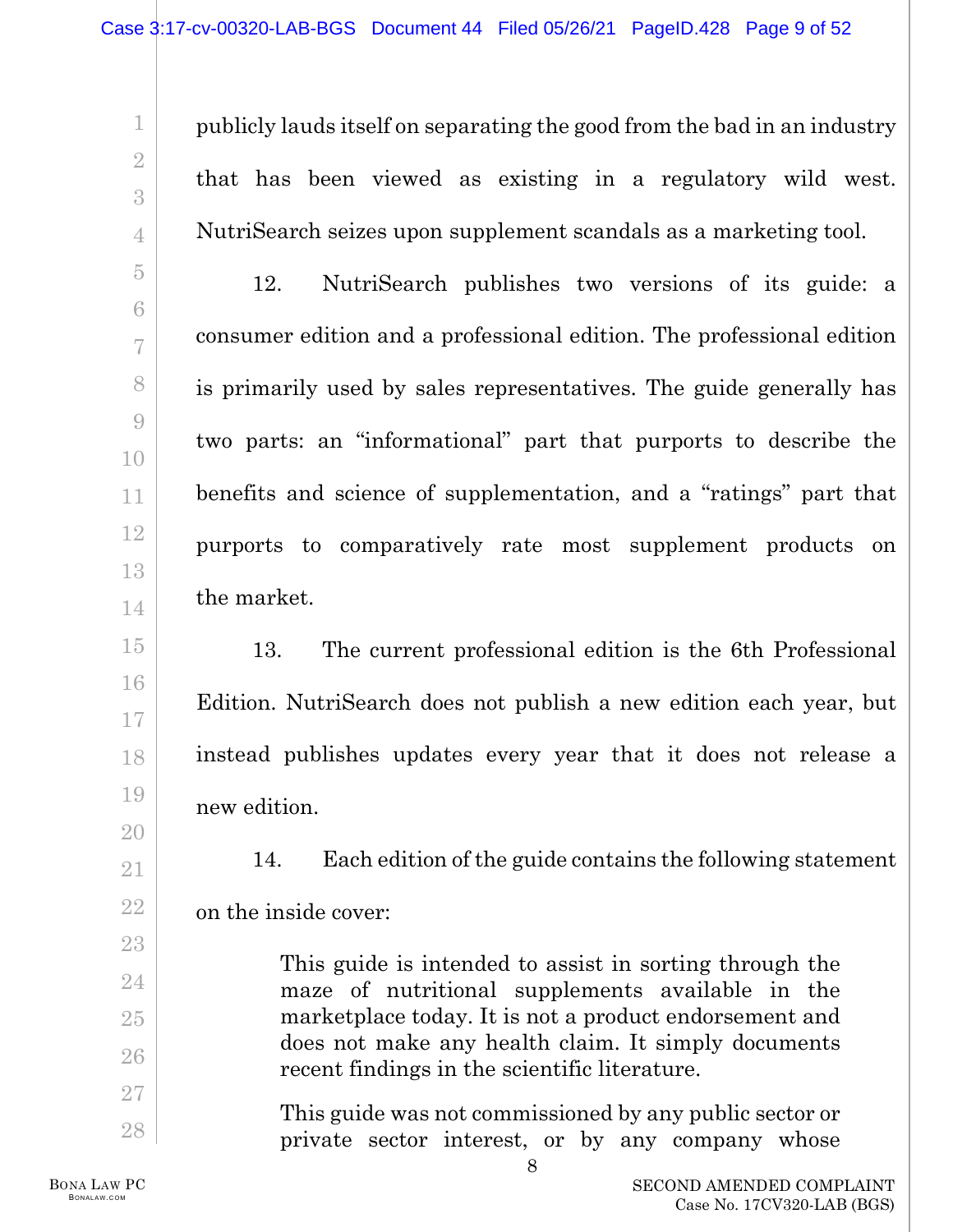products may be represented herein. The research, development, and findings are the sole creative effort of the author and NutriSearch Corporation, neither of whom is associated with any manufacturer or product represented in this guide.[1](#page-9-0)

15. The guide purports to comparatively rate supplement products on the market using a five-star rating system determined by a "comprehensive analytical model" based on 18 different "health support criteria" derived from 12 independent scientific sources and additional scientific findings as they become known.

<span id="page-9-1"></span>16. In February 2016, MacWilliam appeared as a guest on the Dr. Oz Show, a "natural health"-centric daytime talk show, to promote the guide. He advertised the guide as an "evidence-based scientifically based [sic] system to separate the wheat from the chaff" that is specifically designed to eliminate any bias or subjectivity:

> Well what we've done in the book is we've taken a scientific discipline to evaluate the product. First of all, we developed an analysis model based upon the published recommendations of 12 other nutritional authorities. *We didn't want to put our particular bias into it* so we relied on—we stood on the shoulders of others so to speak—and developed this criteria and

<span id="page-9-0"></span>25 26 27 28 1. The 6th edition of the guide, which was published months after this litigation commenced, appears to have removed the second paragraph. NutriSearch's removal of the claims of independence and neutrality from the 6th edition, in response to this litigation, is a tacit admission that the claims were false.

1

2

3

4

5

6

7

8

9

10

11

12

13

14

15

16

17

18

19

20

21

22

23

24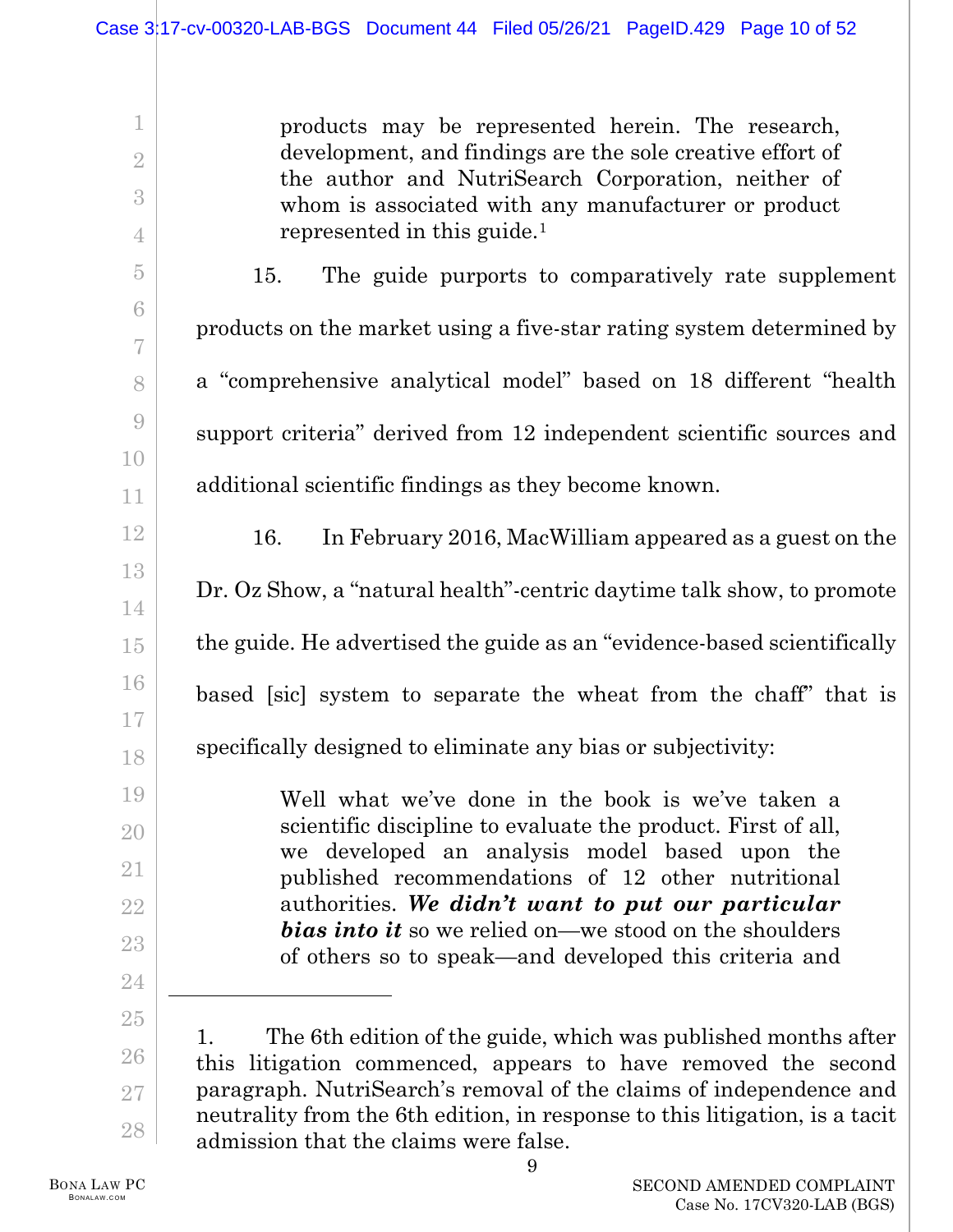then we applied it to 18 different health support—what we call 18 different health support criteria such as heart health, metabolic health, level of inflammation, and on and on and on, so it's 18 different ways of kind of kicking the tires, looking under the hood.

Emphasis added.

1

2

3

4

5

<span id="page-10-0"></span>6

7

8

9

10

11

12

13

14

15

16

17

18

19

20

21

22

23

24

25

26

27

28

17. NutriSearch claims in the guide and on its website that

this is an entirely mathematical potency determination:

To evaluate a product, its rating for each Health Support criterion is calculated mathematically. This rating is determined by the nutrients and their potencies present in the product in relation to the requirements for each criterion. The 16 individual ratings for each product are pooled to provide a raw score for that product. These scores represent a product's rating relative to all products evaluated within a particular market. Final product ratings are displayed as star ratings, shown in one-half-star increments from zero to five stars.

18. Companies whose products receive top ratings are invited to obtain an additional certification from NutriSearch called the NutriSearch Medals of Achievement (formerly called the Gold Medal of Achievement), which is the "central feature" of the guide. Certification is obtained by verifying compliance with the FDA's pharmaceutical good manufacturing practices (GMP) and by obtaining a certification that its label claims are true from one of two NutriSearch-approved laboratories (NSF International or U.S. Pharmacopeial Convention).

BONA LAW PC BONALAW.COM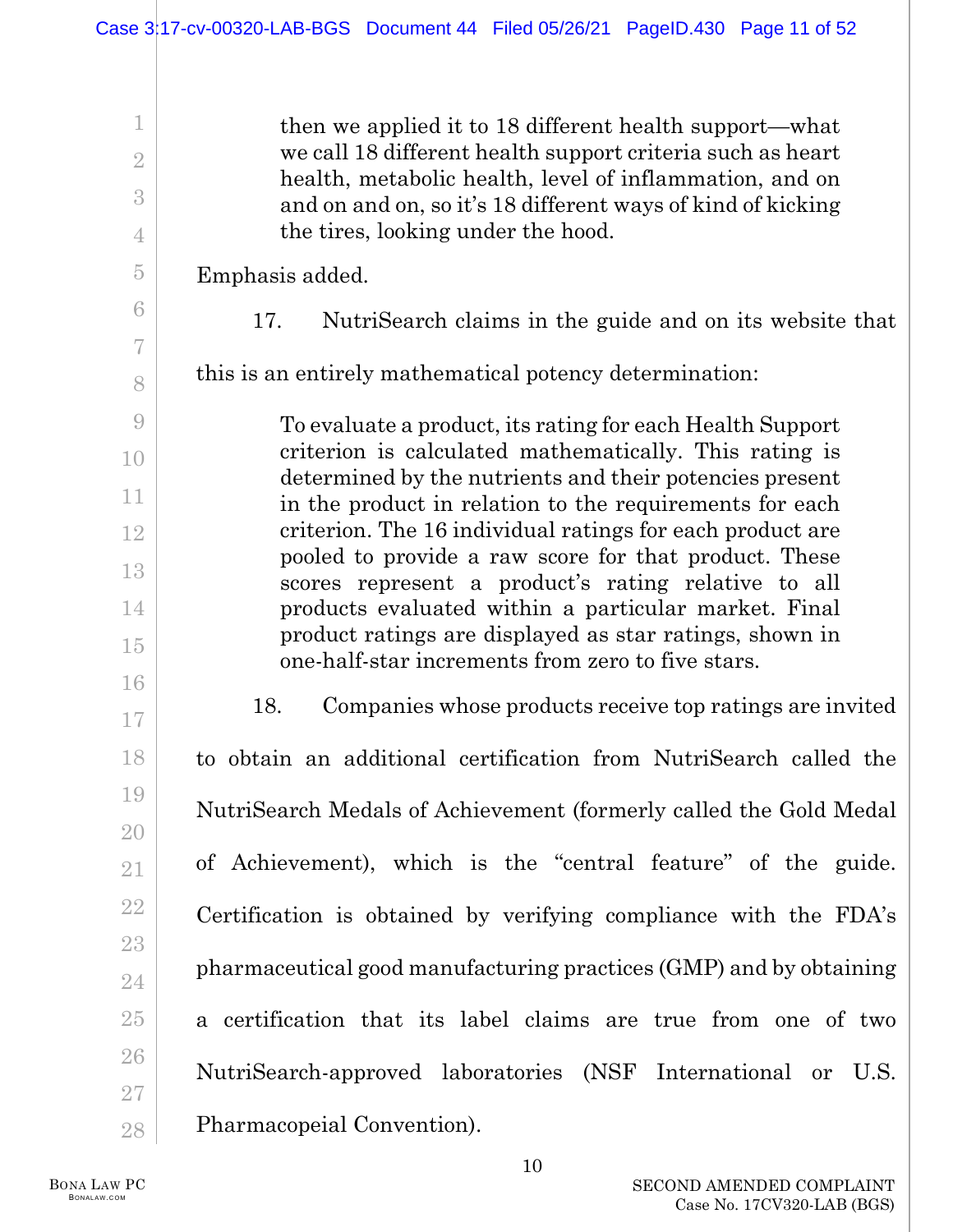#### 19. As MacWilliam explained on the Dr. Oz Show:

We invited every company that we evaluated that scored five out of five stars, and we said "hey, put your money where your mouth is. Take your product, run it through an independent assessment body like the U.S. pharmacopoeia program or the NSF vitamin supplement program, demonstrate to us that you are manufacturing to basically pharmaceutical standards, and then what we want you to do is take your product off the shelf and have an independent lab assess that product so what it says on the label we know is actually in the bottle."

20. These statements all suggest, individually and collectively, that NutriSearch is an independent observer that provides objective, scientific, evidence-based ratings and certifications of supplement products.

21. But the statements are misleading and, in some cases, false: NutriSearch and MacWilliam are closely affiliated and collaborate with, and directly funded and controlled by, Usana, one of the world's largest direct sales supplement companies. In direct exchange for that consideration, NutriSearch and MacWilliam consistently rate Usana as the best supplement company throughout the world, ensure symbiosis between the guide's informational content and rating system and Usana's current products and marketing claims, and deflate the ratings of Usana's close competitors.

BONA LAW PC BONALAW.COM

<span id="page-11-0"></span>1

2

3

4

5

6

7

8

9

10

11

12

13

14

15

16

17

18

19

20

21

22

23

24

25

26

27

28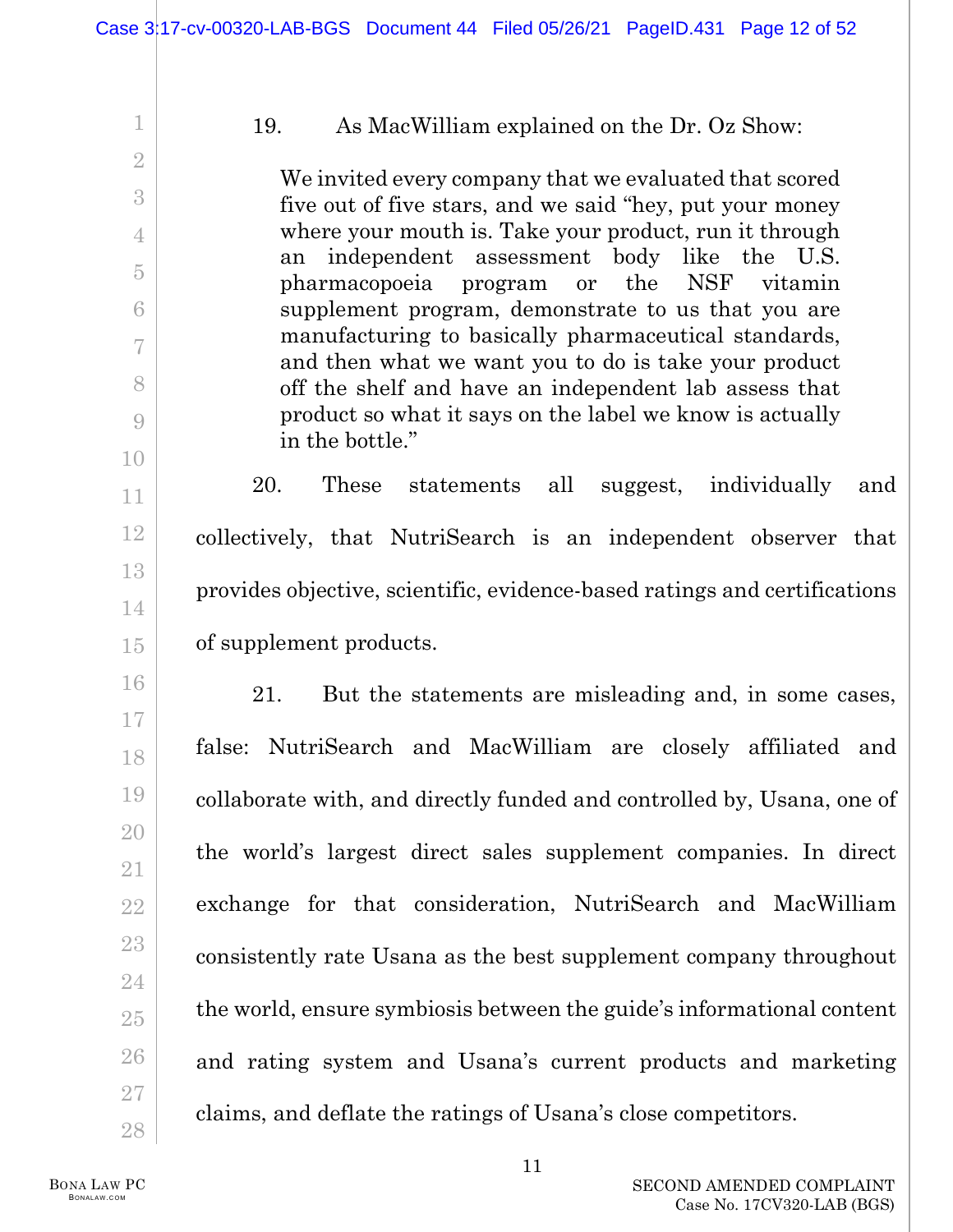22. NutriSearch has long had a cozy relationship with Usana. Lyle MacWilliam is a former Usana sales representative, a former member of Usana's scientific advisory board, and has had regular speaking engagements at Usana's global and regional sales representative meetings. Indeed, MacWilliam originally designed the guide as a tool to sell Usana products himself. The current CEO of NutriSearch, Gregg Gies, is also a former Usana representative.

23. In fact, MacWilliam remained a Usana sales representative and advisory board member until 2005, when another supplement company, Melaleuca, exposed MacWilliam's affiliation and bias. In response, MacWilliam proposed to (now former) Usana executives that he resign his Usana positions and continue to publish the guide in exchange of financial support from Usana: "I should not be on the board or a representative anymore because it looks like I'm biased. I am going to create more of a third-party appearance, but I'd like you to use me for speaking and support me." Usana proposed an amendment to MacWilliam's offer: "Yes, if you give us the number-one rating." MacWilliam accepted, assuring Usana it would get the number-one rating despite the guide's claims of independence and objectivity.

1

2

3

4

5

6

7

8

9

10

11

12

13

14

15

16

17

18

19

20

21

22

23

24

25

26

27

28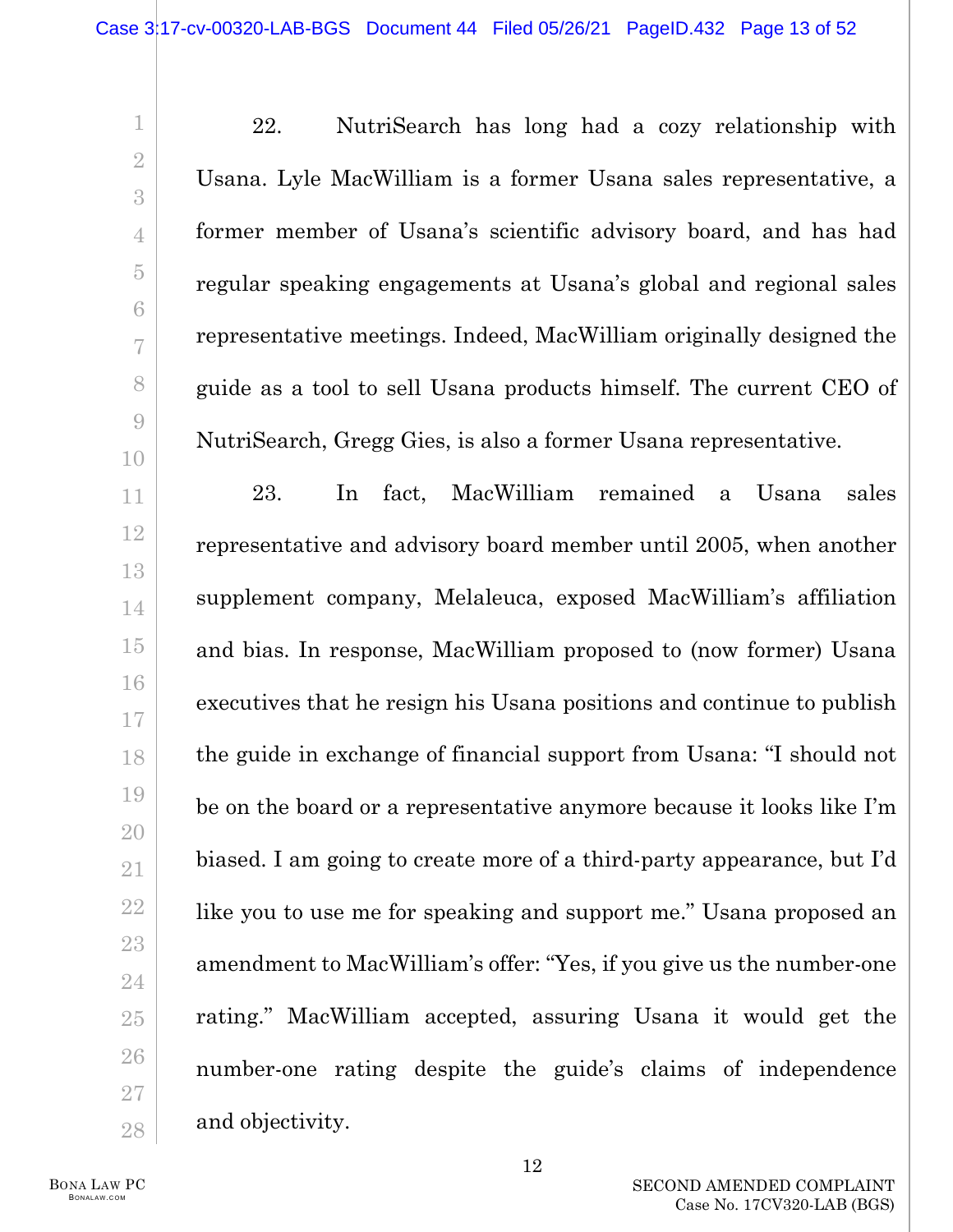24. This agreement firmly established that, though cloaked in secrecy so that the guide would continue to appear independent, MacWilliam and NutriSearch's agreement with Usana was one in which Usana exercised control over their editorial decisions, and MacWilliam and NutriSearch's renumeration was tied to and dependent on selling more Usana products, principally by elevating Usana above all its competitors in the guide (and keeping it that way). 25. Usana's management categorizes payments to MacWilliam/NutriSearch as a marketing expense, treating it precisely in the manner it would treat payments to a publicist or marketing agency rather than the way it treated independent objective event speakers. Usana executives explicitly justified these expenses by characterizing the guide as a marketing and promotion tool used every

28

26. MacWilliam and NutriSearch are entirely dependent upon Usana's "support." Usana directly pays NutriSearch and MacWilliam hundreds of thousands of dollars per year in fixed stipends, speaking fees, promotion fees, and travel costs.

day to recruit new distributors and sell Usana products.

27. Usana also provides other consideration: it heavily promotes the guide to its sales representatives and encourages them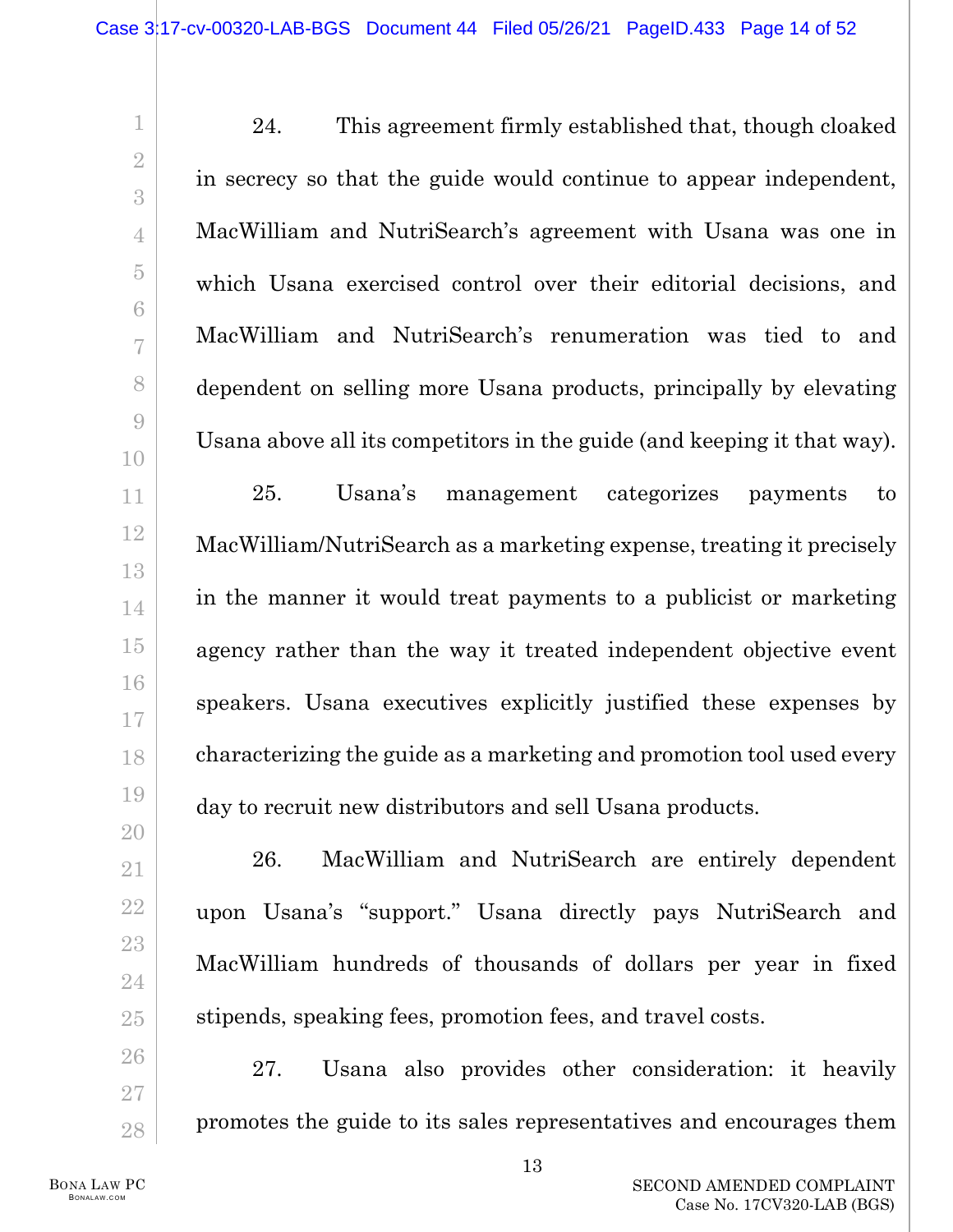to purchase it. At Usana's conventions and other conferences, MacWilliam is the only purportedly "independent" speaker who is allowed to promote and sell his own products at such events—and that is because his product—the guide—is not an independent third-party publication. Rather it is a publication controlled and paid for by Usana to promote and influence consumers to buy its products. 28. Usana's marketing tools program for its sales representatives focus on the guide as its central component: they are told to buy the book, learn it, refer to it in making sales, and even pitch the book to end consumers. NutriSearch and MacWilliam almost always tied the publication of a new edition of the guide to the date of Usana's annual convention attended by thousands of Usana distributors, which ensured Usana could continue to direct associates to the latest edition and further assured robust sales – just one of the multiple forms of compensation to NutriSearch and MacWilliam.

29. In fact, sales of the guide to Usana's distributors account for the vast majority of the guide's sales. So not only does it rate Usana highest because of the incentives to increase Usana's sales and to keep Usana happy, but also because, driven by the dictates of Usana, Usana's distributors are their largest market segment. NutriSearch

BONA LAW PC BONALAW.COM

1

2

3

4

5

6

7

8

9

10

11

12

13

14

15

16

17

18

19

20

21

22

23

24

25

26

27

28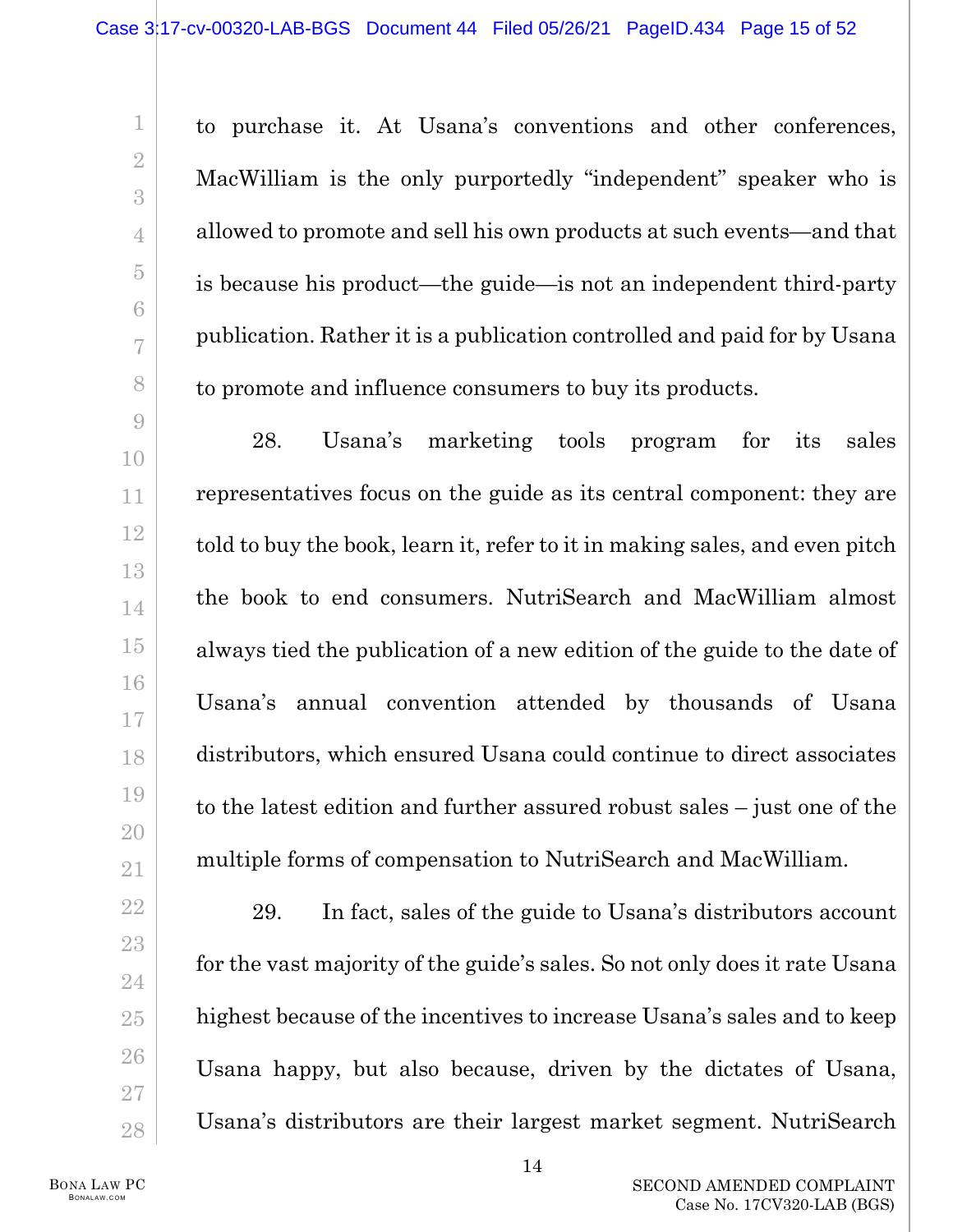and MacWilliam must keep Usana on top so that Usana continues to provide direct access to this channel of distribution, and they also must keep Usana distributors happy—Usana distributors will not enthusiastically buy a book touted as a Usana sales tool if that book does not set Usana apart from the competition.

30. Usana also facilitates publication of the guide through a third-party with whom Usana has a longstanding relationship: ProTools. In fact, Usana introduced NutriSearch and MacWilliam to ProTools to arrange for the publication. Initial iterations of the guide were simple and informal documents that MacWilliam assembled to help drive his own sales of Usana products and those of the representatives working for him. It was only after Usana realized the potential of the guide that it helped MacWilliam take it to the next level by vastly expanding its scope and audience. Importantly, Usana also gets a cut of the guide's sales through the arrangement with ProTool that Usana brokered.

31. Usana polices and takes active steps to ensure that its products are the top-rated products in the guide. When MacWilliam and NutriSearch have failed to meet their commitments to Usana, Usana punished them for failing to deliver per their agreement by

1

2

3

4

5

6

7

8

9

10

11

12

13

14

15

16

17

18

19

20

21

22

23

24

25

26

27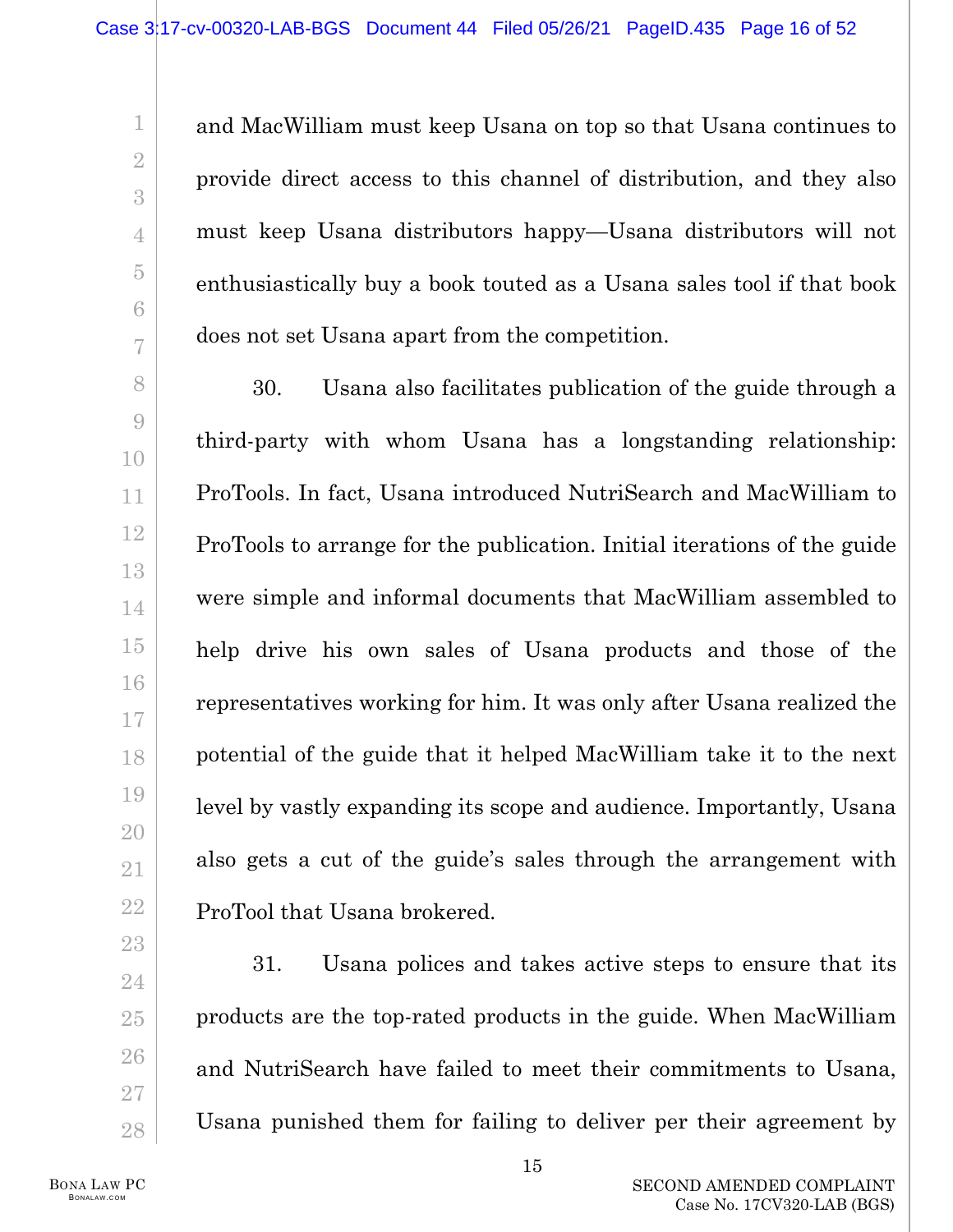cutting them off financially. In 2008, several additional companies somehow managed to obtain Gold Medal certification under NutriSearch's criteria. Usana, pointing to this breach, withdrew its financial support. A Usana executive explained the problem to MacWilliam when he complained about sluggish book sales and a lack of speaking engagements: "when Usana is not listed as number one, we don't want to stand up and say 'we're one of the five best.' We like the fact that we're number one." MacWilliam asked "would it help if Usana is number one in some way?" The Usana executive said, "of course it would help."

32. NutriSearch subsequently cured this breach of its secret agreement with Usana by coming out with a new award called "Editor's Choice" and giving it to Usana. NutriSearch did this with the explicit understanding that the new award—which allowed Usana to again be "the best"—would entitle MacWilliam to return to the Usana event circuit to speak and sell more books, and thus earn more speaking fees and book royalties.

33. Once NutriSearch declared Usana as Editor's Choice, MacWilliam approached Usana for his compensation, stating (as one former Usana executive recalls):

1

2

3

4

5

6

7

8

9

10

11

12

13

14

15

16

17

18

19

20

21

22

23

24

25

26

27

28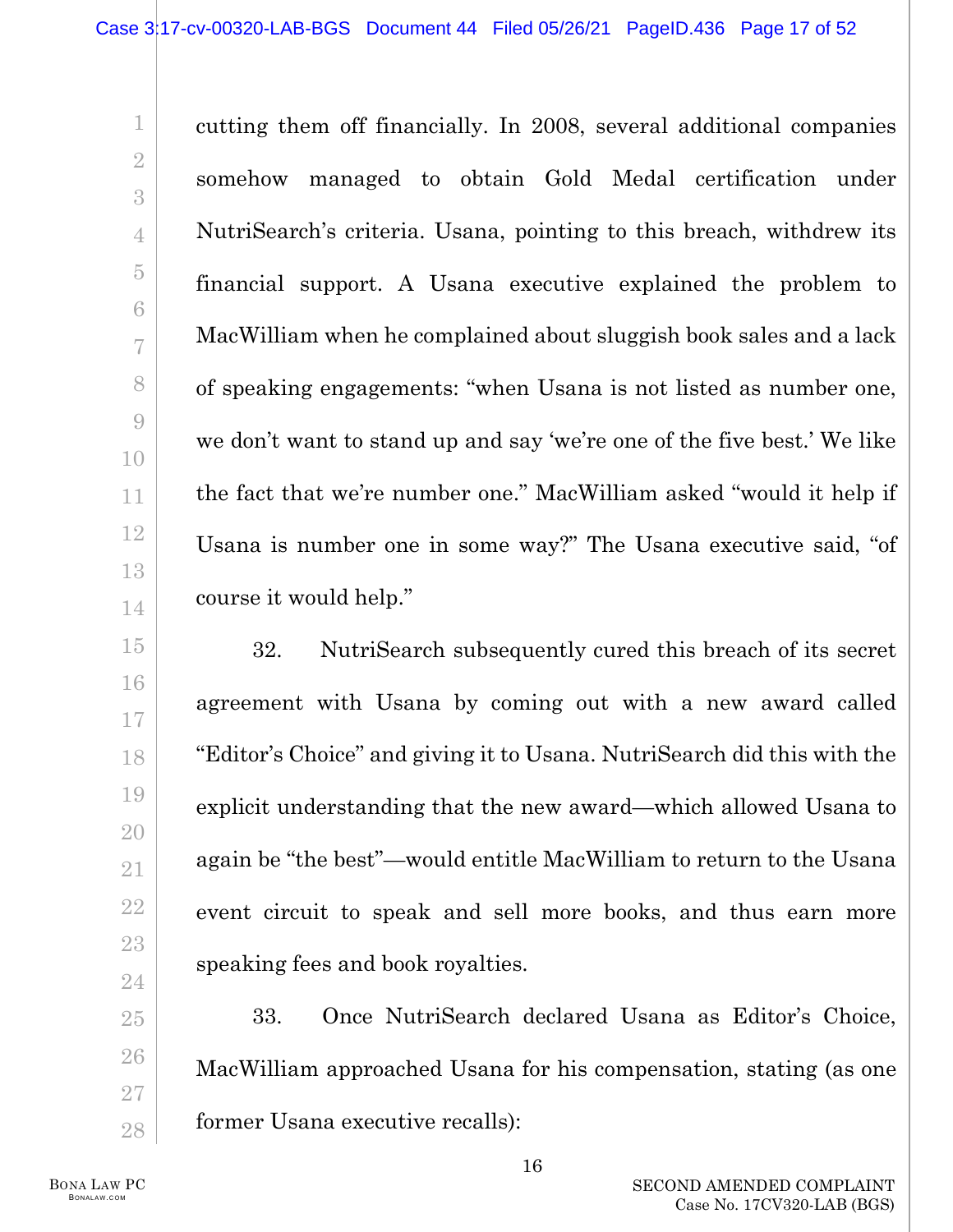My income is down. I would like to do a tour for Usana. I got a motorhome, and my wife wants to travel the country, and I would like you to pay for me to travel the country so I can promote my books. I'll speak on the comparative guidebook and the benefits of Usana. Usana is number one Editor's Choice, and I'll travel from city to city so my wife and I can go on a summerlong vacation and basically I want you to pay for it.

34. Usana paid MacWilliam \$90,000 for that summer tour. 35. The next year brought a new dilemma: another company was actually going to beat Usana—with a perfect score, according to the criteria. MacWilliam knew what that would mean: he would lose income from Usana if it weren't the top-rated product. So he went to Usana and explained the situation: "Usana will not be number one." And a Usana executive reminded MacWilliam that "we pay you to make us number one." MacWilliam responded: "We need to change something in your formula or I need to change something in my matrix." Usana agreed, and MacWilliam worked with Usana to adjust his allegedly objective matrix so that Usana stayed on top.

<span id="page-17-0"></span>36. Usana, MacWilliam and NutriSearch have since taken extraordinary steps to ensure that Usana maintains its preeminent status and top-rated position in the guide, arbitrarily revising their so-called objective scientific criteria or by tweaking the advisable amounts of particular ingredients of a supplement formula in order to

1

2

3

4

5

6

7

8

9

10

11

12

13

14

15

16

17

18

19

20

21

22

23

24

25

26

27

28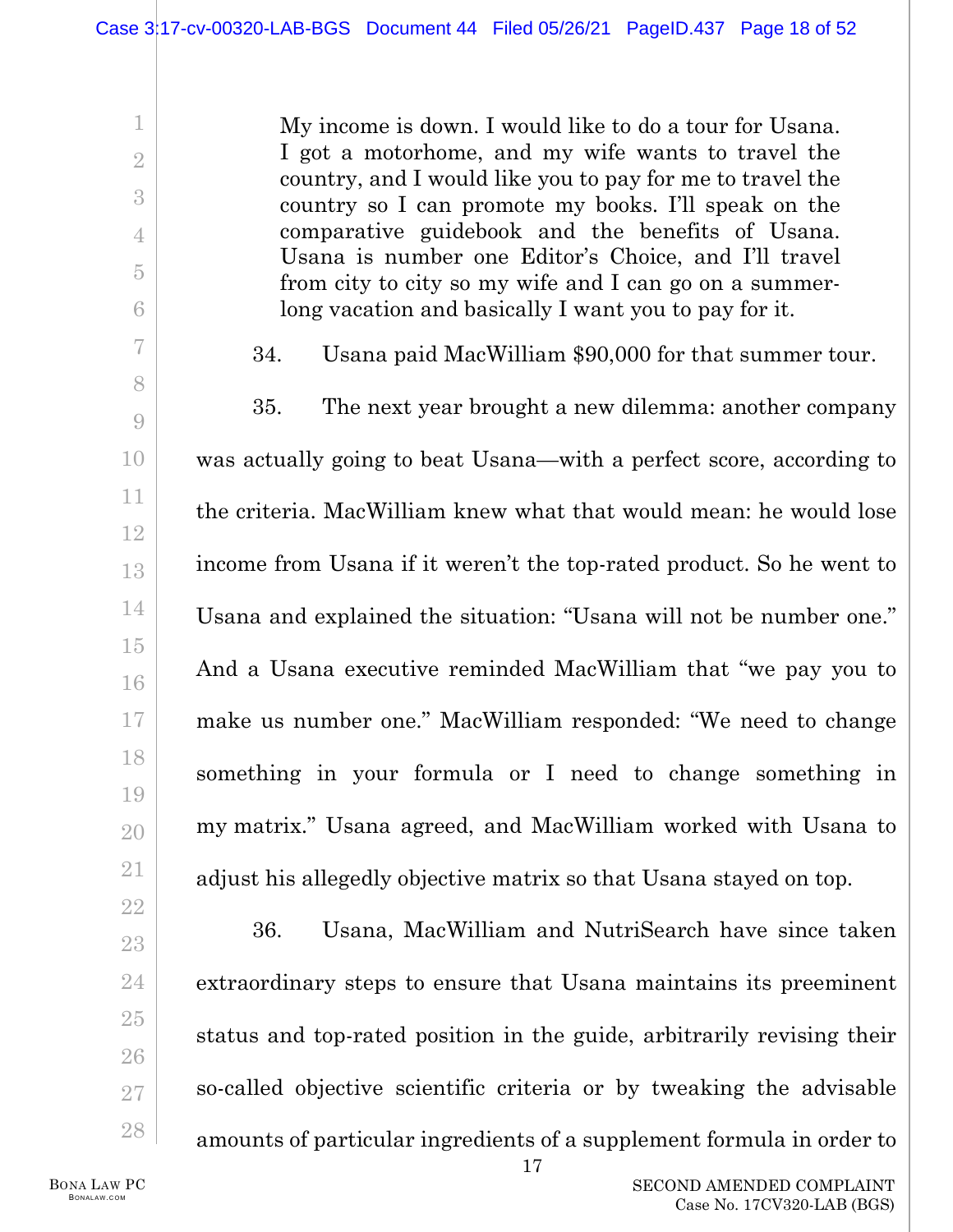weight the criteria in Usana's favor. Every year thereafter, Usana *required* MacWilliam to meet with Usana's chief product officer to obtain any upcoming changes in Usana's formulation or marketing claims. And each year, Usana *required* MacWilliam to adjust his matrix in coordination with Usana so that Usana's new formulation would come out on top, complete with new scientific literature discussing topics that coincided with Usana's new marketing claims as further described below. And every year, he did so.

37. In the 6th edition, MacWilliam and NutriSearch also manipulated the Gold Medal of Achievement criteria—now called the Medals of Achievement with multiple echelons (bronze, silver, gold, diamond, and platinum). These adjustments enabled Usana to state it is the best of the best because, of course, it earned the only Platinum Medal of Achievement awarded.

38. The collusion extends to Usana's current marketing claims. For example, Usana recently began making "cell-signaling" claims on its labels. Not surprisingly, the 6th edition of the guide has a corresponding focus: "the guide has been completely rewritten in light of recent groundbreaking discoveries from the world of nutritional research" regarding cell-signaling. In fact, "cell-signaling"

BONA LAW PC BONALAW.COM

1

2

3

4

5

6

7

8

9

10

11

12

13

14

15

16

17

18

19

20

21

22

23

24

25

26

27

28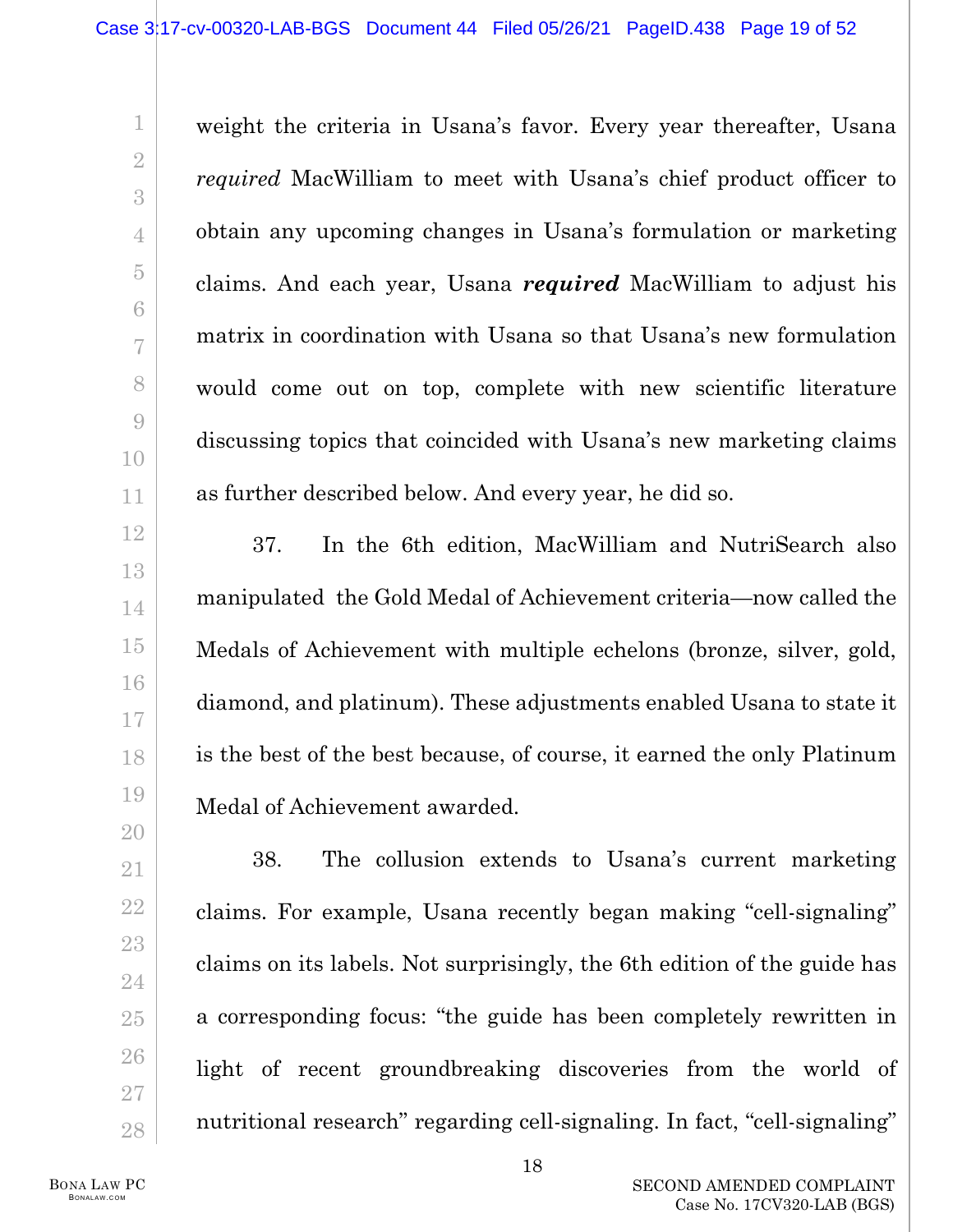is not a new concept—it is a well-known phenomenon that has been known, studied, and written about for many years. The only thing that's new about it is Usana's label claims, and a NutriSearch guide that is custom-tailored to showcase those claims.

39. Similarly, in 2013, Usana had increased the vitamin D and iodine content in its products and revised its marketing claims to emphasize the importance of those two ingredients. The 5th edition of the guide, which coincided with the products' re-launch, was "rewritten [from] cover to cover" to discuss "the most recent and exciting scientific findings on two super-nutrients: Vitamin D and Iodine," according to its back cover.

<span id="page-19-0"></span>40. That is how it works: Usana makes minor tweaks to its formula, makes major changes to its marketing to emphasize those tweaks, and then directs NutriSearch/MacWilliam to simultaneously publish a new edition of the guide that features language and concepts that mirror Usana's new marketing. Usana then pushes the guide to its sales representatives, which gives them ammunition to sell Usana products—and distinguish them from competitors—to end consumers. Consumers who read the guide, touted as an independent, scientifically objective, evidence-based guide on nutrition

1

2

3

4

5

6

7

8

9

10

11

12

13

14

15

16

17

18

19

20

21

22

23

24

25

26

27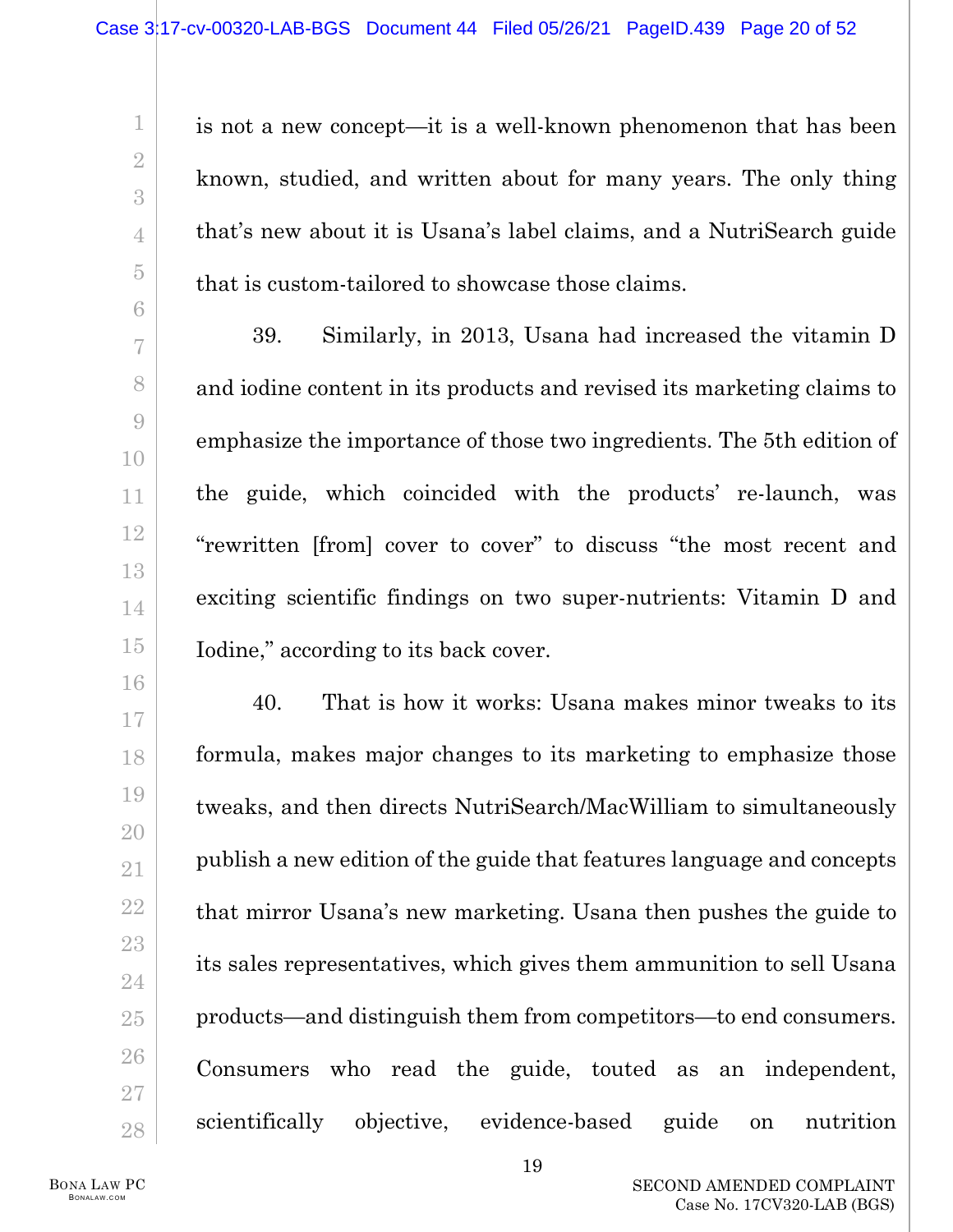supplementation and analysis of supplement products are unaware they are reading a lengthy sponsored message designed to influence them to purchase a slightly reformulated product with a new and exciting marketing claim.

41. Thus, both the "informational" and "ratings" parts of the guide are designed to promote Usana as well as the guide itself.

<span id="page-20-0"></span>42. The guide is not only a tool for Usana's promotion, but also for the sabotage of its competitors. As explained below, when Usana was threatened by Ariix—an emerging competitor with a similar direct sales model—Usana found willing and capable collaborators in MacWilliam and NutriSearch, who obliged Usana by knocking Ariix out of the running with falsified poor ratings and denied certifications.

## **Ariix**

43. Ariix is a health and wellness company that utilizes a direct sales model to distribute its products which include, among other things, nutritional supplements. It was launched by former Usana executives who were discontent with Usana's various scandals and dishonest practices.

1

2

3

4

5

6

7

8

9

10

11

12

13

14

15

16

17

18

19

20

21

22

23

24

25

26

27

28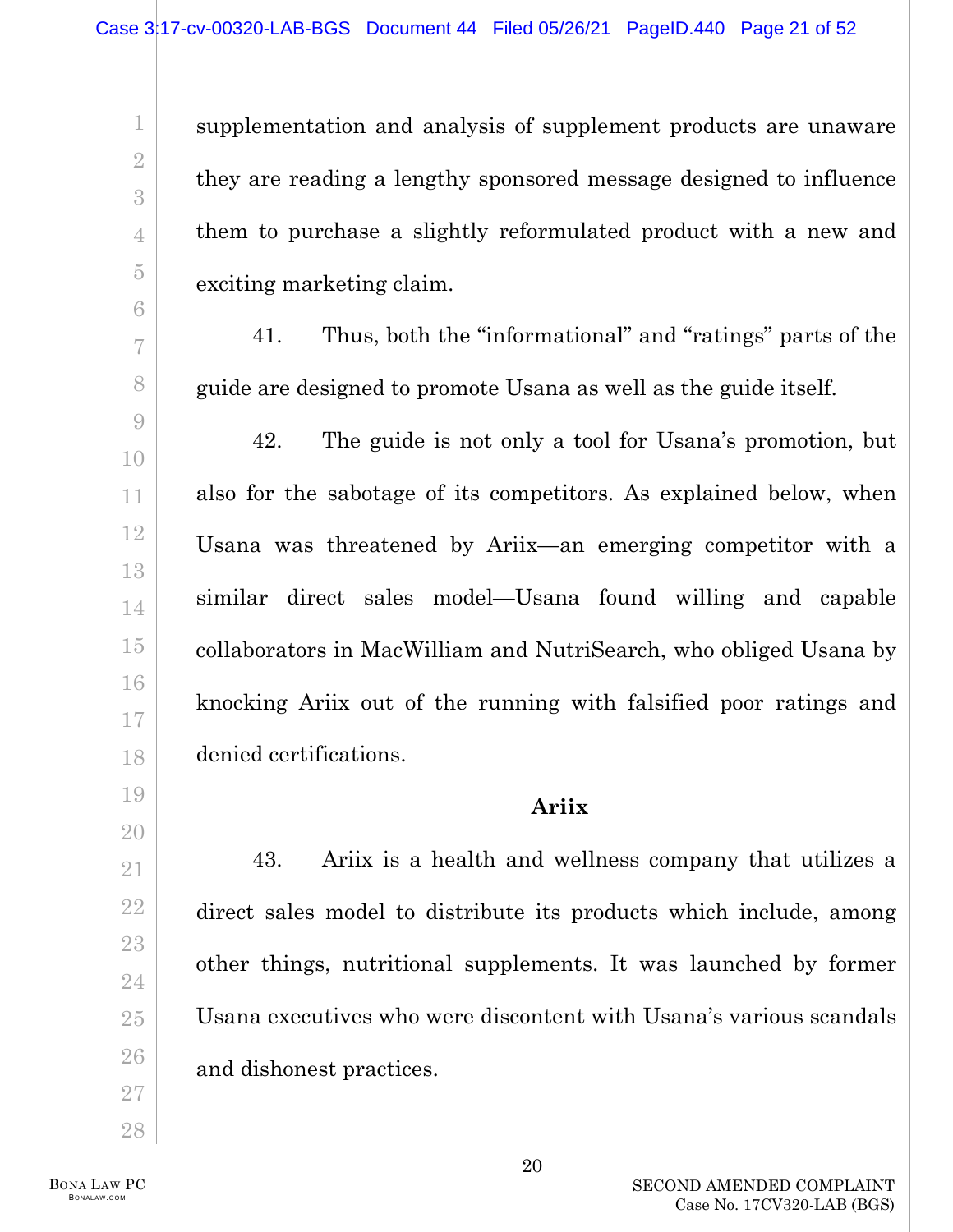44. Ariix holds trademarks for its brand name: Ariix, Registration No. 4242877 (registered Nov. 13, 2012, valid until Nov. 13, 2022); ARIIX, Registration No. 4250956 (registered Nov. 27, 2012, valid until Nov. 27, 2022).

45. Ariix is Usana's fiercest competitor. Both are direct sales companies headquartered in Utah. They compete with one another in sales to end consumers and in recruiting independent sales representatives to drive those sales.

46. In service of its agreement with Usana, NutriSearch has deflated Ariix's ratings and denied it certification for NutriSearch's Medals of Achievement.

47. In 2011, before Ariix had launched its first product or made information about it publicly available, Ariix learned that Usana had misappropriated Ariix's confidential information about its first product, Ariix Optimal, and its draft marketing materials.

48. On information and belief, Usana provided NutriSearch with the confidential, pre-release Ariix Optimal product information. Usana instructed NutriSearch to run a new printing for the express purpose of thwarting Ariix's entry into the market by giving Ariix Optimal a sub-par rating based on this information. Usana provided.

BONA LAW PC BONALAW.COM

1

2

3

4

5

6

7

8

9

10

11

12

13

14

15

16

17

18

19

20

21

22

23

24

25

26

27

28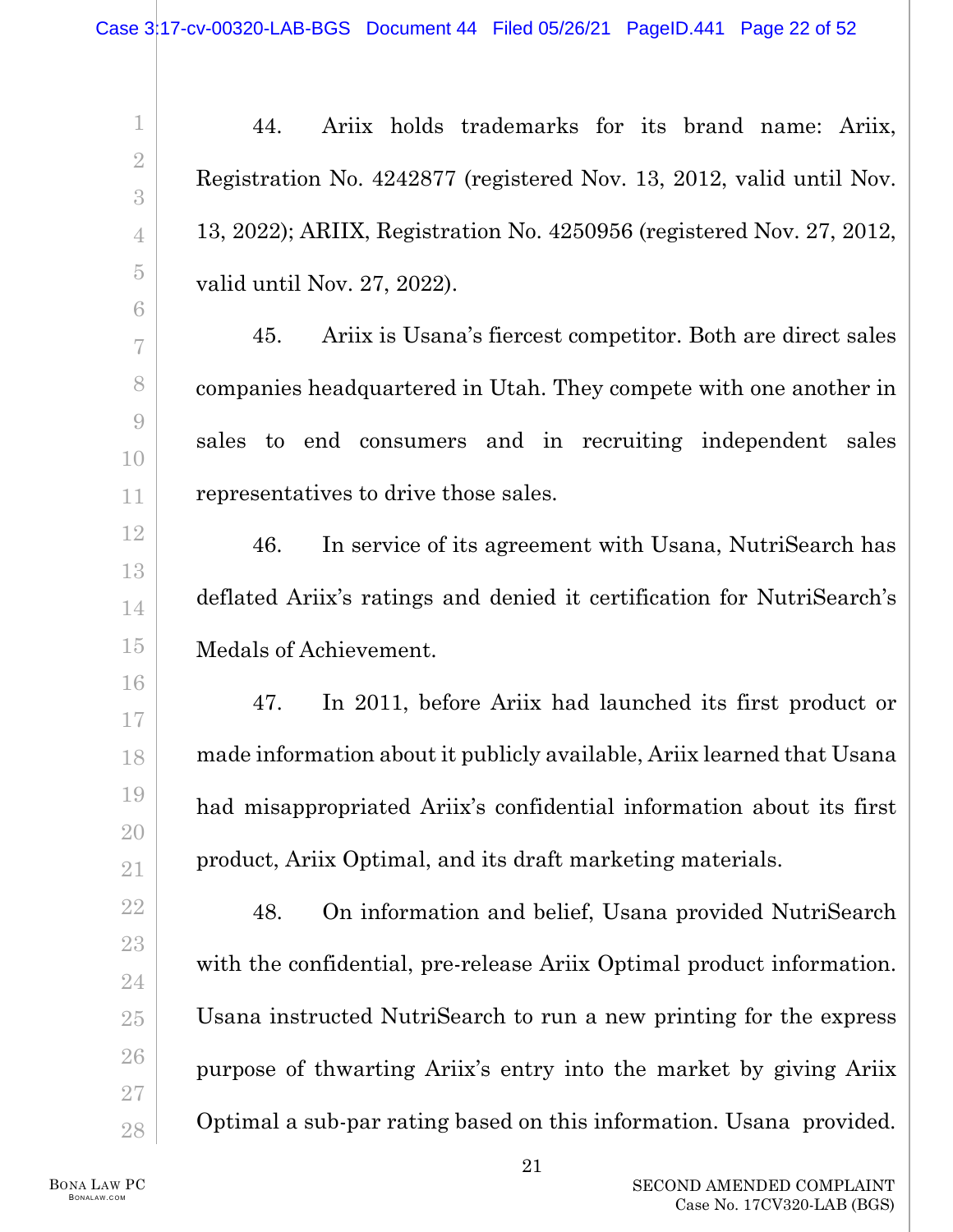| $\mathbf 1$                                | NutriSearch rated Ariix Optimal at 3.5 stars. After public<br>49.                                               |
|--------------------------------------------|-----------------------------------------------------------------------------------------------------------------|
| $\overline{2}$<br>3                        | criticism and incontrovertible evidence that Ariix was a top-quality                                            |
| 4                                          | product, NutriSearch agreed to revise Ariix's rating to five stars.                                             |
| $\overline{5}$                             | With a five-star rating, Ariix became eligible for the<br>50.                                                   |
| 6<br>7                                     | NutriSearch Gold Medal of Achievement—the same as Usana. The                                                    |
| 8                                          | Gold Medal of Achievement is an important marketing tool. Ariix's                                               |
| $\begin{matrix} 0 \\ 0 \end{matrix}$<br>10 | representatives understand that Gold Medal status<br>sales<br>$\frac{1}{1}$                                     |
| 11                                         | fundamentally important to their sales strategy, particularly because                                           |
| <b>12</b>                                  | Ariix's fiercest competitor, Usana, markets its products as Gold Medal                                          |
| 13<br>14                                   | certified. Sales representatives lose sales to competing products if they                                       |
| 15                                         | aren't listed as Gold Medal certified.                                                                          |
| 16                                         | explains,<br>Gold<br>Medal<br>$\sigma f$<br>51.<br>the<br>guide<br>As                                           |
| 17<br>18                                   | Achievement winners                                                                                             |
| 19                                         |                                                                                                                 |
| 20                                         | have invested significant time, resources and money to<br>ensure their products are manufactured to the highest |
| 21                                         | standards possible                                                                                              |
| 22                                         | Deservedly so, NutriSearch recognizes these companies                                                           |
| 23                                         | and their products as the <i>Best of the Best</i> . Graphs of each                                              |
| 24                                         | company's highest-scoring product are included [in the<br>guide].                                               |
| $25\,$                                     | Lyle MacWilliam, The NutriSearch Comparative Guide to Nutritional                                               |
| ${\bf 26}$                                 |                                                                                                                 |
| $27\,$                                     | Supplements, 78 (5th Prof. ed. 2014).                                                                           |
| 28                                         |                                                                                                                 |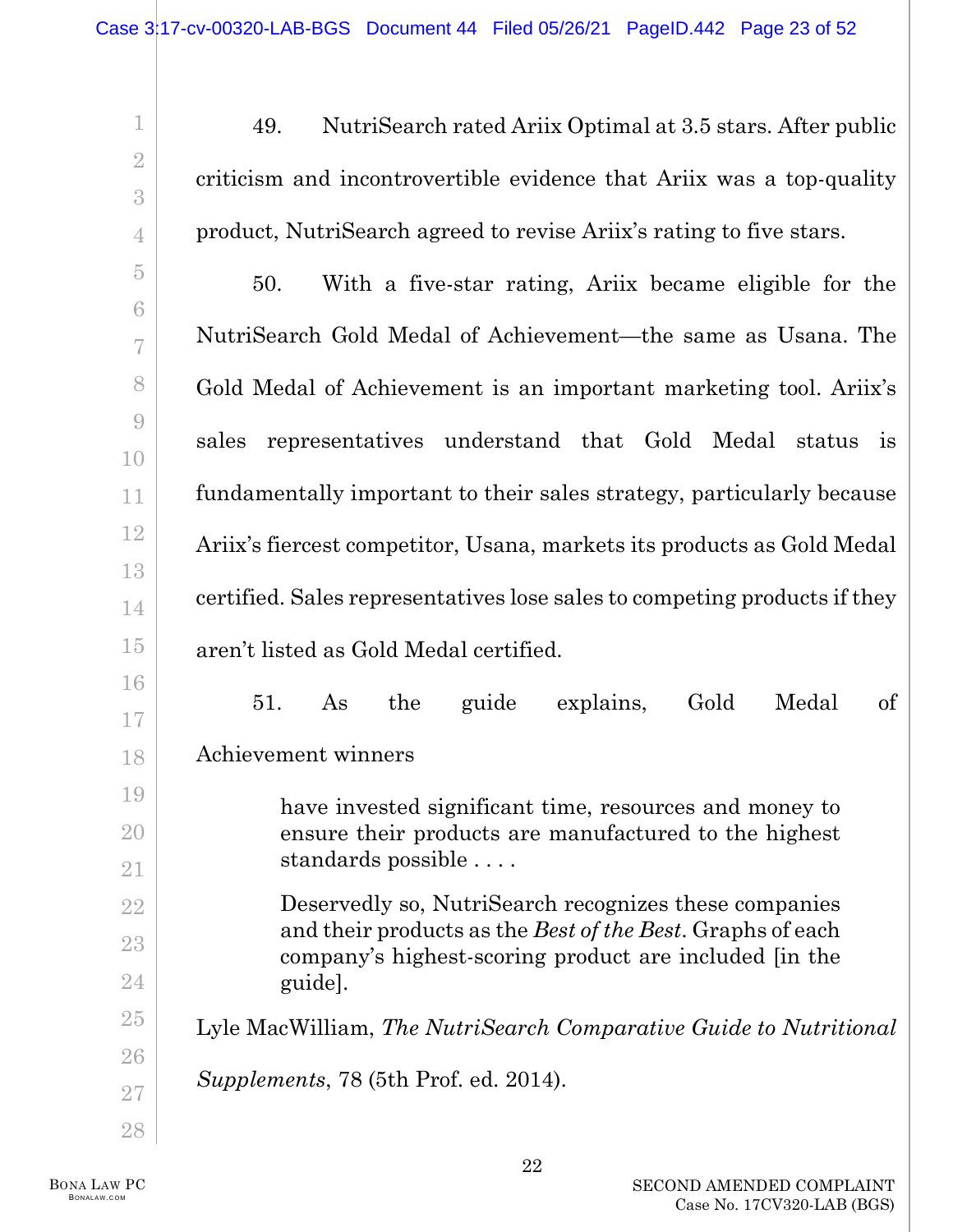52. Ariix spent two years and several hundred thousand dollars attempting to obtain the Gold Medal of Achievement. If NutriSearch and MacWilliam were to contravene Usana's orders and give Ariix—Usana's chief rival—a Gold Medal of Achievement, they would lose Usana's financial support upon which their business depends. So they continuously made changes to the certification requirements—requirements that it applied only to Ariix—in an attempt to provide false excuses not to certify Ariix.

53. Ariix first applied for Gold Medal status in February and March 2014. NutriSearch denied the application in August 2014 because Ariix (admittedly) misunderstood the requirements of its submission.

54. Ariix made its corrected (second) submission one week later on August 13, 2014. NutriSearch again denied Ariix's application on September 16, 2014. NutriSearch claimed that, as a result of an NBC Dateline expose on the issue of "dry-labbing" at ISO-certified laboratories, NutriSearch would no longer accept ISO-17025-certified laboratory reports and certifications.

55. NutriSearch also specifically acknowledged that "this disclosure was not in any way a reflection on ARIIX" or its submission.

1

2

3

4

5

6

7

8

9

10

11

12

13

14

15

16

17

18

19

20

21

22

23

24

25

26

27

28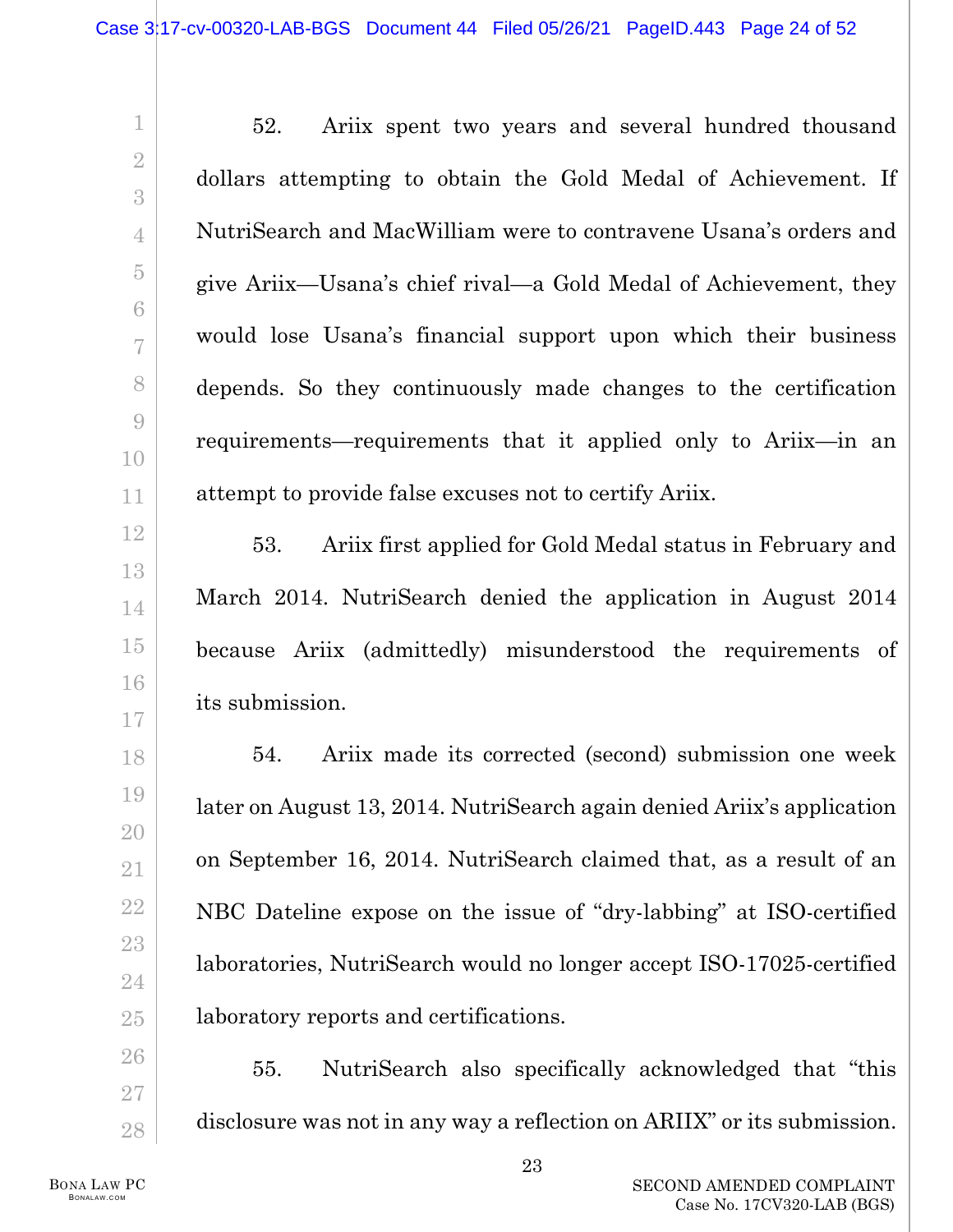But NutriSearch did not apply this policy to previous submissions, including those by Usana—nor did it ever disclose it publicly in subsequent editions of the book or advertisements, or otherwise issue any kind of statement. Instead, NutriSearch purported to apply this secret new policy *only* on a going-forward basis—thus exempting Usana and other previous recipients who had relied on ISO-17025 certified labs. So—unknown to the books' readers—NutriSearch held Usana to a lower standard than Ariix.

56. Immediately thereafter, on NutriSearch's prompting, Ariix undertook an expensive new full analysis of its formulation through one of two NutriSearch-approved laboratories, NSF. Because of NutriSearch's new requirements, NSF did not even have the analytical procedures necessary to verify certain nutrients.

57. As NutriSearch would later acknowledge, Ariix "diligently worked with NSF scientists to develop" these protocols and procedures and that Ariix's "pioneering" work would " 'up the game' for all future contenders of the NutriSearch GOLD Medal."

58. NutriSearch thanked Ariix for "pioneering new ground" by developing new testing protocols with NSF and achieving certification (pending final laboratory reports). NutriSearch stated

1

2

3

4

5

6

7

8

9

10

11

12

13

14

15

16

17

18

19

20

21

22

23

24

25

26

27

28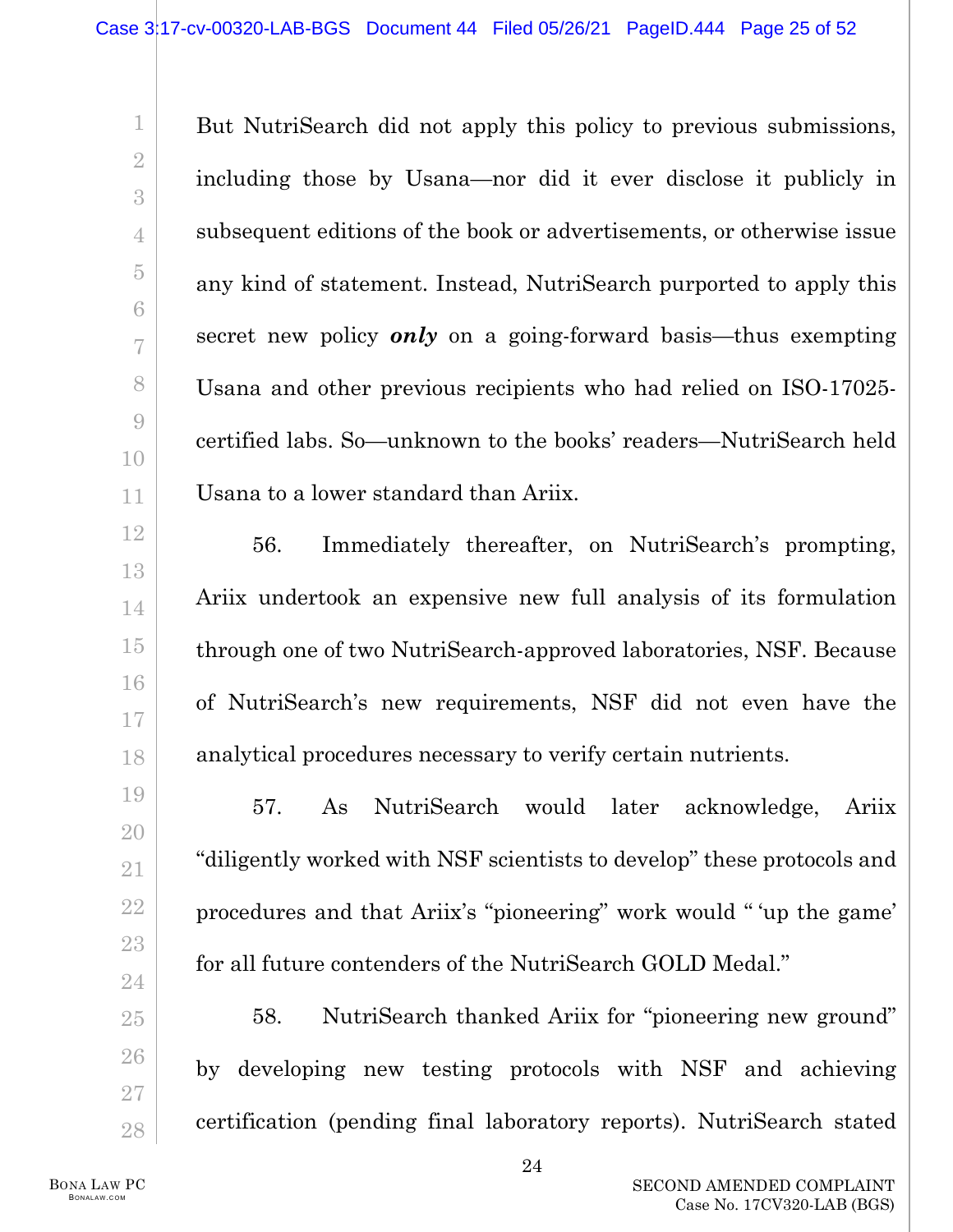that "[t]here is unlikely to be a new edition of the Professional guide for some time, as the 5th edition is not long out of the box; however, as previously mentioned, we can insert your NutriSearch GOLD Medal of Achievement into future printings of the existing guide once current stock has been depleted."

59. One month later, on May 13, 2015, Ariix submitted its final full NSF laboratory reports. Less than two weeks after that, on May 23, NutriSearch denied Ariix the Gold Medal that NutriSearch had just admitted it had earned and which Ariix had even set a new standard for attaining. NutriSearch did not report any problems or concerns with Ariix's final NSF laboratory reports.

60. NutriSearch instead claimed that because of the drylabbing allegations that it had known of for nearly a year, "it came to the difficult decision to suspend any further revisions of the 5th edition of the guide" to create a 6th edition because it "could no longer confidently assure the consumer that *what is on the label is what is in the bottle*" (emphasis added). NutriSearch did not, however, publicly question or disclose its own reservations about the validity of the information in its current publications. Indeed, it continued to

BONA LAW PC BONALAW.COM

1

2

3

4

5

6

7

8

9

10

11

12

13

14

15

16

17

18

19

20

21

22

23

24

25

26

27

28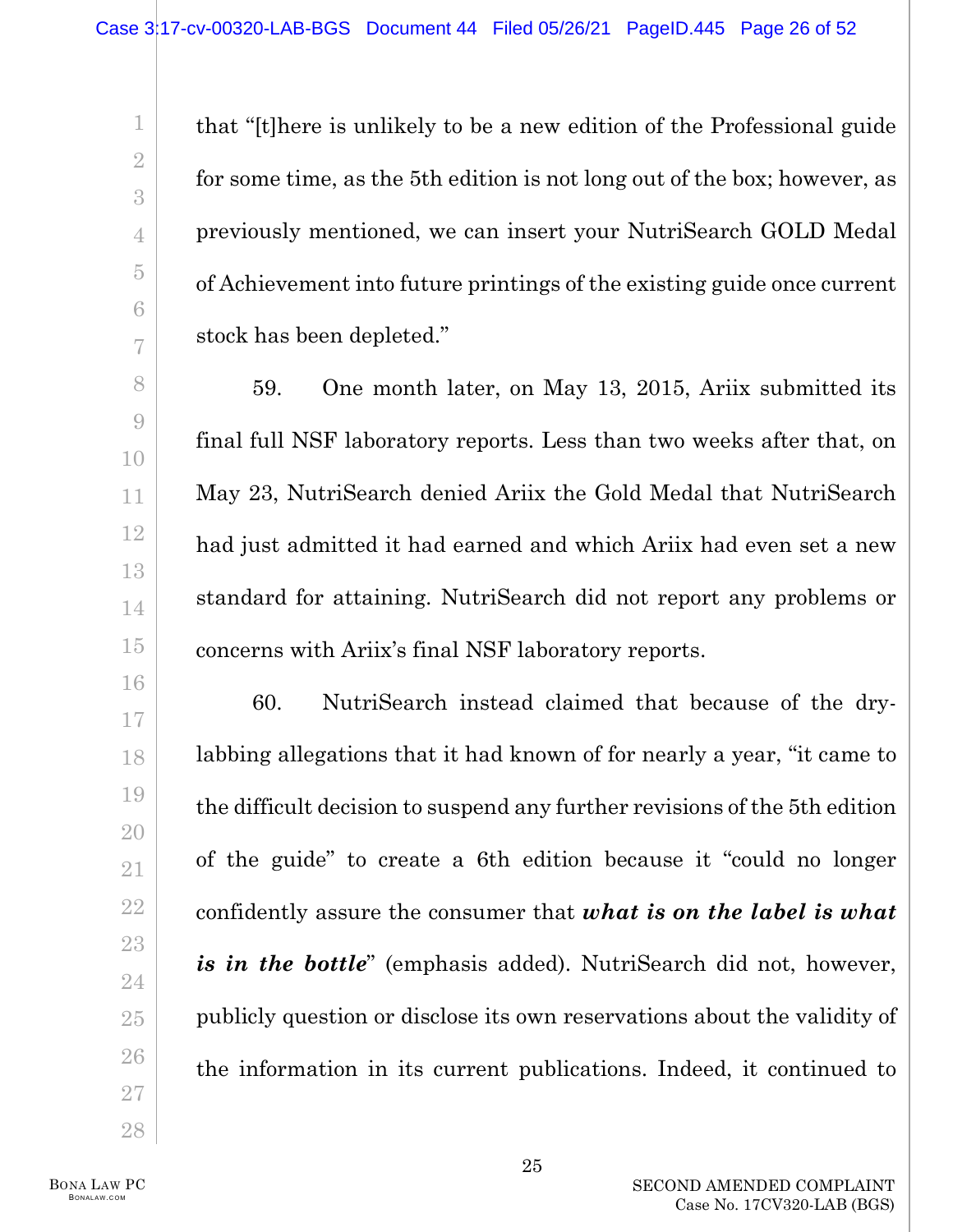1 2 3 4 5 6 7 8 9 10 11 12 13 14 15 16 17 18 19 20 21 22 23 24 25 26 27 28 market them, and affirmatively made statements that contradicted that concern (e.g., MacWilliam's Dr. Oz Show appearance). 61. Interestingly, Ariix was the *only* qualified recipient of the Gold Medal of Achievement that had at any point submitted 100% of its laboratory certifications from a non-ISO-17025 laboratory; it was also the *only* qualified recipient to submit full labs exclusively from a NutriSearch-approved laboratory. 62. NutriSearch gave no timeline for these revisions and stated that it intended to grandfather its current recipients, including Usana, at least until it could publish the next edition. 63. Thereafter, NutriSearch's responsiveness to Ariix's inquiries became sporadic and eventually stopped. NutriSearch did not notify Ariix when it finalized its new criteria or when it began accepting applications for the 6th edition. The 6th edition has since been published, and does not include Ariix as a Medal of Achievement recipient. In effect, NutriSearch froze Ariix out of its certification process, which misleads consumers to believe that Ariix—unlike Usana—either isn't willing to "go the extra mile to demonstrate the quality of [its] product" or isn't able because it failed GMP certification or voluntary product testing.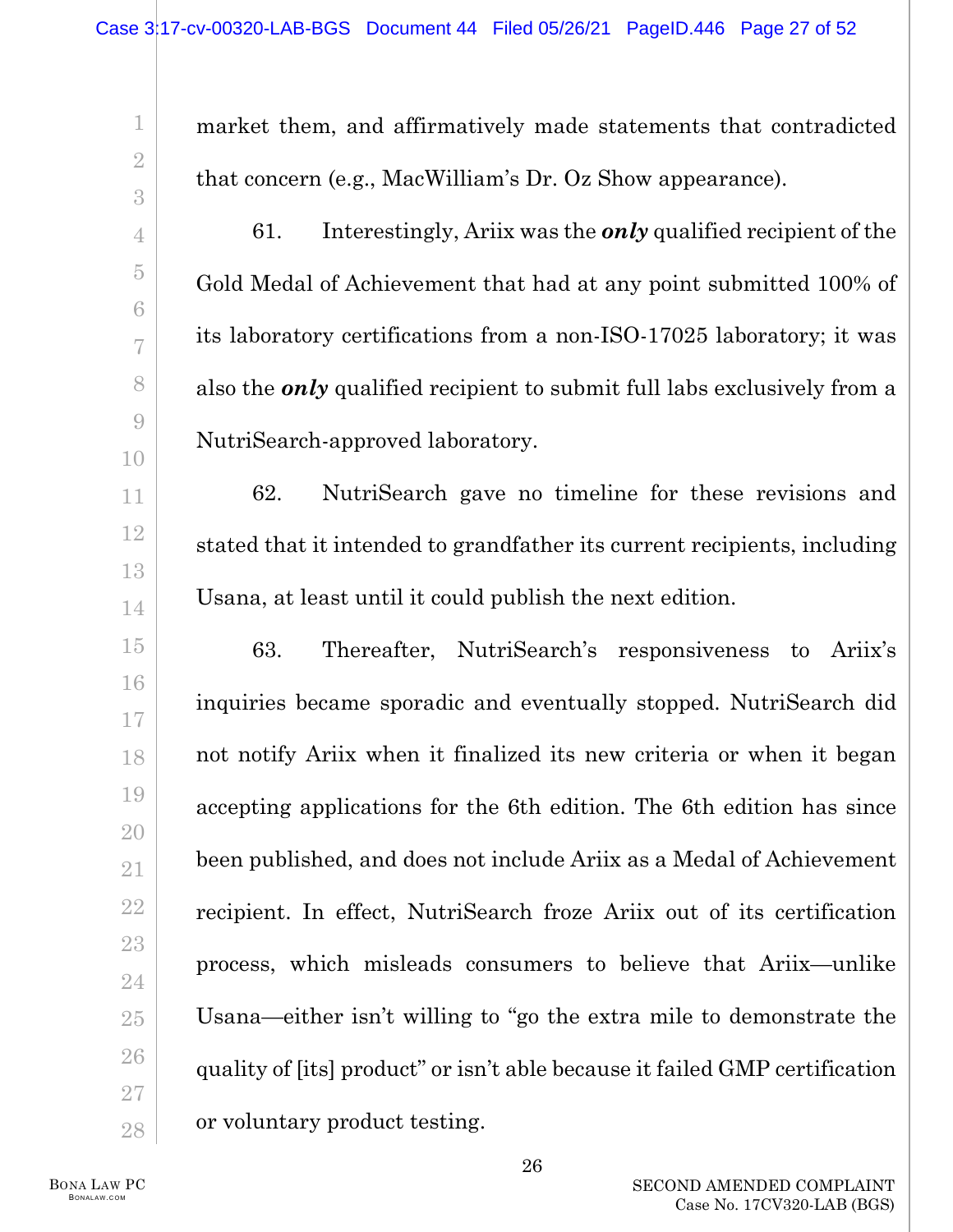# **NutriSearch and MacWilliam's Exclusive Promotion of Usana**

64. MacWilliam has long been a keynote speaker at Usana sales representative events. Given the importance of the guide in the direct sales supplement industry and the fierce competition between Ariix and Usana, Ariix intimated a desire and eventually made an offer to MacWilliam to speak at one of its conventions.

65. On September 17, 2014, MacWilliam declined a speaking engagement with Ariix, stating he would not be taking any more speaking engagements and citing his changing priorities and desire to be at home with his family. Nevertheless, MacWilliam continued to take paid speaking engagements with Usana on a regular basis.

66. Ariix questioned MacWilliam's apparent exclusive relationship with Usana on multiple occasions. In 2015, after MacWilliam had already told Ariix that he was "retiring" from speaking, NutriSearch CEO Gies deflected by explaining that the speaking engagement had occurred some time ago, assuring Ariix that MacWilliam was not playing favorites in choosing speaking engagements.

BONA LAW PC BONALAW.COM

1

2

3

4

5

6

7

8

9

10

11

12

13

14

15

16

17

18

19

20

21

22

23

24

25

26

27

28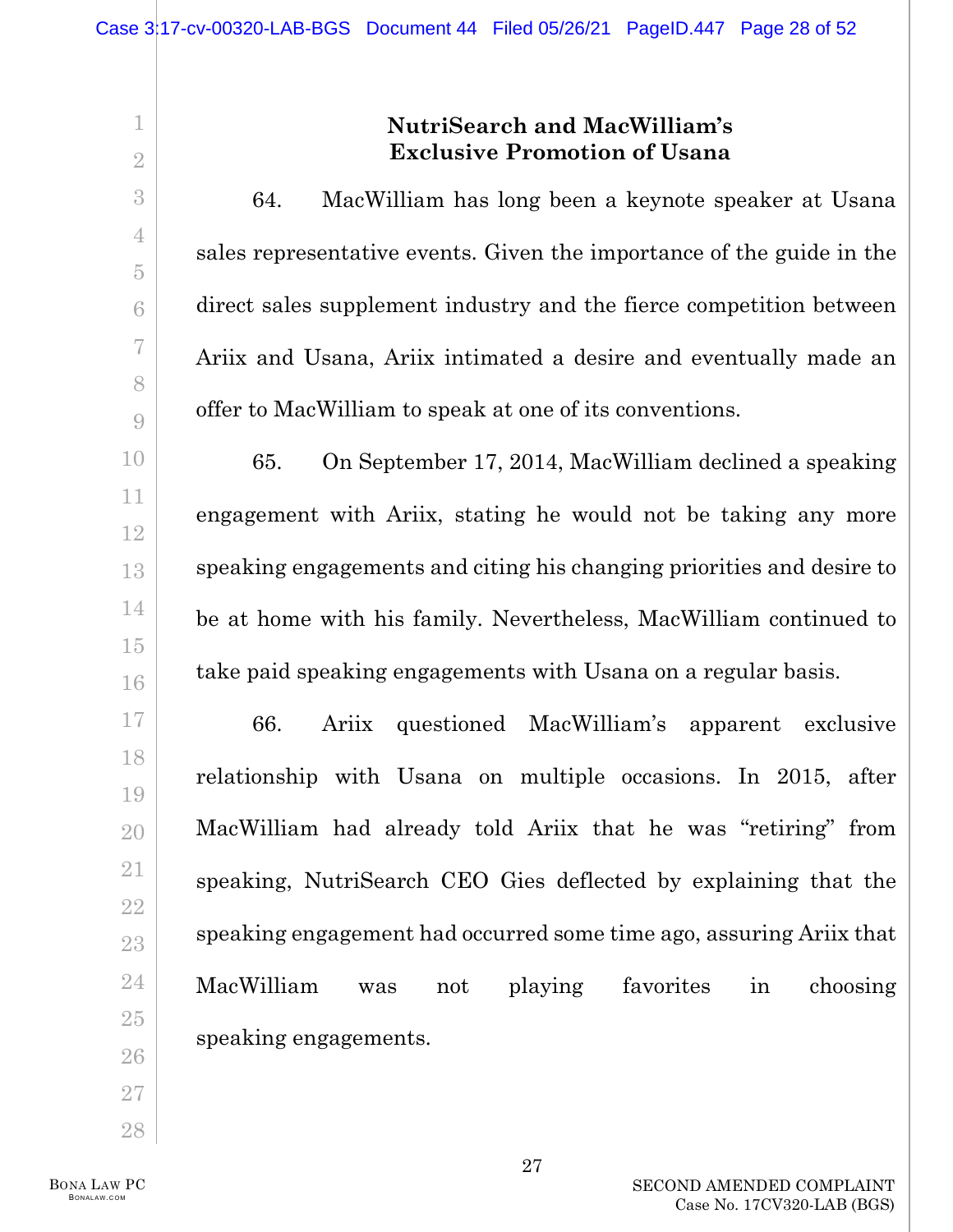67. But MacWilliam continued to consistently take paid speaking engagements with Usana. When confronted, MacWilliam admitted "They [Usana] will cut me off the second I do this [speak for Ariix]" and that it would be catastrophic because, between Usana's direct cash support and book sales to Usana distributors, Usana represents "the bulk of my [MacWilliam's] income." This direct financial incentive is exactly why Ariix was ultimately not certified as a Gold Medal recipient: Usana had on many occasions instructed NutriSearch and MacWilliam that they could not allow any other supplement company to achieve the same rating as Usana or Usana would cease paying them. They could not give Usana's fiercest and most direct competitor the same rating as Usana.

68. MacWilliam also appeared as a guest on the Dr. Oz Show February 2, 2016, to promote the guide and Usana.[2](#page-28-0) In the first half of 2016, the Dr. Oz Show averaged a 1.4 Nielsen household rating, or approximately 1.6 million viewers nationwide each day it was aired.

1

2

3

4

5

6

7

8

9

10

11

12

13

14

15

16

17

18

19

20

21

22

23

24

25

<span id="page-28-0"></span>26

27

<sup>2.</sup> The Dr. Oz Show, *Your Guide to the Best Vitamins and Supplements* (Feb. 2, 2016), https://www.youtube.com/watch?v=BSSJ xAanXHQ&feature=youtu.be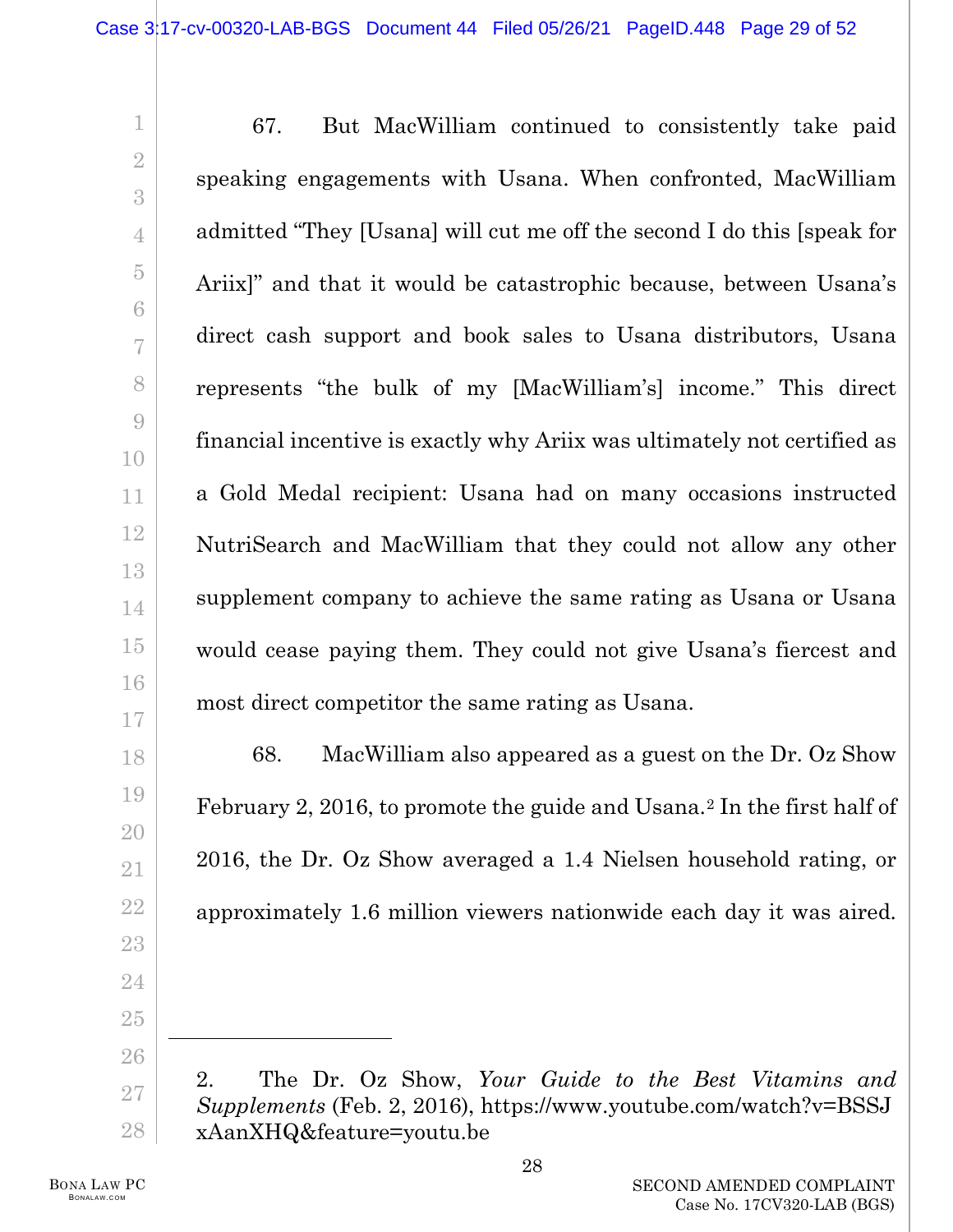The clip is also available on YouTube, where it has over 27,000 views, and is featured on the homepage of NutriSearch's website.

69. Usana is a "Trusted Partner and Sponsor" of the Dr. Oz Show,<sup>[3](#page-29-0)</sup> and that sponsorship led to MacWilliam's guest appearance. Usana wanted MacWilliam to hype Usana as the best supplement company on Earth. The appearance would also benefit NutriSearch and MacWilliam by boosting book sales and provide another opportunity for MacWilliam.

70. During the appearance, MacWilliam first advertised the guide and the unbiased, evidence-based, scientific approach as explained above. But he ended his segment with a plug for Usana, prompted by Dr. Oz asking, "Who did the best?":

Well there are some good companies out there. Oh, and one of the companies, I think it's a trusted partner with your show, Usana Health Sciences. Outstanding products and this company manufactures to pharmaceutical standards as a matter of fact. Usana Health Sciences is even registered with the FDA, the Food and Drug Administration, as a pharmaceutical manufacturer. They've always, ever since we've done the guide, scored in our top five-star products. But, they've also demonstrated by going that extra mile and showing that their manufacturing practices are at pharmaceutical standards and also by taking their

26 27

1

2

3

4

5

6

7

8

9

10

11

12

13

14

15

16

17

18

19

20

21

22

23

24

<span id="page-29-0"></span><sup>28</sup> 3. https://ir.usana.com/news-events/press- releases/detail/315/usana-proudly-announces-they-are-now-a- trusted-partner-and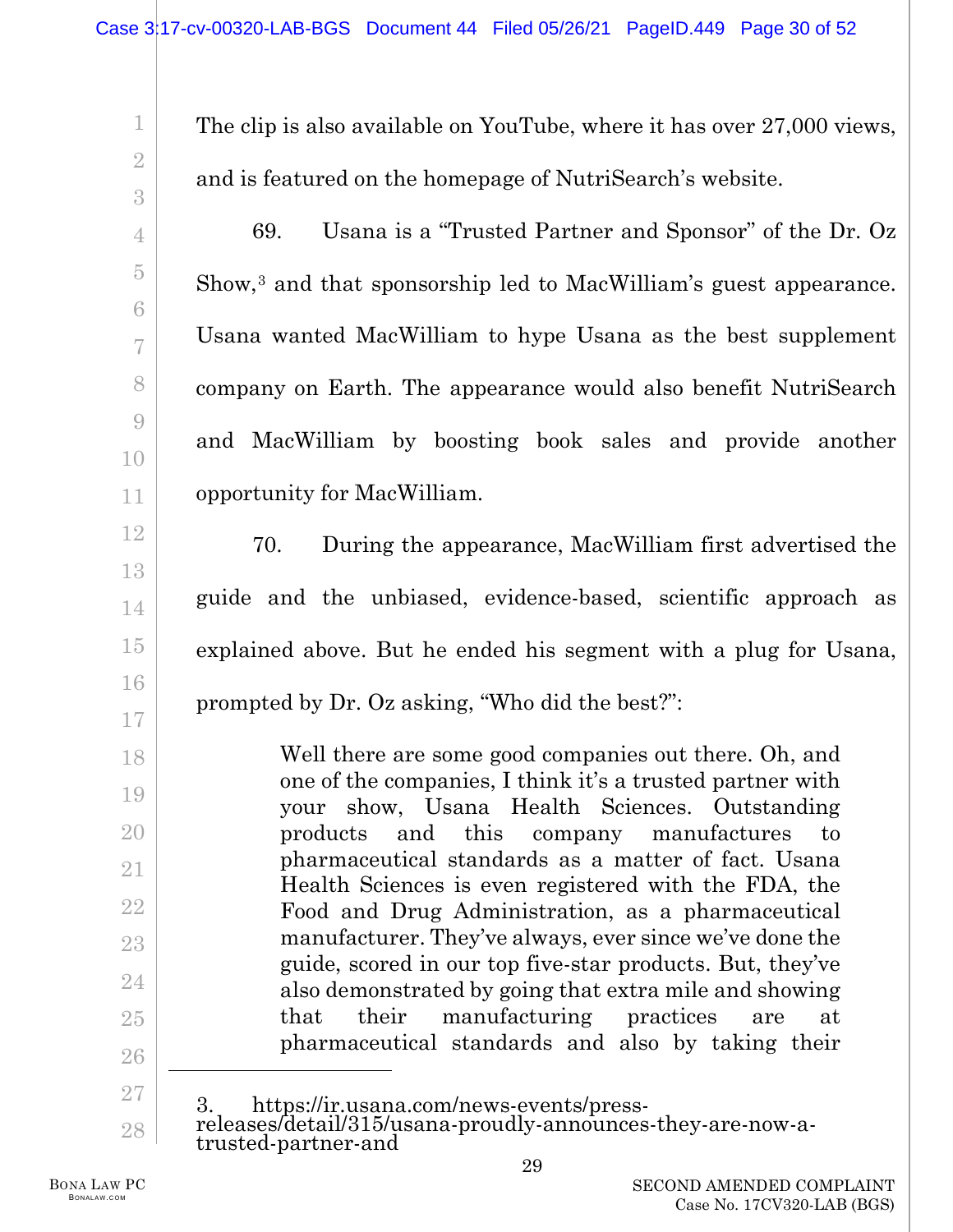products and running it through independent analysis. These products are excellent products, and the company has done an outstanding job with it. What I like about the company as well is the commitment, it's a company that doesn't run with the market hype. It runs with the science. And if the company is putting the science first, I've got a lot of confidence that the product is exceptional.

71. MacWilliam made these statements promoting the 5th edition of the guide (and Usana) after the dry-labbing allegations, after NutriSearch had grandfathered Usana's Gold Medal certification, and after he privately told Ariix he "could no longer confidently assure the consumer that what is on the label is in the bottle" from the testing that had been used for Usana's certification. He did not disclose that:

- a. Usana pays him and NutriSearch hundreds of thousands of dollars per year, promotes the guide, exercised control over its content, and provides other benefits;
	- b. Dry-labbing had been exposed, that he had concerns about it, or that Usana's certification came from a lab accused of "dry-labbing";

1

2

3

4

5

6

7

8

9

10

11

12

13

14

15

16

17

18

19

20

21

22

23

24

25

26

27

28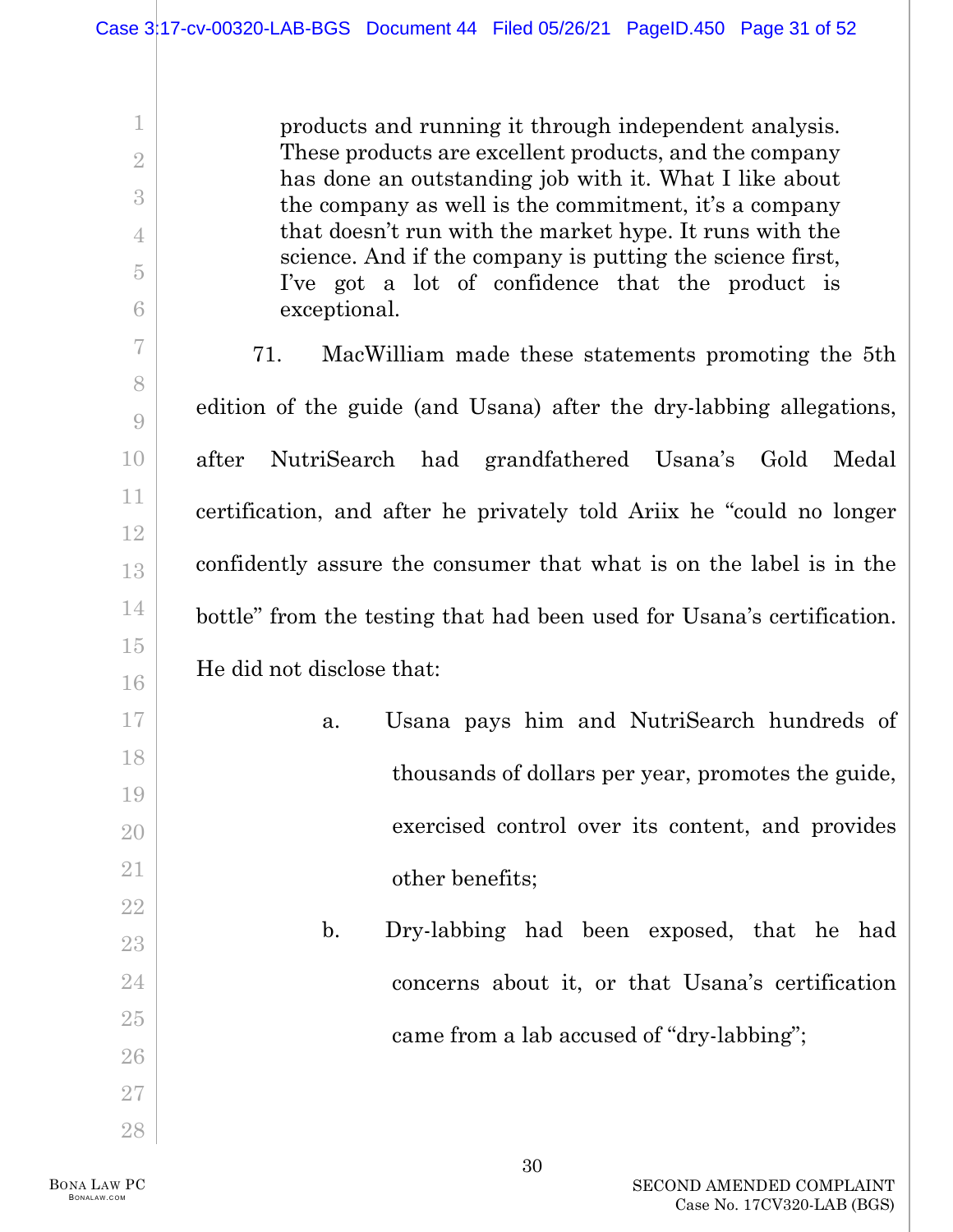<span id="page-31-0"></span>

| 1              | Ariix was the first and only company to set a "new,<br>c.                |
|----------------|--------------------------------------------------------------------------|
| $\overline{2}$ |                                                                          |
| 3              | higher bar" for certification, but had not been                          |
| $\overline{4}$ | awarded the Gold Medal of Achievement; and                               |
| $\overline{5}$ | His appearance on the show was orchestrated by<br>d.                     |
| $\sqrt{6}$     |                                                                          |
| 7              | Usana (in fact, he leads the audience to believe                         |
| 8              | sponsorship of the show<br>that Usana's<br>is                            |
| $\overline{9}$ | coincidental).                                                           |
| 10             |                                                                          |
| 11             | <b>Other Promotional Statements</b>                                      |
| 12             | 72.<br>MacWilliam and NutriSearch also make the same and                 |
| 13             |                                                                          |
| 14             | similar promotional statements about the guide and about Usana           |
| $15\,$         | products in other media.                                                 |
| 16             | 73.<br>Many of the relevant statements in the guide are                  |
| 17             |                                                                          |
| 18             | reproduced on Amazon.com as product descriptions, additional             |
| 19             | information, and the "Look Inside" feature. For example, one Amazon      |
| $20\,$         |                                                                          |
| $21\,$         | product page for the guide states "over 1,500 U.S. and Canadian          |
| $22\,$         | supplements are scientifically rated and compared, [and] the 18          |
| $23\,$         | critical Health Support Criteria required to evaluate the supplements    |
| 24             |                                                                          |
| $25\,$         | are fully explained" in the product description; reiterates that it uses |
| ${\bf 26}$     | "a scientifically-based approach representing thousands of hours         |
| $27\,$         |                                                                          |
| $28\,$         | of research" and that Medals of Achievement are based on "proof of       |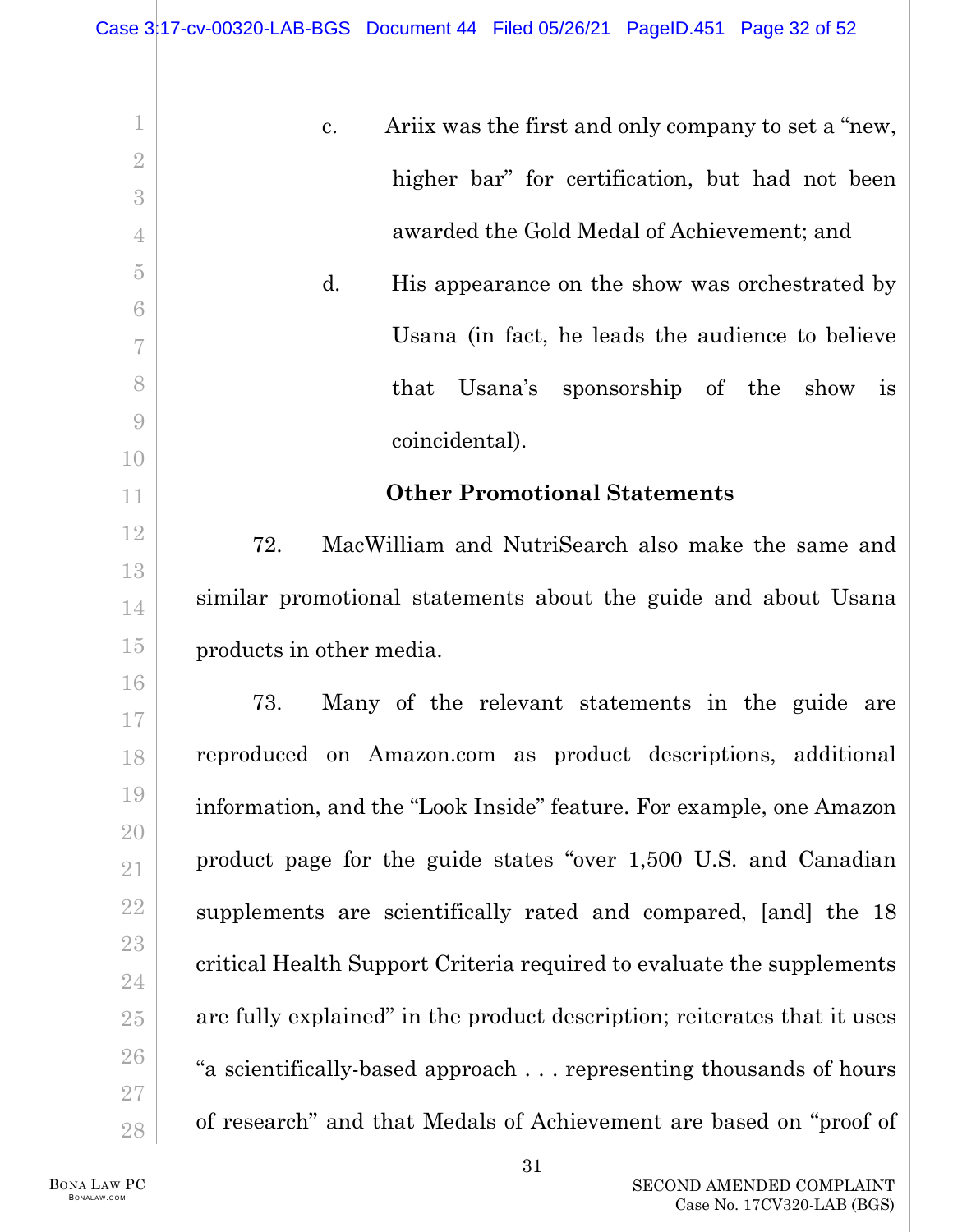manufacturing and product quality, including independent laboratory analysis [that assures] what is on the label is really in the bottle" in the "From the Inside Flap" excerpt; and the neutrality disclaimer described in paragraph [14](#page-8-0) is one of the first pages viewable through the "Look Inside" feature designed to entice purchases of the book.

74. MacWilliam and NutriSearch authorize Usana and its representatives to use their trademarks, copyrighted material, and likenesses for promotional purposes on websites and social media. In some instances, MacWilliam's quotes were intended as promotional product endorsements. For example, on one Usana Facebook page, the featured photo is a professionally designed composite photo of MacWilliam, the guide, and his quote: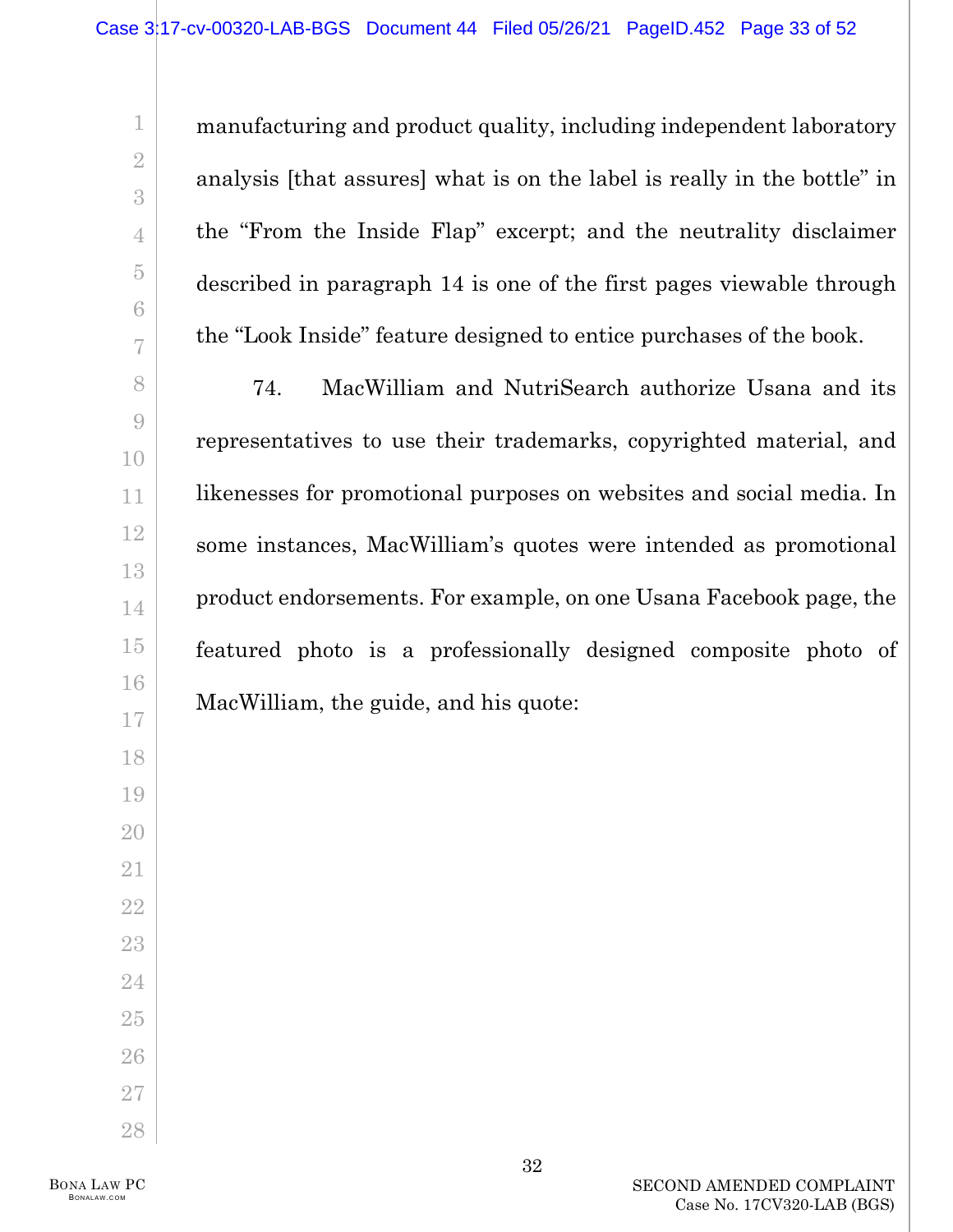utritional

upplements

USANA's® New CellSentials™ with InCelligence™ technology is a real game changer that raises the bar for the industry. That's why I have full confidence that USANA will once again stand out as an industry leader and will continue to receive an elite standing in the new Comparative Guide.

> USANA's<sup>®</sup> new CellSentials™ with InCelligence<sup>TM</sup> technology is a real game changer that raises the bar for the industry. That's why I have full confidence that USANA will once again stand out as an industry leader and will continue to receive an elite standing in the new Comparative Guide.

**LYLE MACWILLIAM** BSc, MSc, FP - founder of NutriSearch.ca former Canadian Member of Parliament, and member of the Legislative Assembly for British Columbia

1

2

3

4

5

6

7

8

9

10

11

12

13

14

15

16

17

18

19

20

21

22

23

24

25

26

27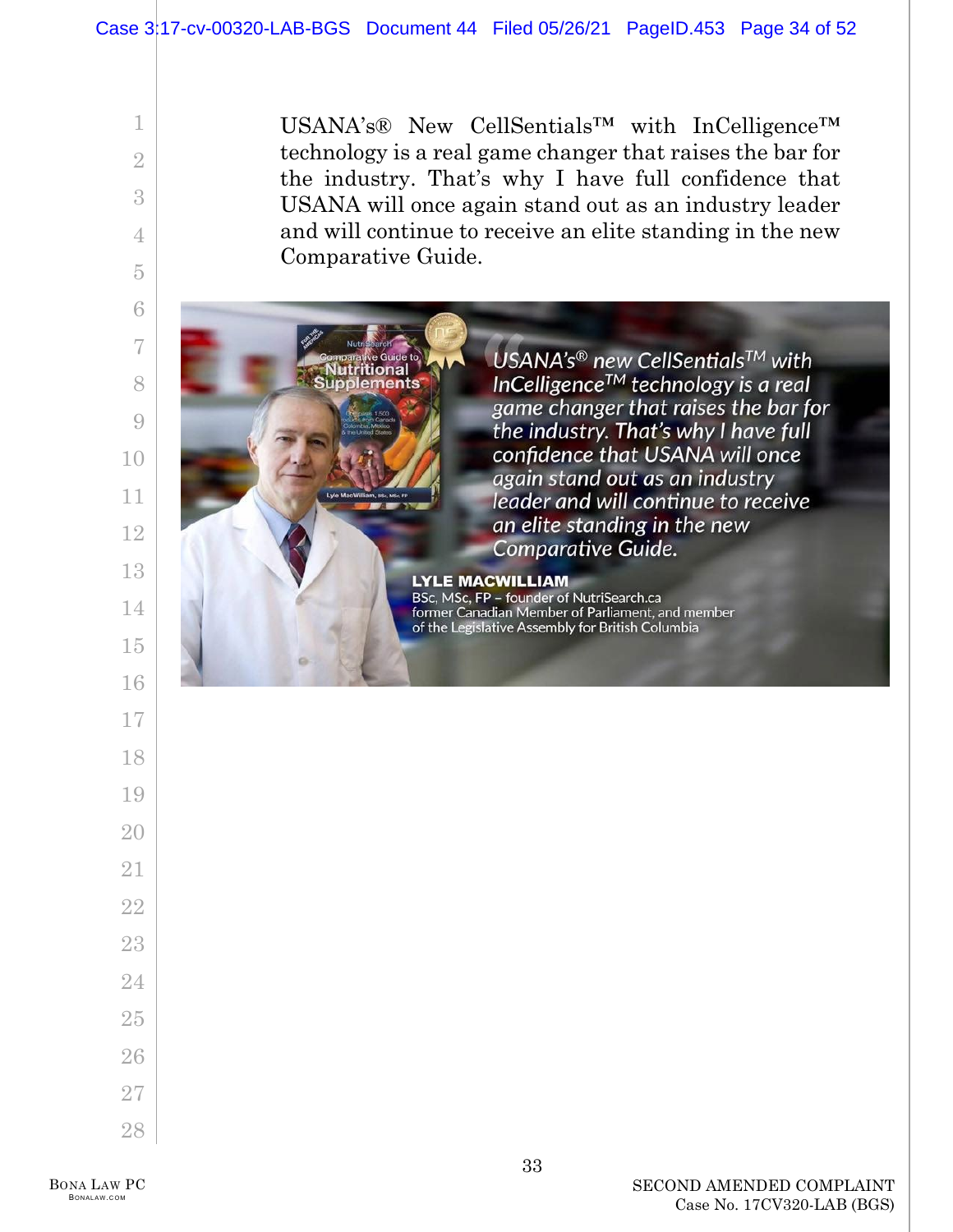| $\mathbf 1$         | Each time Usana is awarded with a Medal of<br>75.                                                                                                                  |
|---------------------|--------------------------------------------------------------------------------------------------------------------------------------------------------------------|
| $\overline{2}$<br>3 | Achievement, the Editor's Choice award, or other accolades from                                                                                                    |
| $\overline{4}$      | NutriSearch, it issues a press release for worldwide distribution that                                                                                             |
| $\overline{5}$      | quotes the guide. In 2013, for example, Usana quoted the guide's                                                                                                   |
| 6<br>7              | purported objective, unbiased, scientific criteria for its rating and Gold                                                                                         |
| 8                   | Medal certification in its press release announcing its third                                                                                                      |
| $\overline{9}$      | consecutive Gold Medal award. NutriSearch and MacWilliam intend                                                                                                    |
| 10<br>11            | for their statements to be used promotionally in this way: they offer                                                                                              |
| 12                  |                                                                                                                                                                    |
| 13                  | "licensing opportunities" to do so. This symbiotic relationship between                                                                                            |
| 14                  | defendants and Usana has been profitable for them all.                                                                                                             |
|                     |                                                                                                                                                                    |
| 15<br>16            | <b>COUNT I</b><br>THE LANHAM ACT, 15 U.S.C. § 1125(a)<br><b>False Advertising or Promotion</b>                                                                     |
| 17<br>18            | 76.<br>Plaintiff repeats each and every allegation contained in                                                                                                    |
| 19                  | the paragraphs above and incorporates by reference each preceding                                                                                                  |
| 20                  |                                                                                                                                                                    |
| 21                  | paragraph as though fully set forth at length herein.                                                                                                              |
| $22\,$              | Section $43(a)$ of the Lanham Act, 15<br>U.S.C.<br>77.                                                                                                             |
| 23                  | $§ 1125(a)$ provides:                                                                                                                                              |
| 24                  | (1) Any person who, on or in connection with any goods                                                                                                             |
| $25\,$              | or services, or any container for goods, uses in commerce                                                                                                          |
| 26<br>$27\,$        | any word, term, name, symbol or device, or any<br>combination thereof, or any false designation of origin,<br>false or misleading description of fact, or false or |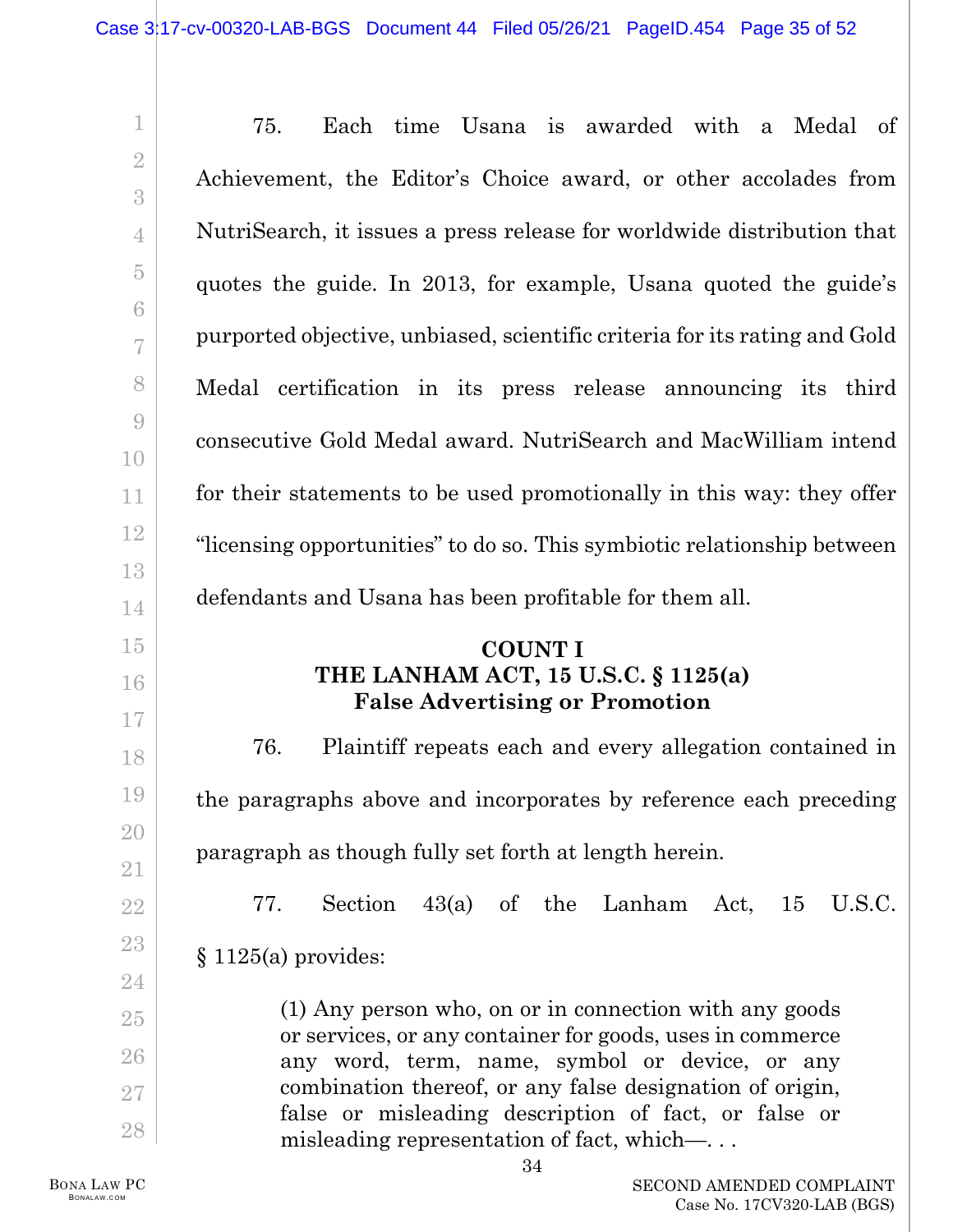(B) in commercial advertising or promotion, misrepresents the nature, characteristics, qualities, or geographic origin of his or her or another person's goods, services, or commercial activities, shall be liable in a civil action by any person who believes that he or she is likely to be damaged by such act.

78. Defendants NutriSearch, MacWilliam, and Usana made and caused to be made false and/or misleading descriptions and/or representations of fact in each of its consumer and professional edition guides, in Amazon book descriptions, advertisements on the NutriSearch website, advertisements on Usana-affiliated Facebook pages, during Usana sales calls, and a promotion on the Dr. Oz Show. 79. NutriSearch and MacWilliam's statements that neither NutriSearch nor the author of the guide "is associated with any

manufacturer or product represented in this guide" is literally false:

a. MacWilliam has a long-running association with Usana as a keynote speaker at its conferences, and his continued income stream and other benefits are conditioned on ensuring that Usana remains the top-rated supplement company in the guide. This directly contradicts the statements on the inside cover pages of NutriSearch's guides: NutriSearch's and MacWilliam's claims that they are

BONA LAW PC BONALAW.COM

1

2

3

4

5

6

7

8

9

10

11

12

13

14

15

16

17

18

19

20

21

22

23

24

25

26

27

28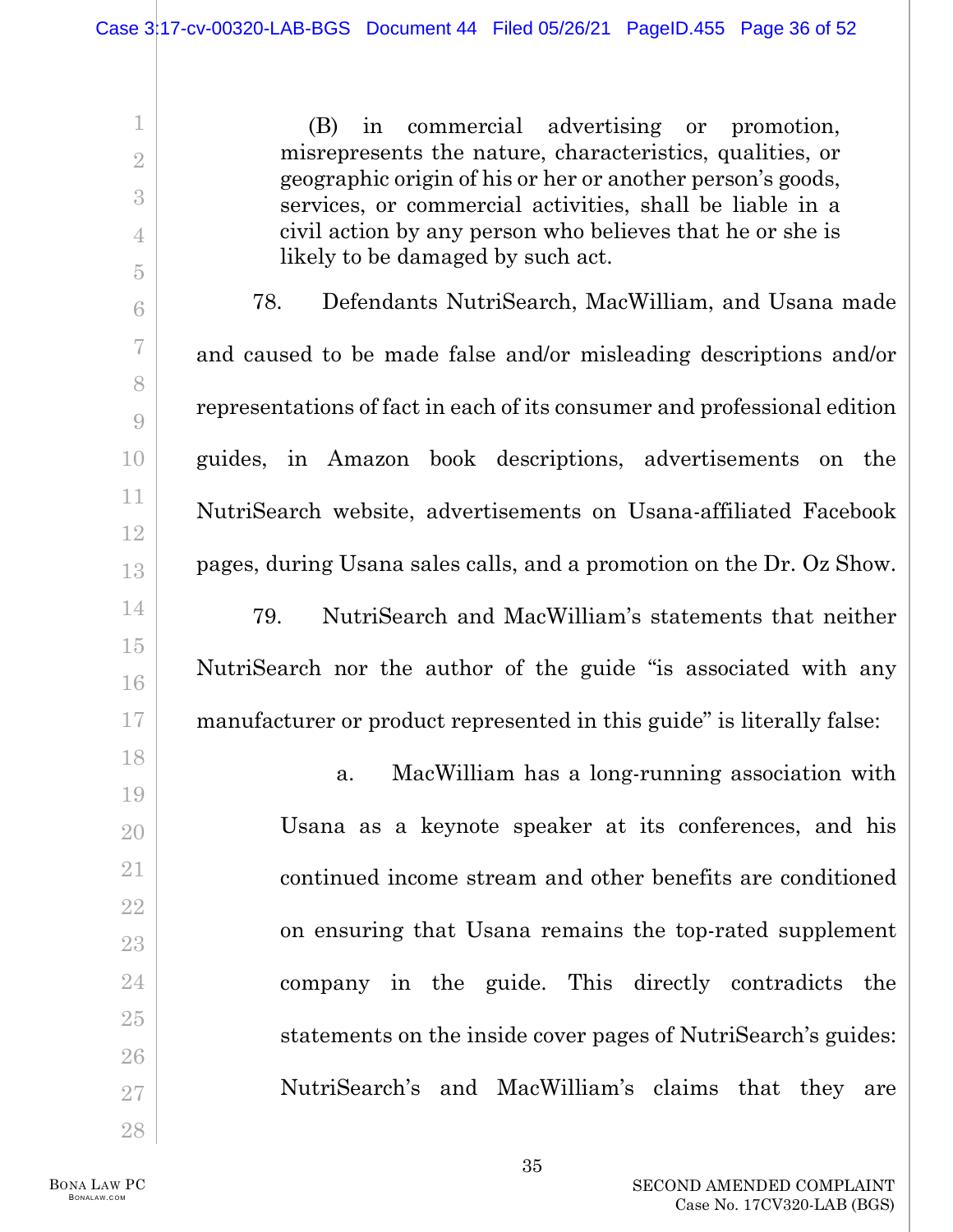1 2 3 4 5 6 7 8 9 10 11 12 13 14 15 16 17 18 19 20 21 22 23 24 25 26 27 28 independent and that the ratings and certifications are based on unbiased, objective, scientific criteria. b. MacWilliam has turned down offers for speaking engagements at Ariix events, citing personal reasons, while continuing to speak on behalf of Usana. This directly contradicts the statements on the inside cover pages of NutriSearch's guides. c. Both MacWilliam and Gies are former Usana commissioned sales representatives. d. NutriSearch and MacWilliam have accepted money and other benefits from Usana in exchange for ensuring that Usana is always the best-rated supplement company in the guide. e. NutriSearch and MacWilliam collude with Usana prior to publication of a new edition of the guide to coordinate tweaks in Usana's nutrient formulation with corresponding changes to the ratings criteria that ensure Usana remains the best-rated product in the guide. f. NutriSearch and MacWilliam collude with Usana prior to publication of a new edition of the guide to coordinate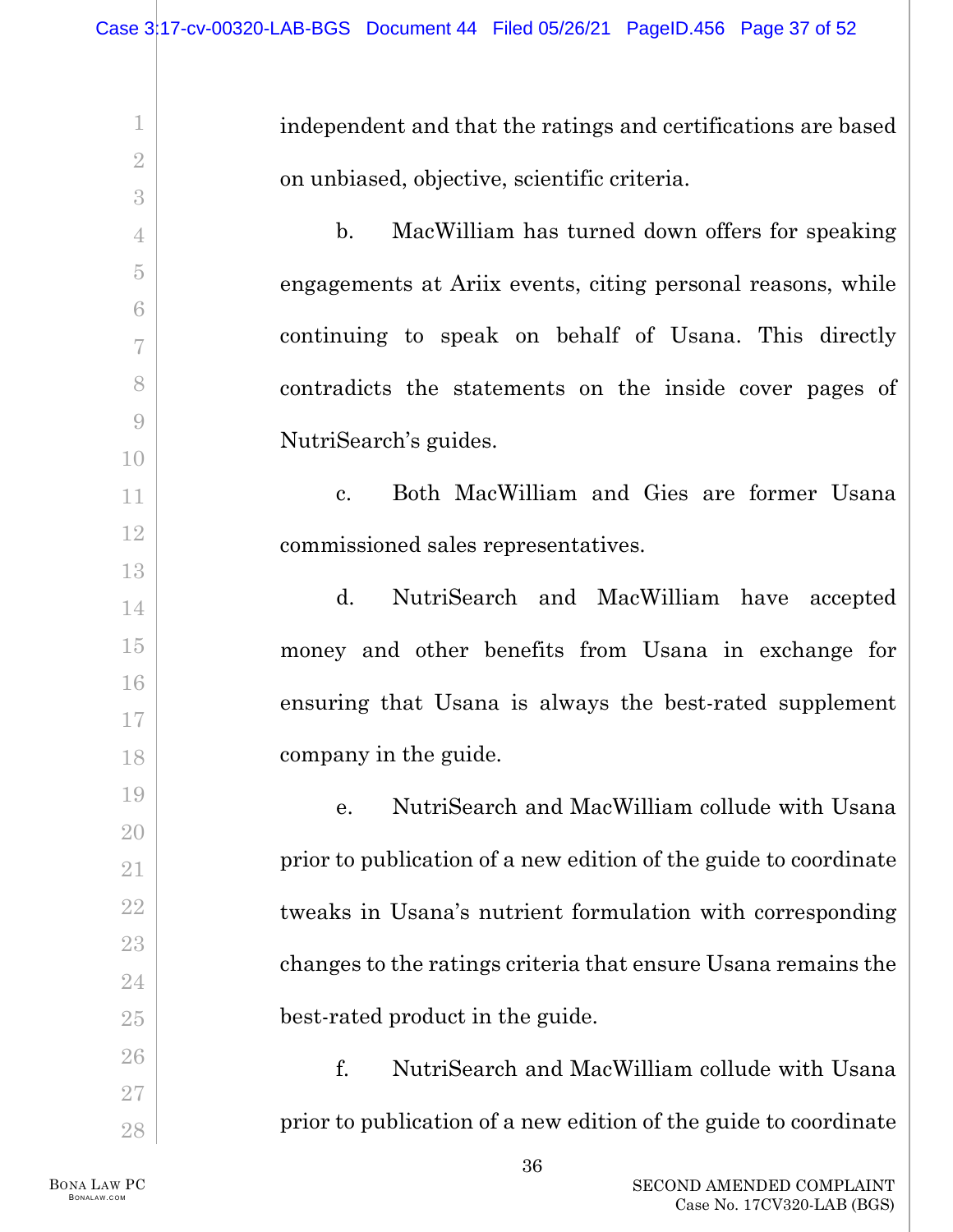| 1              | the guide's informational content with Usana's updated                                                         |
|----------------|----------------------------------------------------------------------------------------------------------------|
| $\overline{2}$ | marketing messages and label claims.                                                                           |
| 3              |                                                                                                                |
| $\overline{4}$ | MacWilliam regularly promotes Usana on paid<br>g.                                                              |
| $\overline{5}$ | speaking tours, in authorized endorsements featured on the                                                     |
| 6              | internet and social media, and even on a nationally broadcast                                                  |
|                |                                                                                                                |
| 8              | TV show.                                                                                                       |
| $\overline{9}$ | Usana, NutriSearch, and MacWilliam have a<br>h.                                                                |
| 10             |                                                                                                                |
| 11             | symbiotic relationship that is profitable for all three.                                                       |
| 12             | 80.<br>Usana, NutriSearch, and MacWilliam also made or                                                         |
| 13             | caused to be made numerous misleading claims including,                                                        |
| 14             |                                                                                                                |
| $15\,$         | for example:                                                                                                   |
|                |                                                                                                                |
| 16             |                                                                                                                |
| 17             | It is not a product endorsement.                                                                               |
| 18             | This is misleading because a substantial proportion of                                                         |
| 19             | NutriSearch's revenue and MacWilliam's income<br>Usana sales representatives<br>from<br>comes<br>who           |
| 20             | purchase the guide as a sales tool. MacWilliam                                                                 |
| 21             | originally created the guide as a sales tool for Usana,<br>for example. NutriSearch sells supplement companies |
| 22             | on the marketing benefits of participating in its guide,                                                       |
| 23             | offering "licensing opportunities" to<br>Medal<br>of<br>Achievement recipients. And MacWilliam has, in fact,   |
| 24             | endorsed<br>Usana<br>through those<br>"licensing"                                                              |
| 25             | opportunities," on tour, and on TV.                                                                            |
| 26             | It simply documents recent findings in the                                                                     |
| 27<br>28       | scientific literatufffre.                                                                                      |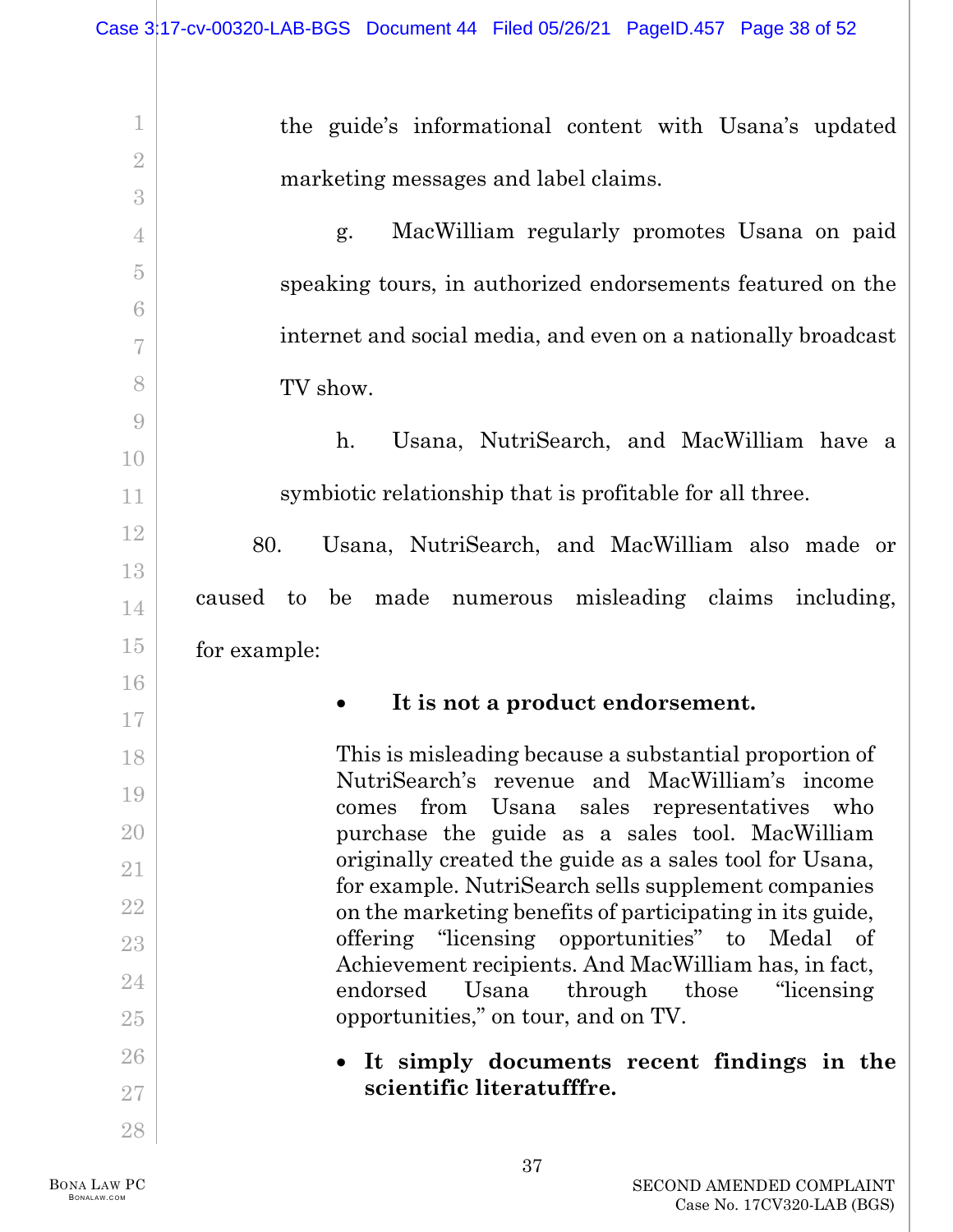This is misleading because NutriSearch colludes with Usana as described in paragraphs [36](#page-17-0)[–42.](#page-20-0)

## • **Over 1,500 U.S. and Canadian supplements were scientifically rated and compared**.

This is misleading because NutriSearch rigs its ratings to ensure Usana is always the best-rated company.

• **The guide is an "independent publication."**

This is misleading because NutriSearch has a longrunning, direct financial relationship with Usana, as described throughout this second amended complaint, including Usana's influence and control over content, publication, and dissemination.

• **Suggestions of neutral evaluation for Gold Medal of Achievement awards based on "independent laboratory testing" using a "higher standard of evidence" provide "assurance to the consumer."**

This is misleading because NutriSearch bases its certifications on ever-changing criteria designed to ensure that Usana remains the best-rated supplement company rather than any scientific process. It is also misleading because NutriSearch grandfathered Usana and exempted it from obtaining new laboratory certifications, while applying a different standard to deny Ariix the certification. Finally, it is misleading because it suggests that Ariix products are inferior to Usana's products, have not undergone such rigorous testing, or have failed rigorous testing, when in private, NutriSearch acknowledges that Ariix has met a higher standard.

• **"[O]nly four manufacturers have completed the necessary steps to earn a Gold Medal of Achievement."**

1

2

3

4

5

6

7

8

9

10

11

12

13

14

15

16

17

18

19

20

21

22

23

24

25

26

27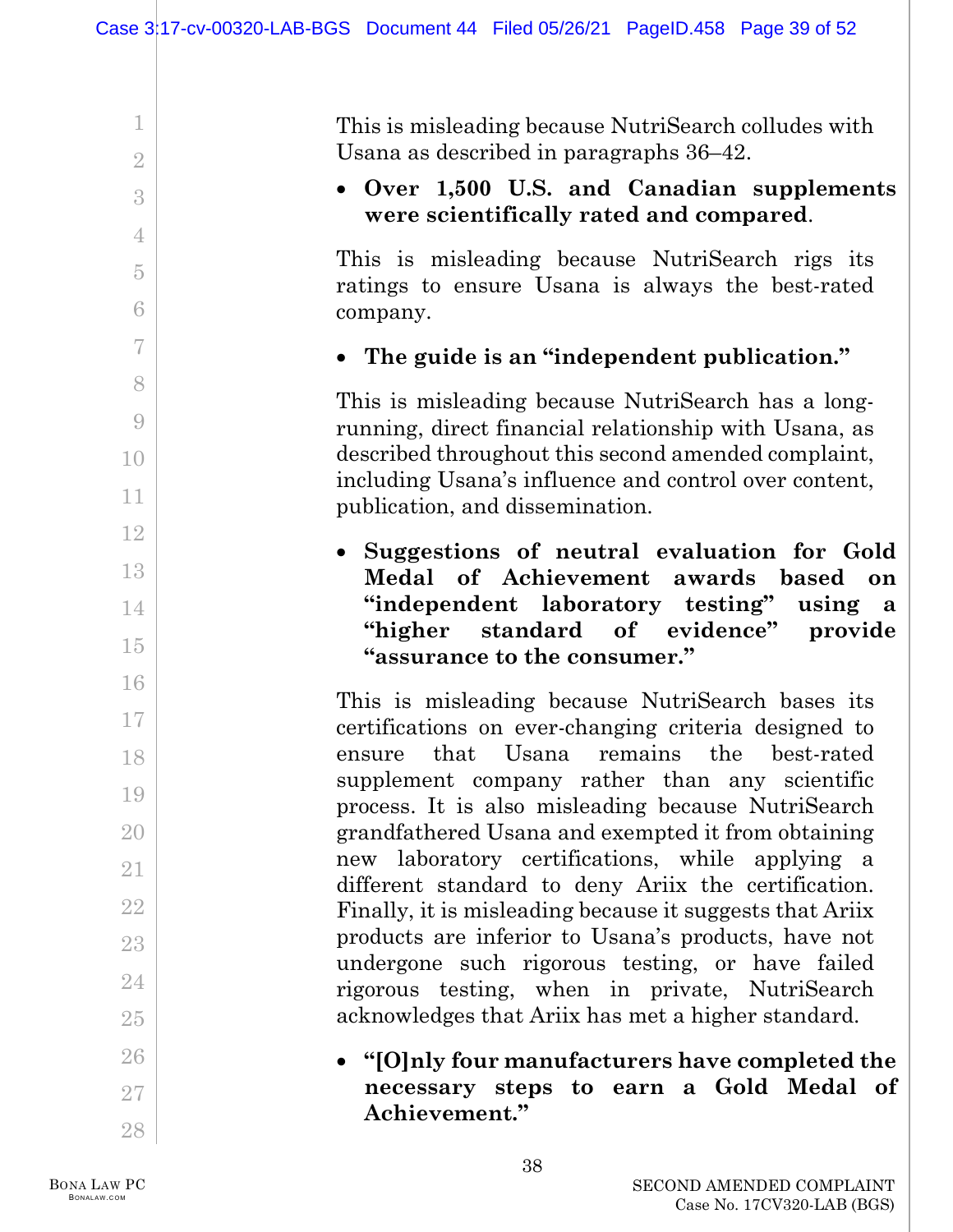| 1               | This is misleading because Ariix has not only<br>completed the necessary steps, it jumped through  |
|-----------------|----------------------------------------------------------------------------------------------------|
| $\overline{2}$  | additional hoops and "set a new, higher bar" for the                                               |
| 3               | Gold Medal of Achievement, yet it has not been                                                     |
| $\overline{4}$  | awarded the certification.                                                                         |
| $\overline{5}$  | • Statements that the NutriSearch five-star                                                        |
| $6\phantom{.}6$ | rating system is based on 18 objective scientific<br>criteria and that it is used for the specific |
| 7               | purpose of eliminating bias                                                                        |
| 8               | This is misleading because NutriSearch regularly                                                   |
| $\overline{9}$  | changes its criteria after consultation with Usana to                                              |
| 10              | ensure that Usana remains the top-rated supplement<br>company.                                     |
| 11              |                                                                                                    |
| 12              | • Other context suggesting the guide is neutral<br>and objective in its ratings of various         |
| 13              | supplement products is false and misleading.                                                       |
| 14              | 81.<br>The misstatements contain objective claims as to the                                        |
| 15              |                                                                                                    |
| 16              | neutrality of NutriSearch/MacWilliam rather than subjective opinion                                |
| 17              | or puffery:                                                                                        |
| 18              |                                                                                                    |
| 19              | Touting the objectivity of the rating system to more<br>a.                                         |
| $20\,$          | than a million potential consumers, MacWilliam                                                     |
| 21              | explained that the five-star rating system is based                                                |
| $22\,$          |                                                                                                    |
| $23\,$          | on 18 objective scientific criteria and that it is used                                            |
| 24              | for that specific purpose of attaining objectivity:                                                |
| 25              |                                                                                                    |
| 26              | "we didn't want to put our particular bias into it."                                               |
| $27\,$          | $See \, \P16.$                                                                                     |
| 28              |                                                                                                    |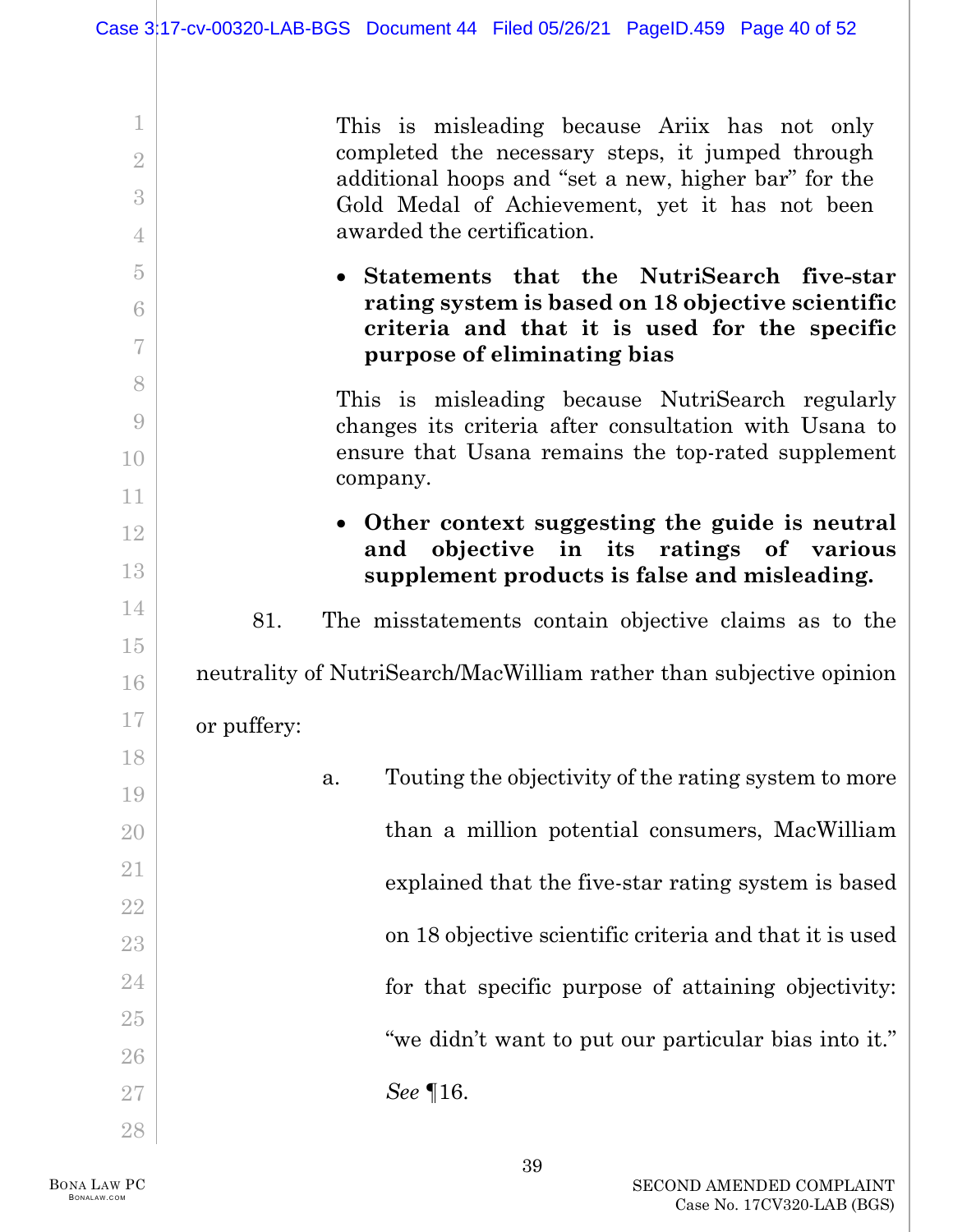| $\mathbf 1$      | $\mathbf{b}$ . | NutriSearch/MacWilliam have also explained that        |
|------------------|----------------|--------------------------------------------------------|
| $\overline{2}$   |                |                                                        |
| 3                |                | the Gold Medal is not a subjective certification: any  |
| $\overline{4}$   |                | company that obtains a five-star rating (touted as     |
| $\overline{5}$   |                | scientifically objective, as explained above) can      |
| $\sqrt{6}$       |                |                                                        |
| $\overline{7}$   |                | obtain Gold Medal certification by (1) obtaining a     |
| 8                |                | pharmaceutical good manufacturing practices            |
| $\boldsymbol{0}$ |                | certification from NSF or USP and (2) obtaining lab    |
| 10               |                |                                                        |
| 11               |                | certification that "what's on the label is actually in |
| 12               |                | the bottle." See $\P$ 19.                              |
| 13               |                |                                                        |
| 14               | c.             | NutriSearch and MacWilliam's' disclaimer of any        |
| 15               |                | ties to a company reviewed by the guide are            |
| 16               |                | demonstrably false. NutriSearch and MacWilliam         |
| 17               |                |                                                        |
| 18               |                | have a direct and indirect financial relationship      |
| 19               |                | with Usana, and Usana exercises influence and          |
| 20               |                |                                                        |
| 21               |                | control over NutriSearch, MacWilliam, and the          |
| $22\,$           |                | contents of the guide.                                 |
| $23\,$           | d.             | NutriSearch made the statements with the intent        |
| 24               |                |                                                        |
| $25\,$           |                | of causing consumers to rely upon them and make        |
| ${\bf 26}$       |                | purchasing decisions of products based on their        |

27 28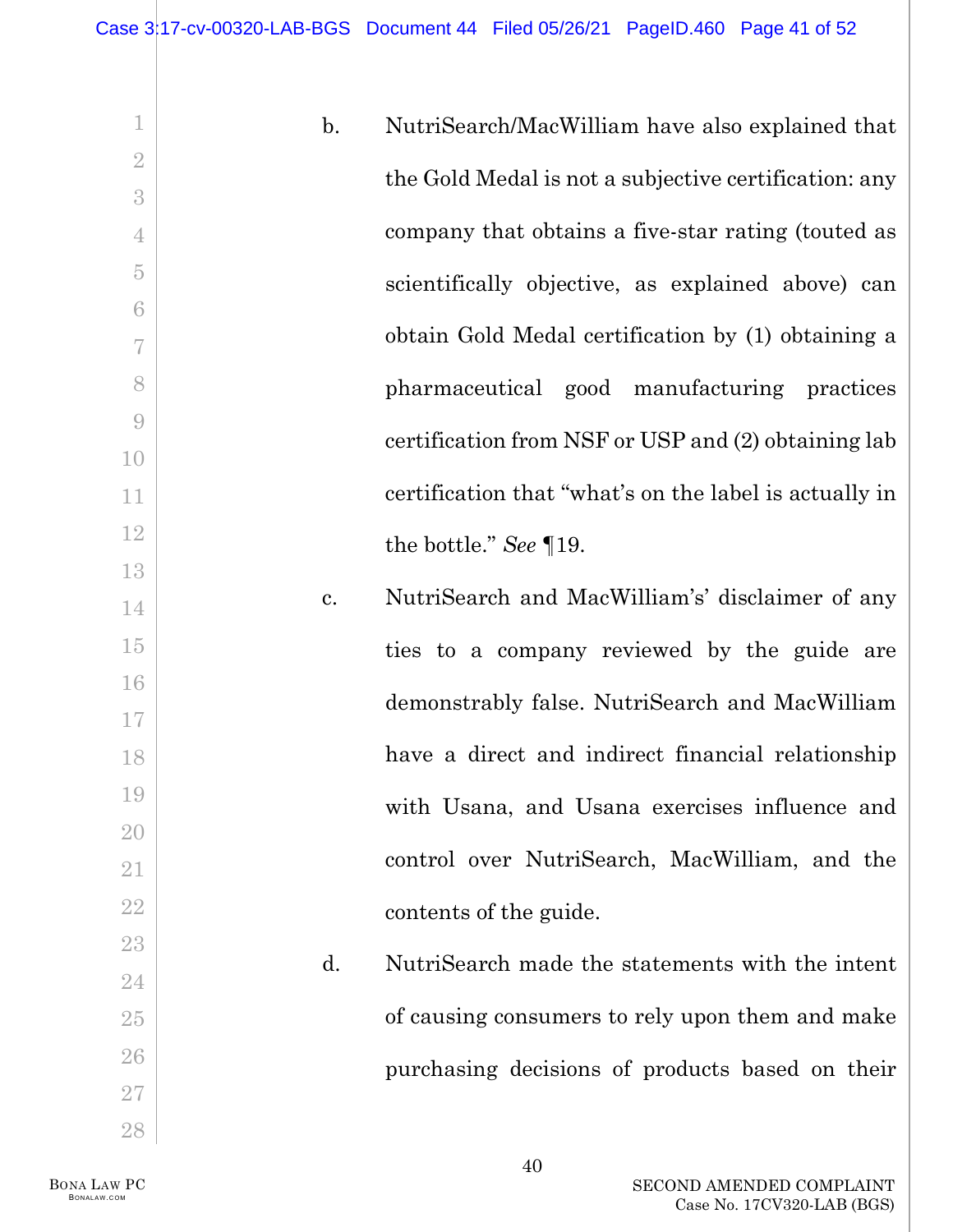1 2 3 4 5 6 7 8 9 10 11 12 13 14 15 16 17 18 19 20 21 22 23 24 25 26 27 28 belief that the ratings and awards in the guide are the work of independent experts. 82. Defendants' misstatements were made in connection with, and for the purpose of influencing consumer decisions to purchase, goods and services offered by NutriSearch as well as goods offered by Usana and Ariix, all of which are in interstate commerce. These misrepresentations were made in coordination with Usana. a. The guide is marketed and sold throughout the United States and around the world. b. The guide is designed to be used as a sales and marketing tool for nutrition sales representatives generally, and Usana sales representatives specifically. c. Usana sales representatives comprise the vast majority of purchasers of the guide. d. Usana and Ariix both sell their supplement products throughout the United States through independent sales representatives. e. MacWilliam promoted the guide and Usana on a nationally aired episode of the Dr. Oz Show; as part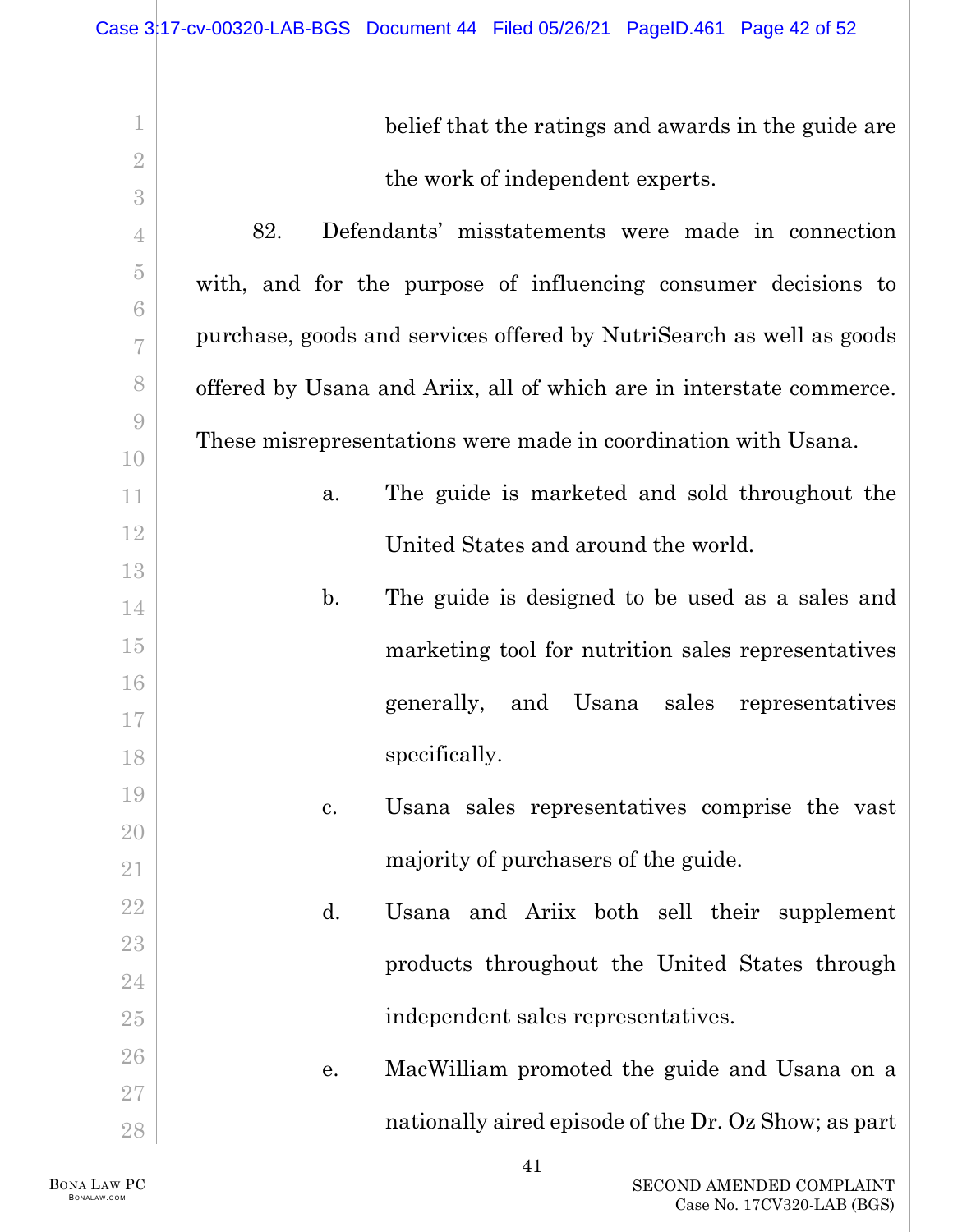of the promotion, NutriSearch and the Dr. Oz Show offered viewers a chance to win one of 1,000 copies of the guide.

f. The guide is available on Amazon.com, and many of the statements are included in product descriptions.

83. Usana is a direct commercial competitor of Ariix, and it has caused harm by conspiring with NutriSearch and MacWilliam to deceive sales representatives and end consumers in a way that causes them to withhold trade from Ariix and to instead trade with Usana.

84. NutriSearch is not a direct competitor of Ariix, but has caused harm by deceiving consumers in a way that causes them to withhold trade from Ariix and to instead trade with Ariix's competitors.

85. The misstatements directly reduced Ariix's revenues by causing both consumers and professionals to select Usana over Ariix. Indeed, defendants profited by fixing the award to favor Usana, as described throughout this second amended complaint.

86. Defendants made the statements with the purpose of influencing consumers in three distinct ways:

1

2

3

4

5

6

7

8

9

10

11

12

13

14

15

16

17

18

19

20

21

22

23

24

25

26

27

28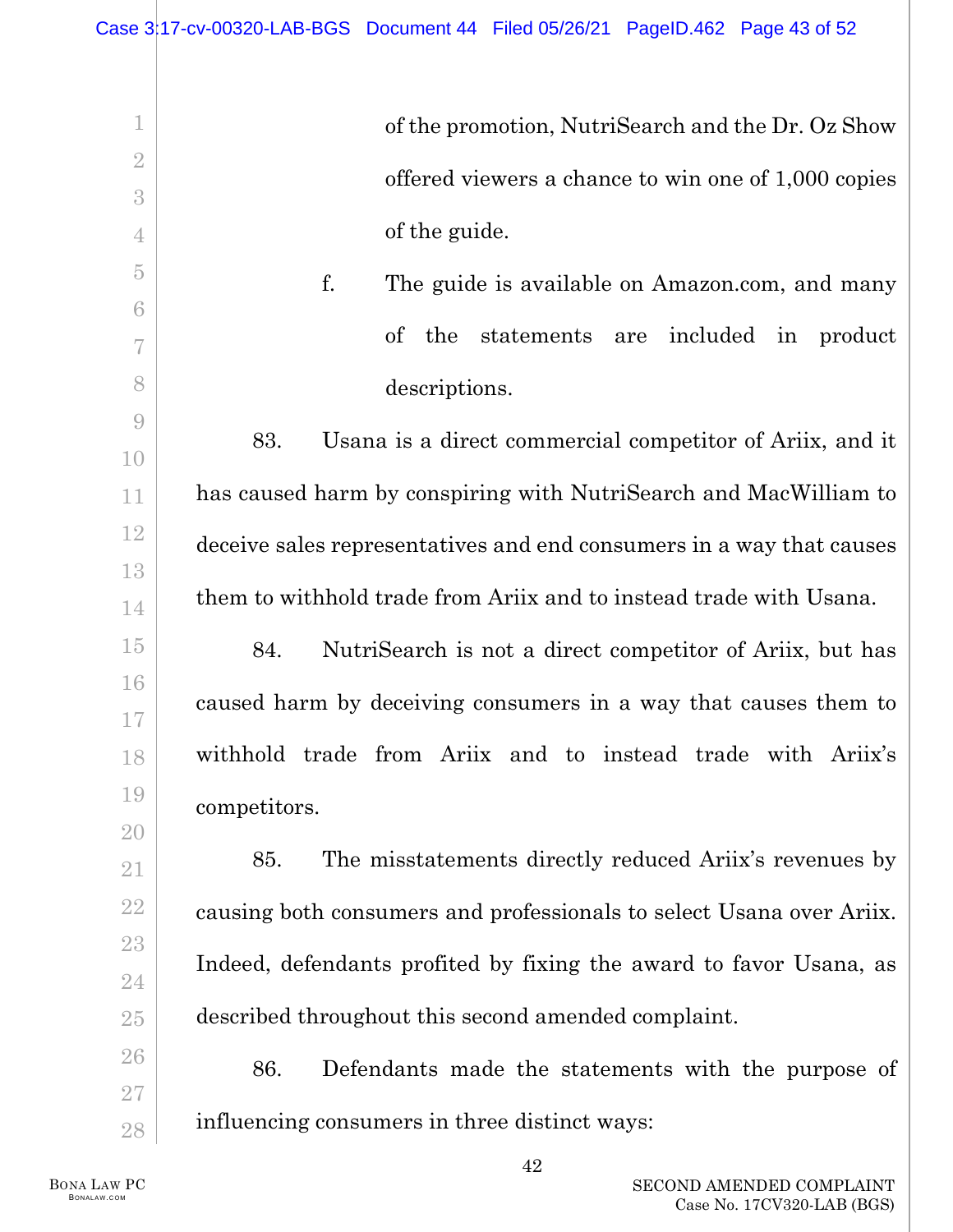| 1                   | a. they intended to influence consumers to buy their own                   |
|---------------------|----------------------------------------------------------------------------|
| $\overline{2}$      | products (the guide and Usana products), given that the                    |
| 3<br>$\overline{4}$ | overwhelming majority of book sales were to Usana                          |
| $\overline{5}$      |                                                                            |
| $6\phantom{.}6$     | distributors who were instructed by Usana to use the guide as              |
| 7                   | a marketing tool;                                                          |
| 8                   | b. they intended to influence consumers to buy Usana's                     |
| 9                   | products, because NutriSearch and MacWilliam were acting                   |
| 10                  |                                                                            |
| 11<br>$12\,$        | as agents of Usana and because they had a vested interest in               |
| 13                  | the sales of Usana's products; and                                         |
| 14                  | c. they intended to influence consumers to not buy Ariix's                 |
| 15                  | products—to "withhold trade from the plaintiff," Lexmark                   |
| 16<br>17            | Int'l v. Static Control Components, Inc., 572 U.S. 118, 133                |
| 18                  | $(2014)$ —because of that same agency relationship and vested              |
| 19                  | interest in Usana product sales.                                           |
| 20                  | The challenged statements are not consumer reviews;<br>87.                 |
| 21                  |                                                                            |
| 22<br>23            | they are promotional material that is bought and paid for by Usana,        |
| 24                  | coordinated in advance of publication and aided and abetted by Usana.      |
| $25\,$              | See <b>[</b> [36–40. Moreover, NutriSearch purports to rate products based |
| 26                  | on scientific, objective ratings criteria rather than subjective opinion-  |
| 27<br>28            | or experience-based criteria.                                              |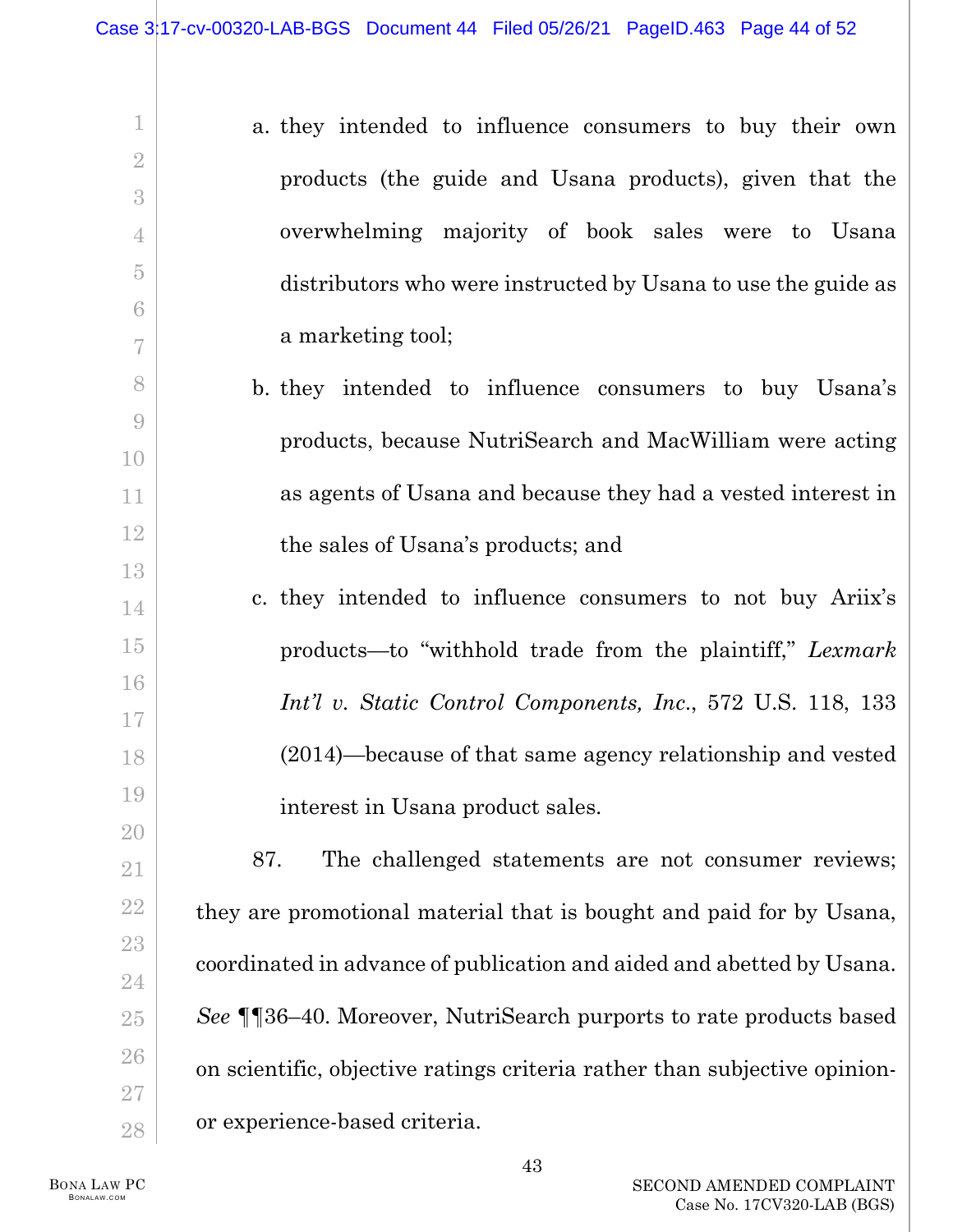88. Indeed, that is what makes defendants' false and misleading statements so damaging to Ariix: because consumers believe that NutriSearch rates products based on objective, scientific criteria and has no connection with any company whose products are rated, they make purchasing decisions of nutrition supplements based on NutriSearch's ratings and certifications.

89. The same is true for the Medal of Achievement certification: consumers believe defendants' statements that the Medal of Achievement is available to any five-star recipient who "goes the extra mile" to obtain independent GMP certification and a lab verification that the label accurately reflects what is in the bottle. It is described as a binary determination: either a company obtains GMP certification and laboratory verification of the label claims, or it does not. A five-star rated company that does not obtain a Medal of Achievement is thus, from the consumer's viewpoint, either unwilling to "go the extra mile" and provide consumer assurance—or it is unable to do so because it does not manufacture to pharmaceutical standards or its labels do not accurately reflect what is in the bottle.

90. The statements constitute a commercial advertising or promotion because:

1

2

3

4

5

6

7

8

9

10

11

12

13

14

15

16

17

18

19

20

21

22

23

24

25

26

27

28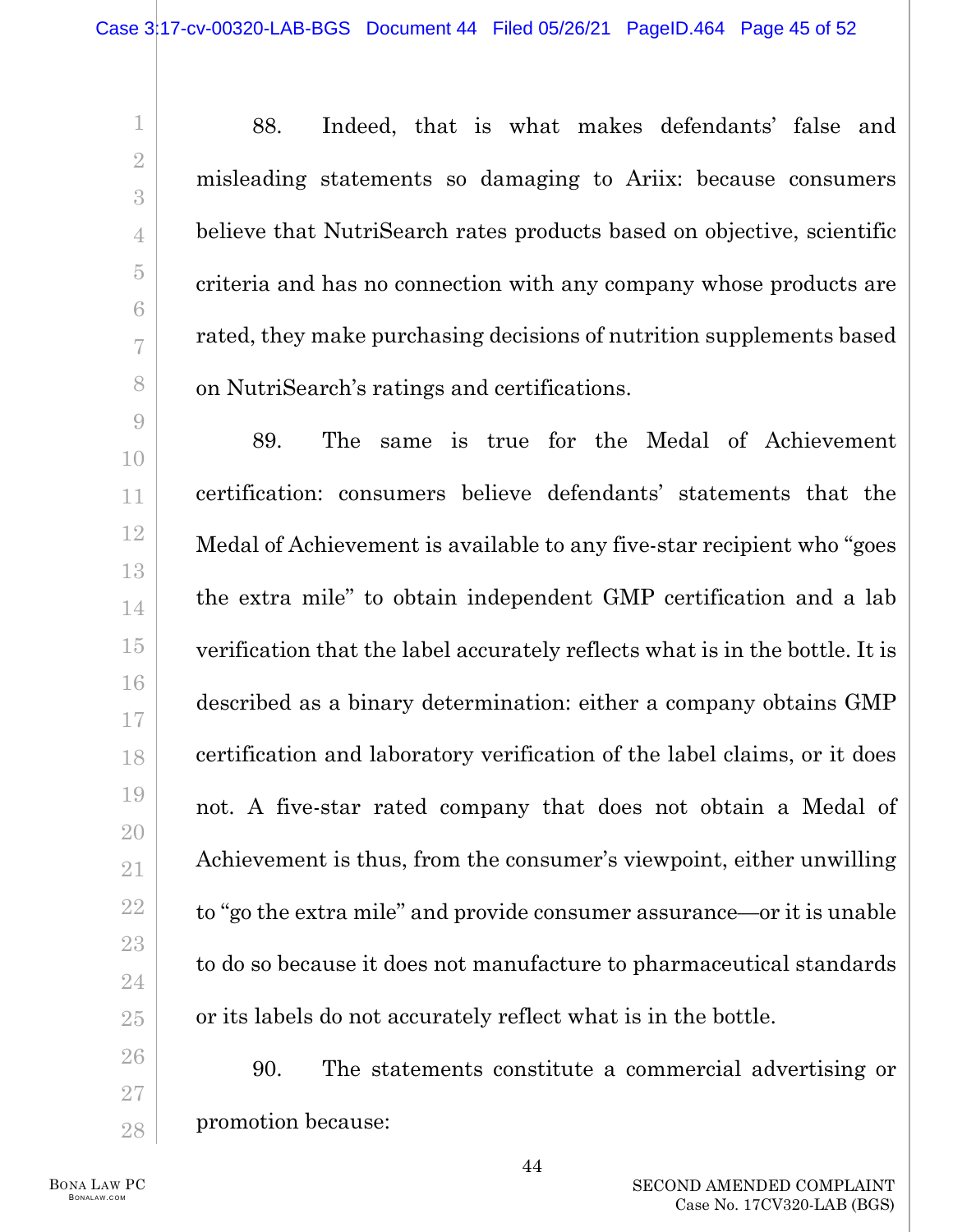a. They were designed to promote the goods and services of Usana, NutriSearch, and MacWilliam and to demote the goods of Ariix.

b. They propose commercial transactions, including but not limited to, the purchase of the guide itself, purchases of periodic updates to the guide, and the purchase of "toprated" products featured in the guide, i.e., Usana's products.

c. They are intended to be used as promotional material for Usana representatives who propose commercial transactions. MacWilliam specifically created NutriSearch for that purpose, and when Usana realized the guide's potential, it expanded the program to all Usana sales associates. Usana now pays MacWilliam to directly to promote Usana as the best-rated supplement company—in the guide, in promotional material, and in live and televised appearances.

d. NutriSearch and MacWilliam were motivated by their own economic interests, as well as Usana's economic interests.

BONA LAW PC BONALAW.COM

1

2

3

4

5

6

7

8

9

10

11

12

13

14

15

16

17

18

19

20

21

22

23

24

25

26

27

28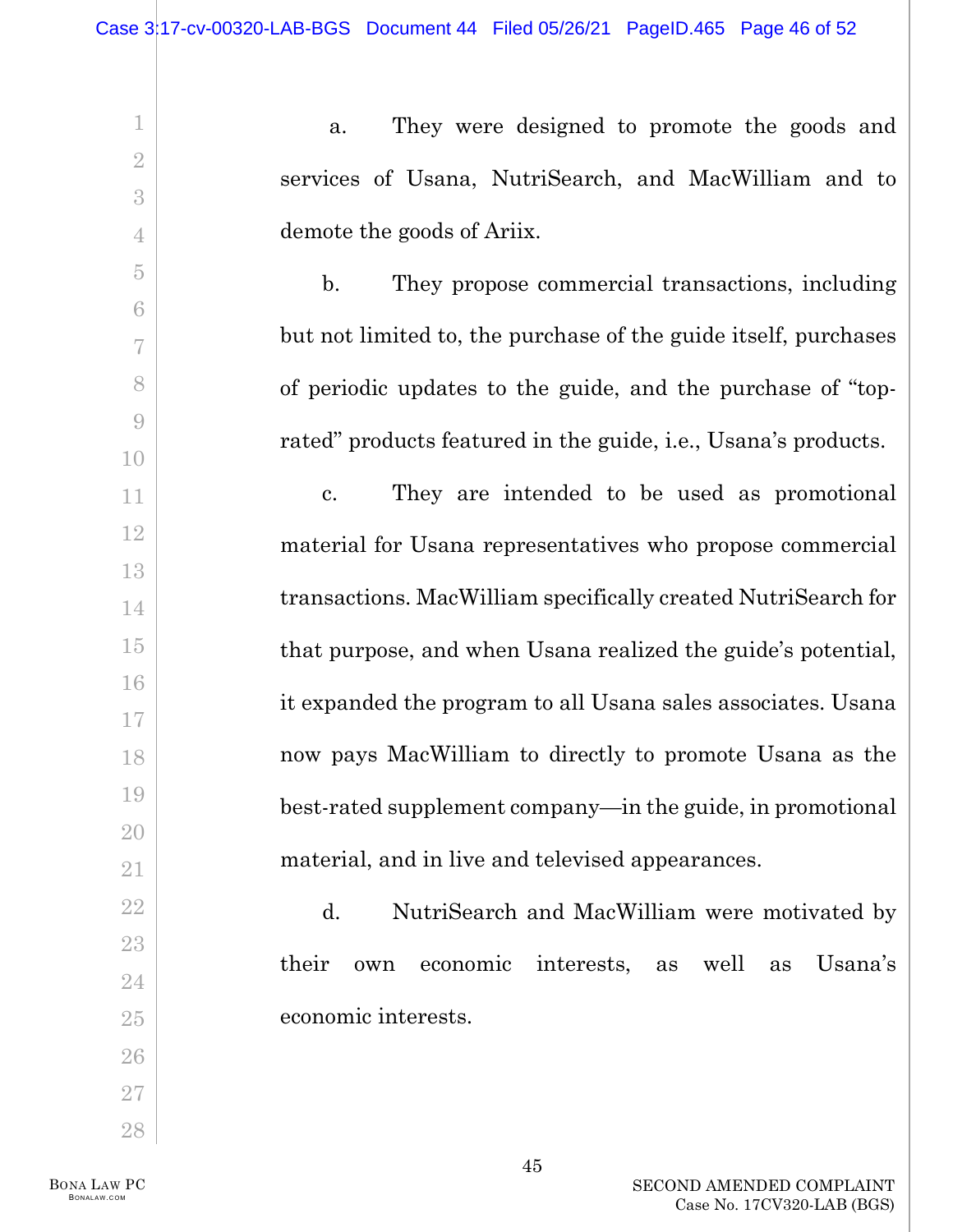e. The statements are sufficiently disseminated to the relevant purchasing public and, in fact, target said purchasing public (as further explained in paragraphs [91–](#page-47-0)[92\)](#page-48-0).

f. The statements are in a "traditional advertising format" to the extent that publishers expect purchasers of books to read the statements prior to purchase, which are contained in the inside covers of the book. For example, prospective purchasers will peruse the book, especially the inside cover and first couple of pages, before deciding to purchase. These books are available to purchase at certain conferences, for example, where consumers can review them before buying.

g. Each book is an advertisement for readers to purchase future versions of the book. Each edition discusses the importance of new scientific breakthroughs and emphasizes the importance of purportedly cutting-edge new research, suggesting the reader should make sure to pick up each new edition.

1

2

3

4

5

6

7

8

9

10

11

12

13

14

15

16

17

18

19

20

21

22

23

24

25

26

27

28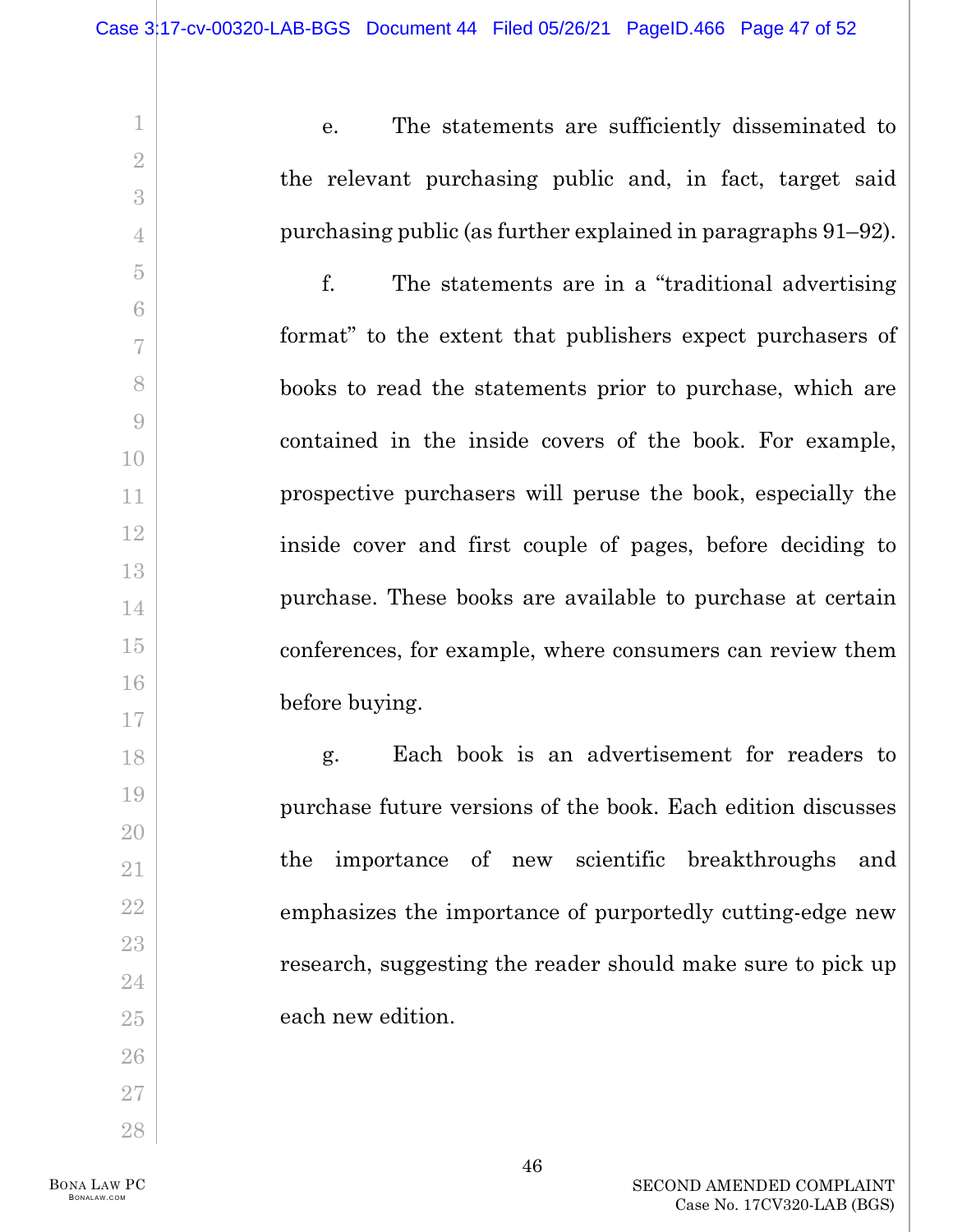<span id="page-47-0"></span>1 2 3 4 5 6 7 8 9 10 11 12 13 14 15 16 17 18 19 20 21 22 23 24 25 26 27 28 h. Defendants intend the Medal of Achievement awards to be used for promotional purposes by offering "licensing opportunities" for recipients of the certification. 91. NutriSearch's scientific objectivity and neutrality statements have been sufficiently disseminated to the relevant purchasing public: a. They are contained as promotional material on the inside cover of the books themselves. b. They are repeated by Usana, NutriSearch, and MacWilliam at Usana sales conferences, speeches, and summits as a selling point: you can sell more Usana products by showing your prospective customers this guide, who will believe them to be objective, scientific fact. c. They are made on bookseller websites, such as Amazon.com, and NutriSearch's public website. *See* ¶[¶17,](#page-10-0) [73.](#page-31-0) d. MacWilliam made similar scientific objectivity and neutrality statements as a guest on the Dr. Oz Show February 2, 2016. In the 2016/2017 season,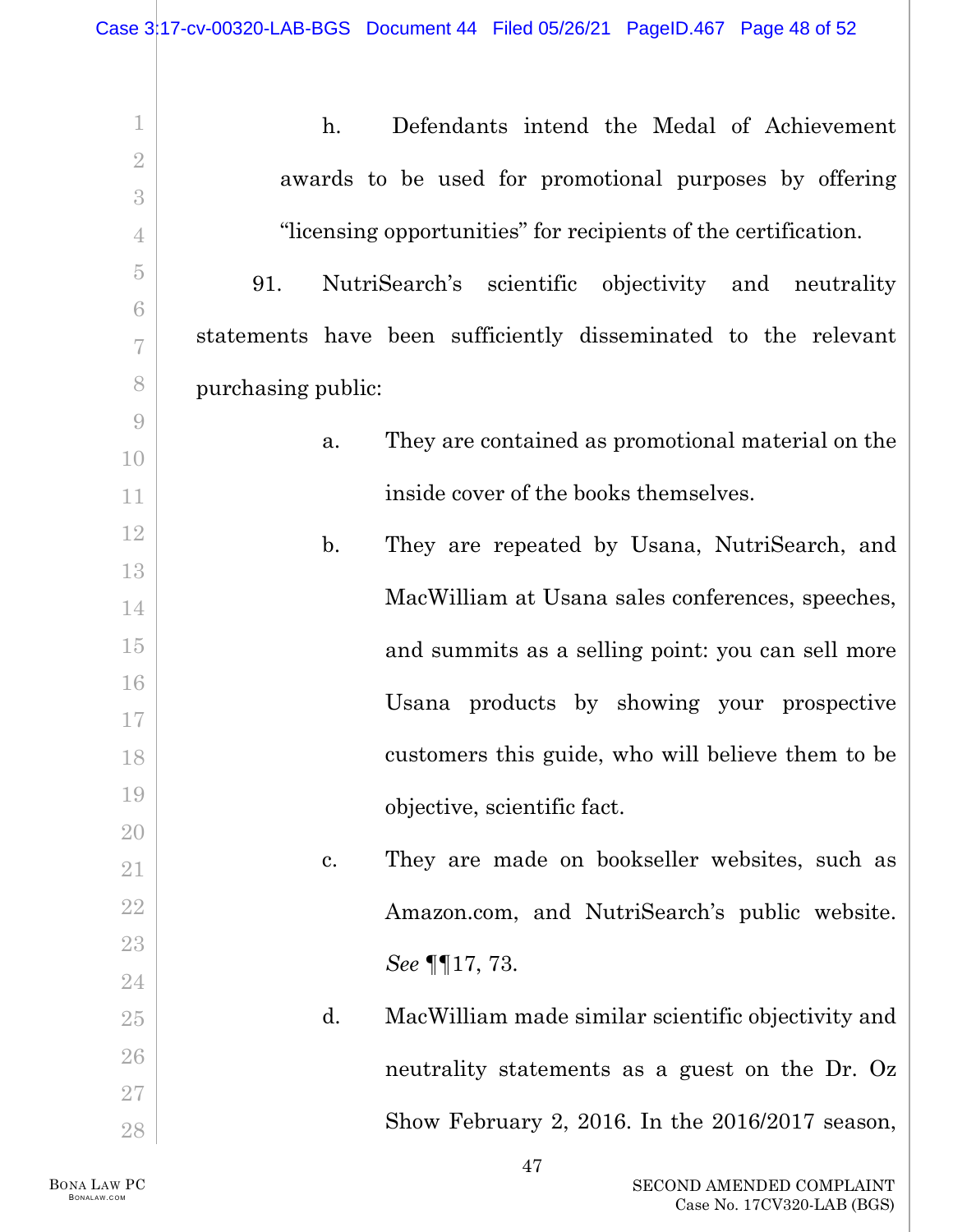<span id="page-48-0"></span>

| $\mathbf 1$       | the Dr. Oz Show had an average daily viewer rating                  |
|-------------------|---------------------------------------------------------------------|
| $\overline{2}$    |                                                                     |
| 3                 | of approximately 1.6 million viewers. Over 27,000                   |
| $\overline{4}$    | people have also viewed the YouTube clip on Dr.                     |
| $\overline{5}$    | Oz's official YouTube channel, and the clip is also                 |
| 6                 |                                                                     |
| 7                 | featured on the homepage of NutriSearch's                           |
| 8                 | website. The Dr. Oz Show is sponsored by Usana,                     |
| $\overline{9}$    | and Usana arranged for MacWilliam to appear on                      |
| 10                |                                                                     |
| 11                | the show.                                                           |
| 12                | They are quoted, summarized, and repeated by<br>е.                  |
| 13                |                                                                     |
| 14                | releases<br>with<br>worldwide<br>Usana<br>in<br>press               |
| 15                | distribution and marketing materials.                               |
| 16                | 92.<br>Defendants' misleading promotions of Usana<br>and            |
| 17                |                                                                     |
| 18                | corollary misleading statements and omissions regarding Ariix's     |
| 19                | ratings and quality have also been sufficiently disseminated to the |
| 20                |                                                                     |
| $21\,$            | relevant purchasing public:                                         |
| $22\,$            | They are contained in the falsified ratings and<br>a.               |
| $23\,$            | certifications for Usana and Ariix within the                       |
| $24\,$            |                                                                     |
| $25\,$            | books themselves.                                                   |
| $26\,$            | $\mathbf{b}$ .<br>They are repeated by Usana, NutriSearch, and      |
| $27\,$            |                                                                     |
| $\ensuremath{28}$ | MacWilliam at Usana sales conferences, summits,                     |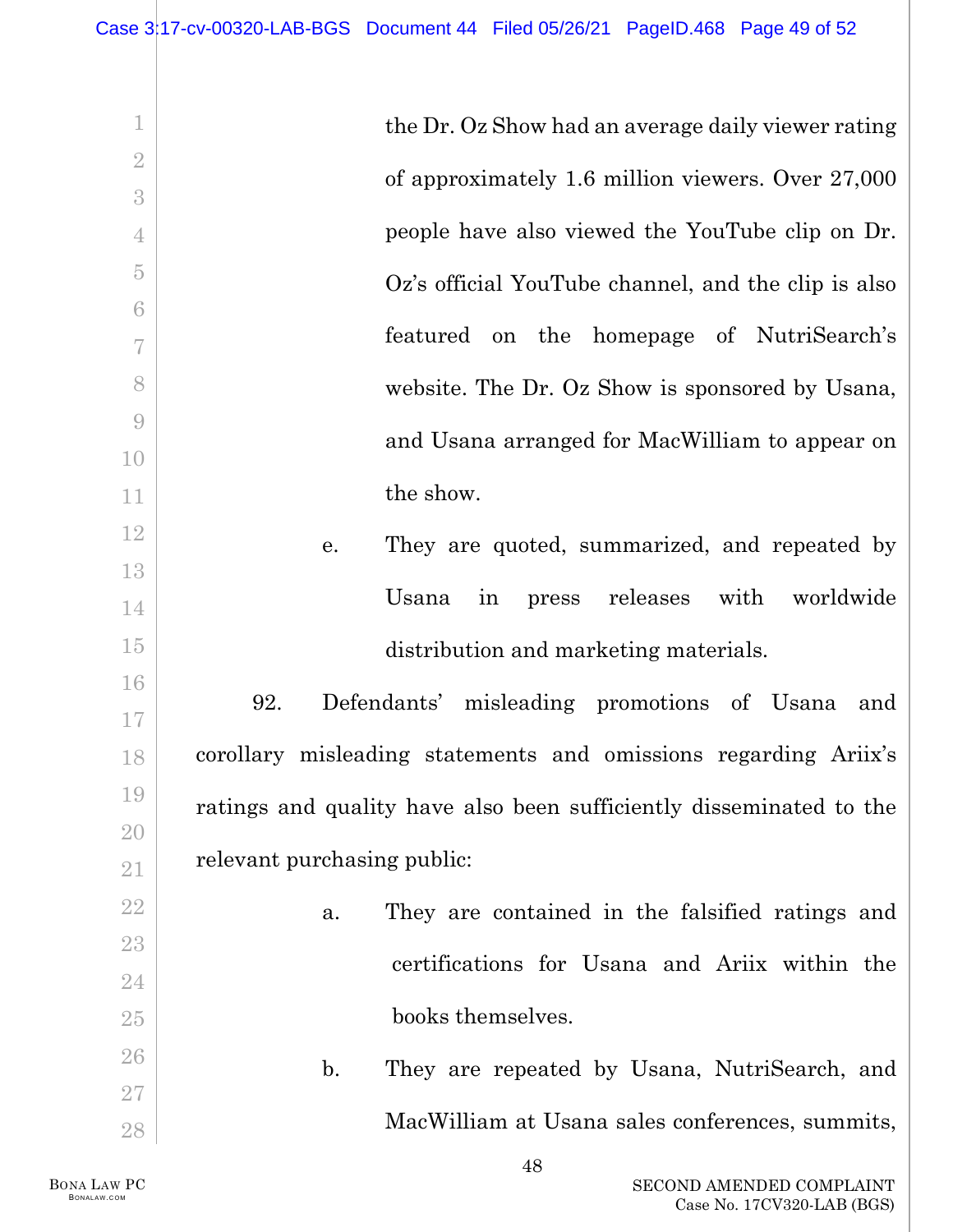|                                      | and events to drum up enthusiasm for Usana and                       |
|--------------------------------------|----------------------------------------------------------------------|
| $\overline{2}$                       |                                                                      |
| 3                                    | the guide's potential to help sell products.                         |
| 4                                    | They were made during MacWilliam's appearance<br>c.                  |
| $\overline{5}$                       | on the Dr. Oz Show, which is sponsored by Usana,                     |
| 6                                    |                                                                      |
| 7                                    | a clip of which is available on YouTube and                          |
| 8                                    | featured on the homepage of NutriSearch's                            |
| $\begin{matrix} 0 \\ 0 \end{matrix}$ | website.                                                             |
| 10                                   |                                                                      |
| 11                                   | d.<br>They are repeated by the tens of thousands of                  |
| 12                                   | Usana sales representatives who are trained by                       |
| 13                                   |                                                                      |
| 14                                   | Usana to use the guide as a marketing tool to sell                   |
| 15                                   | supplements to consumers.                                            |
| 16                                   | Usana boasts its top rating and other achievements<br>е.             |
| 17                                   |                                                                      |
| 18                                   | from NutriSearch in its marketing materials.                         |
| 19                                   | Consumers are likely to be, and actually have been,<br>93.           |
| 20                                   |                                                                      |
| 21                                   | deceived by the statements made by defendants in two ways: first,    |
| $22\,$                               | consumers decided to purchase NutriSearch guides because of the      |
| $23\,$                               | statements; and second, consumers (which includes end-consumers      |
| 24                                   |                                                                      |
| $25\,$                               | and supplement sales representatives) made supplement purchasing     |
| 26                                   | decisions because of the statements. The professional edition is     |
| $27\,$                               |                                                                      |
| $\ensuremath{28}$                    | specifically designed for and marketed to tens of thousands of Usana |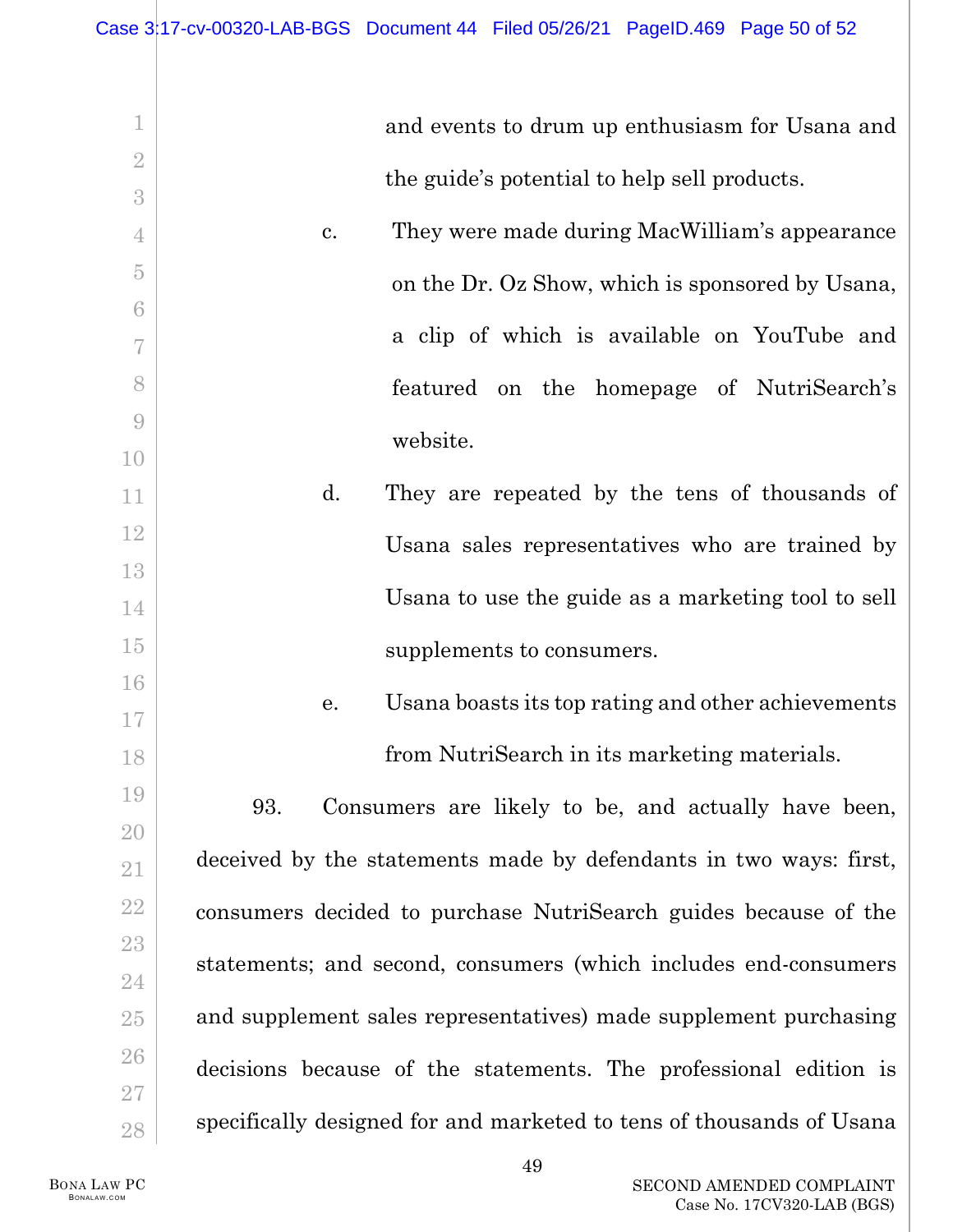sales representatives, who are told that referring prospective customers to the guide is one of the most effective ways to sell Usana products.

5 6 7 8 9 10 11 12 13 14 15 16 17 18 19 20 94. The statements relate to descriptions or representations of fact that misrepresent the nature, characteristics, and quality of defendants and their products. The statements also relate to descriptions or representations of fact that misrepresent the nature, characteristics, and quality of Ariix and its services, as well as the nature, characteristics, and quality of its primary competitor, Usana. **REQUEST FOR RELIEF WHEREFORE**, Ariix requests that this Court: A. Declare that defendants' conduct violates Section 43(a) of the Lanham Act, 15 U.S.C. § 1125(a); B. Enter judgment against defendants;

C. Award Ariix compensatory damages;

D. Award Ariix pre- and post-judgment interest at the applicable rates on all amounts awarded;

E. Award Ariix its costs and expenses of this action, including its reasonable attorneys' fees necessarily incurred in bringing and pressing this case, as provided in 15 U.S.C. § 1117(a);

21

22

23

24

25

26

27

28

1

2

3